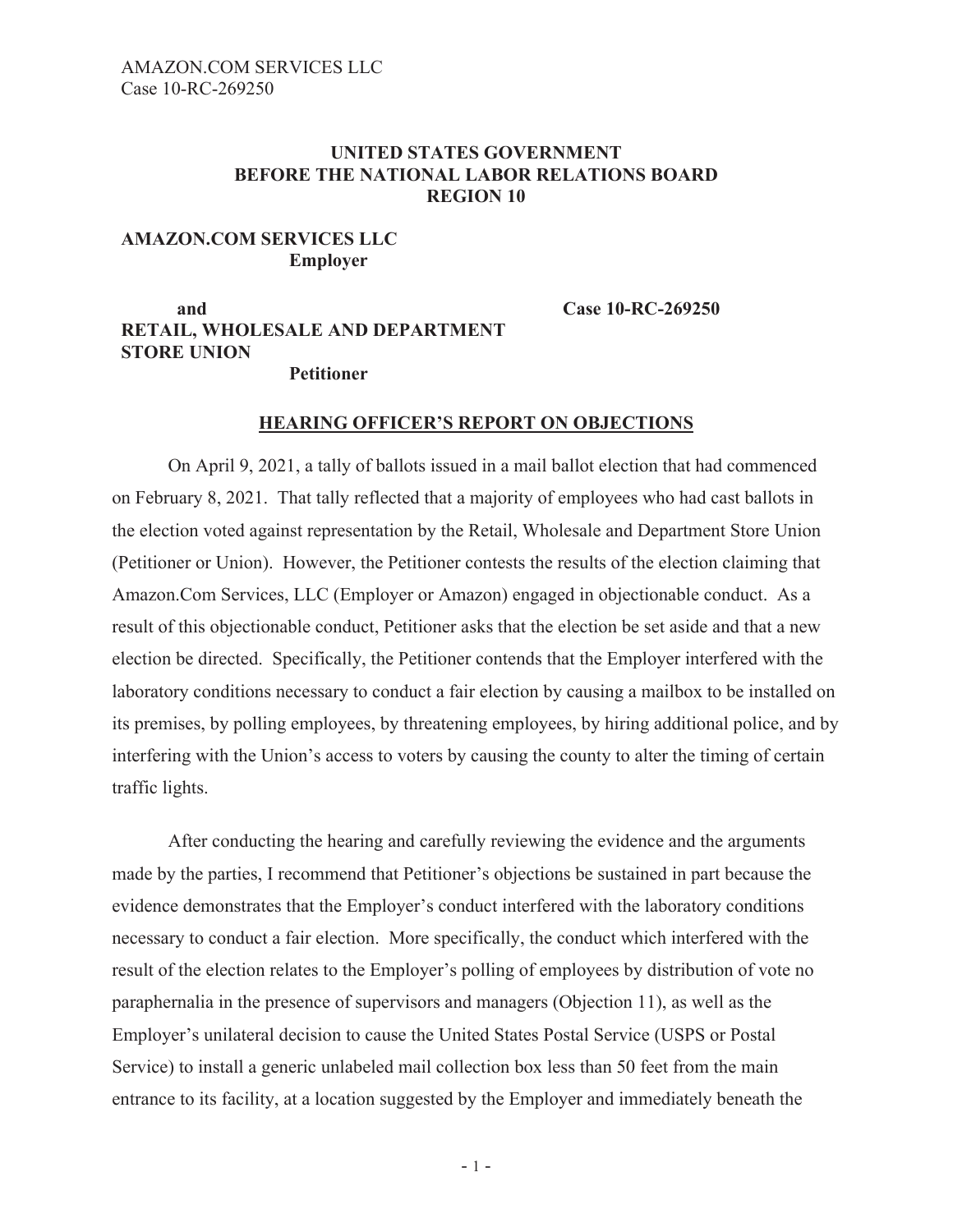visible surveillance cameras mounted on the Employer's main entrance (Objections 1-4, 6 and 17). While this is a case of first impression, the Employer's conduct in causing this generic mail receptacle to be installed usurped the National Labor Relations Board's (Board or NLRB) exclusive role in administering Union elections. Notwithstanding the Union's substantial margin of defeat, the Employer's unilateral decision to create, for all intents and purposes, an onsite collection box for NLRB ballots destroyed the laboratory conditions and justifies a second election.

# **1) BACKGROUND**

After recounting the procedural history, and the Employer's operations, I discuss the parties' burdens and the Board's standard for setting aside elections. Then I provide an overview of relevant facts for each Objection and my recommendations, seriatim.

# **A) Procedural History**

The petition for election was filed on November 20, 2020. During a pre-election hearing, the Employer and the Petitioner stipulated to most aspects of the election, including jurisdiction, the scope of the bargaining unit and an appropriate bargaining unit. However, the parties could not agree on whether a manual or mail ballot election was appropriate notwithstanding the continuing Covid-19 pandemic. The Employer sought a manual in-person election, whereas the Union agreed to a mail ballot election.

As the issue of election mechanics is not litigable, after the hearing closed the record was left open to permit the parties to submit an offer of proof and legal arguments regarding whether a mail ballot or manual election was appropriate. Despite the Employer's arguments for a manual election, the Acting Regional Director issued a Decision and Direction of Election directing that a mail ballot election commence on February 8, 2021. Eligible to vote in the election were all employees in the following stipulated unit:

> All hourly full-time and regular part-time fulfillment associates, seasonal fulfillment associates, lead fulfillment associates, process assistants, learning coordinators, learning trainers, amnesty trainers, PIT trainers, AR quarterbacks, material handlers, hazardous waste coordinators, sortation associates, WHS specialists, onsite medical representatives, data analysts, dock clerks, transportation associates, interim transportation associates,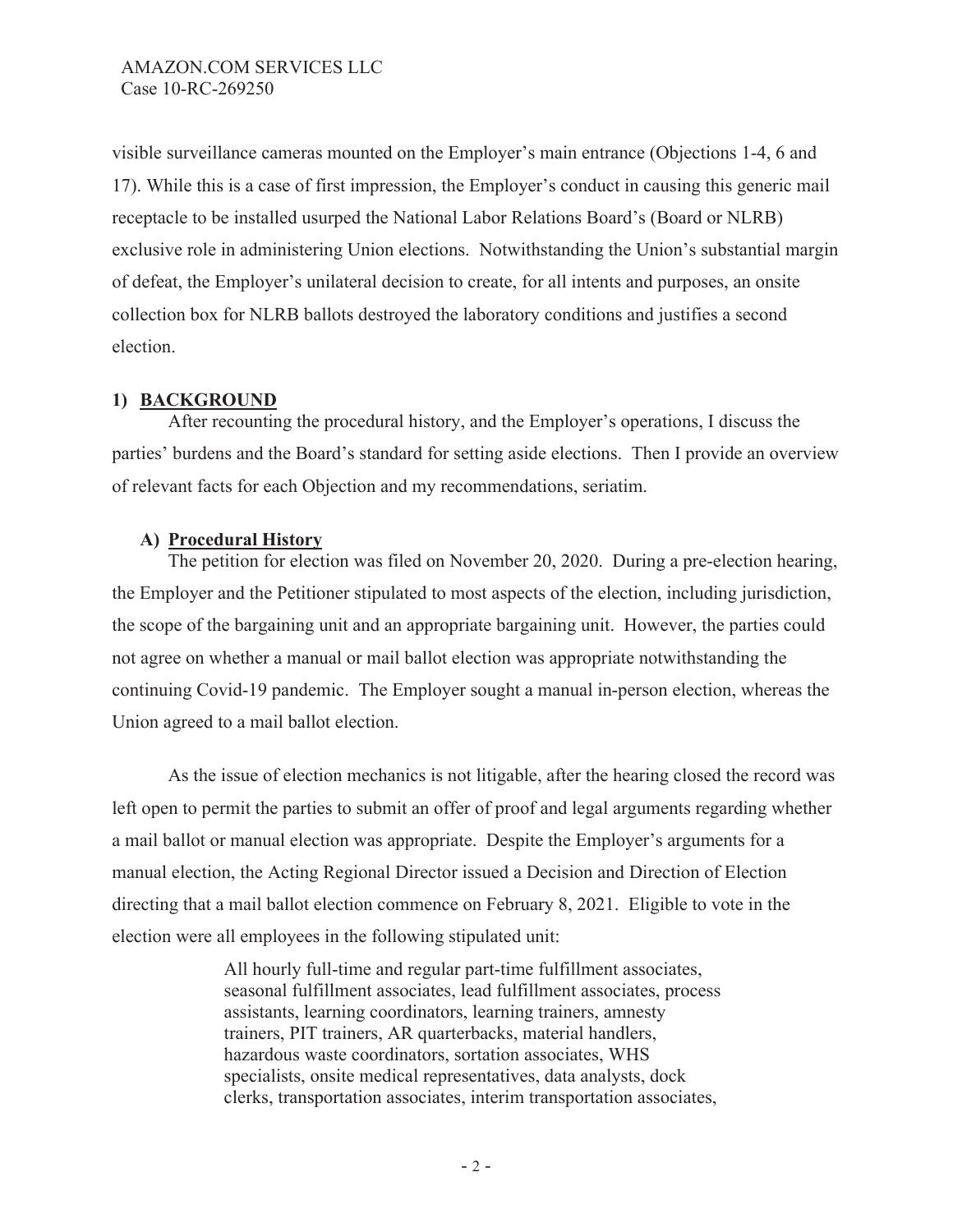transportation operations management support specialists, field transportation leads, seasonal learning trainers, seasonal safety coordinators, seasonal process assistants, and warehouse associates (temporary) employed by the Employer at its Bessemer, AL facility; excluding all truck drivers, office clerical employees, professional employees, managerial employees, engineering employees, maintenance employees, robotics employees, information technology employees, loss prevention specialists, guards, and supervisors as defined by the Act.

On April 9, at the conclusion of the ballot count, a tally of ballots was issued and showed that of the approximately 5,867 eligible voters, 738 votes were cast for and 1,798 votes were cast against the Union, with 505 challenged ballots, a number that was not sufficient to affect the results of the election.

 Objections were timely filed**.** The Acting Regional Director for Region 10 ordered that a hearing be conducted to give the parties an opportunity to present evidence regarding certain Objections.<sup>1</sup> As the hearing officer designated to conduct the hearing and to recommend whether the Petitioner's Objections are warranted, I heard testimony and received into evidence relevant documents between May 7, 2021 and May 26, 2021. Both parties filed timely posthearing briefs that were duly considered. Based upon the credited testimony presented and my consideration of both parties' legal and factual arguments, my recommendation regarding Objections 1 through 7, 10, 11, 13, 14, 15, 17, 19, part of 20, and 23 are contained herein.<sup>2</sup>

### **B) The Burden of Proof and the Board's Standard for Setting Aside Elections**

 It is well settled that "[r]epresentation elections are not lightly set aside. There is a strong presumption that ballots cast under specific NLRB procedural safeguards reflect the true desires of the employees." *Lockheed Martin Skunk Works,* 331 NLRB 852, 854 (2000), quoting *NLRB v. Hood Furniture Co.*, 941 F.2d 325, 328 (5<sup>th</sup> Cir. 1991) (internal citation omitted). Therefore,

<sup>&</sup>lt;sup>1</sup> The Acting Regional Director ordered that a hearing be conducted on the following objections: Objections 1 through 19, the interrogation allegation in Objection 20, Objections 22 and 23. The Acting Regional Director further ordered that the allegations regarding the discipline and discharge of Union supporters contained in Objections 20 and 21 be held in abeyance.

<sup>&</sup>lt;sup>2</sup> On June 2, 2021, after the conclusion of the hearing, the Petitioner submitted a written request to withdraw Objections 8, 9, 12, 16, 18 and 22. I recommend that the withdrawal request be approved.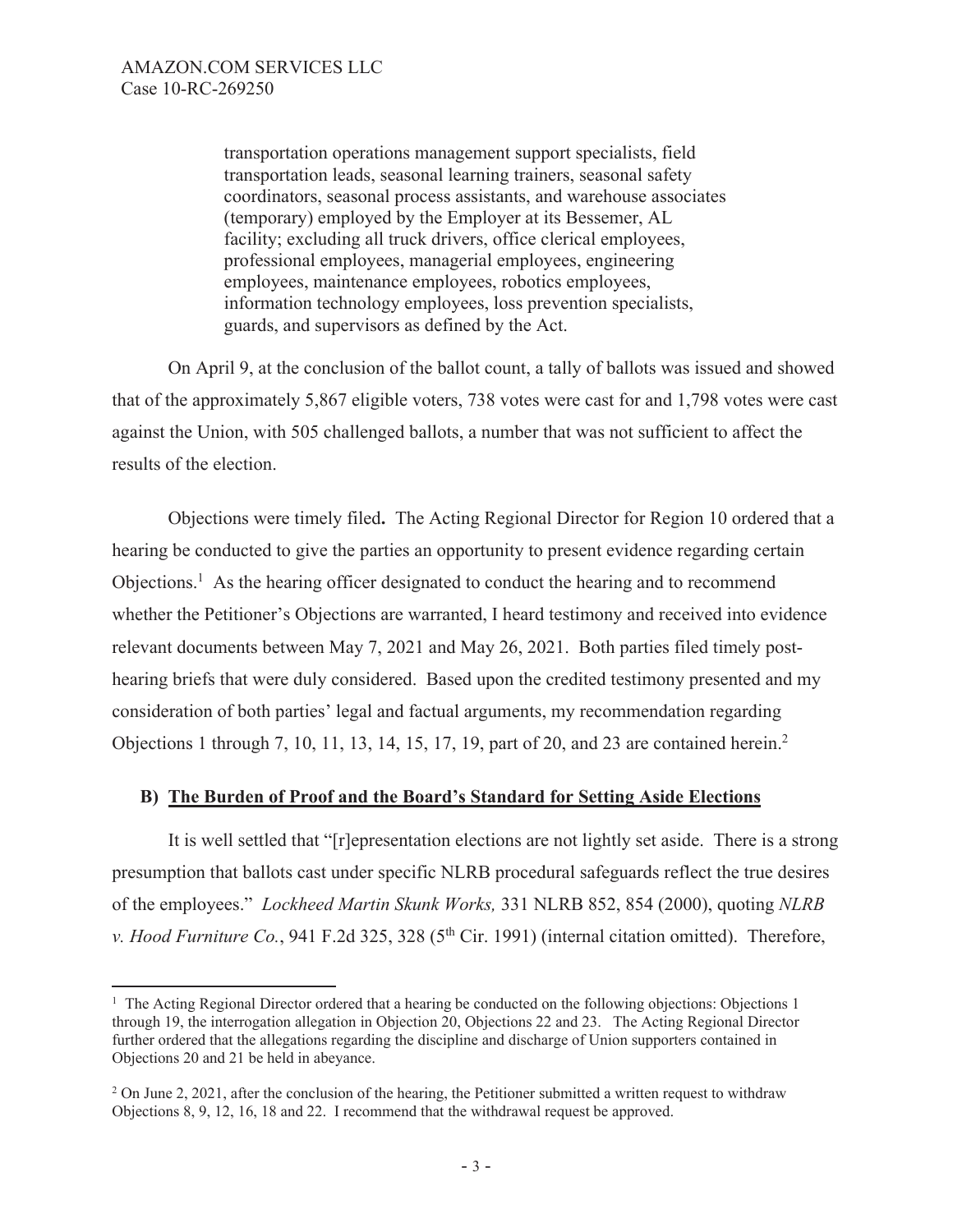"the burden of proof on parties seeking to have a Board-supervised election set aside is a heavy one." *Delta Brands, Inc.*, 344 NLRB 252, 253, (2005), citing *Kux Mfg. Co. v. NLRB*, 890 F.2d 804, 808 ( $6<sup>th</sup>$  Cir. 1989). To prevail, the objecting party must establish facts raising a "reasonable doubt as to the fairness and validity of the election." *Patient Care of Pennsylvania*, 360 NLRB No. 76 (2014), citing *Polymers, Inc*., 174 NLRB 282, 282 (1969), enfd. 414 F.2d 999 (2d Cir. 1969), cert. denied 396 U.S. 1010 (1970). Moreover, to meet its burden the objecting party must show that the conduct in question affected employees in the voting unit. *Avante at Boca Raton*, 323 NLRB 555, 560 (1997) (overruling employer's objection where no evidence that unit employees knew of the alleged coercive incident).

In determining whether to set aside an election, the Board applies an objective test. The test is whether the conduct of a party has "the tendency to interfere with employees' freedom of choice." *Cambridge Tool & Mfg. Co., Inc.*, 316 NLRB 716 (1995). Thus, under the Board's test the issue is not whether a party's conduct in fact coerced employees, but whether the party's misconduct reasonably tended to interfere with the employees' free and uncoerced choice in the election. *Baja's Place*, 268 NLRB 868 (1984). See also, *Pearson Education, Inc.*, 336 NLRB 979, 983 (2001), citing *Amalgamated Clothing Workers v. NLRB*, 441 F.2d 1027, 1031 (D.C. Cir. 1970).

 In determining whether a party's conduct has the tendency to interfere with employee free choice, the Board considers a number of factors: (1) the number of incidents; (2) the severity of the incidents and whether they were likely to cause fear among employees in the voting unit; (3) the number of employees in the voting unit who were subjected to the misconduct; (4) the proximity of the misconduct to the date of the election; (5) the degree to which the misconduct persists in the minds of employees in the voting unit; (6) the extent of dissemination of the misconduct to employees who were not subjected to the misconduct but who are in the voting unit; (7) the effect (if any) of any misconduct by the non-objecting party to cancel out the effects of the misconduct alleged in the objection; (8) the closeness of the vote; and (9) the degree to which the misconduct can be attributed to the party against whom objections are filed. *Taylor Wharton Division*, 336 NLRB 157, 158 (2001), citing *Avis Rent-a-Car*, 280 NLRB 580, 581 (1986).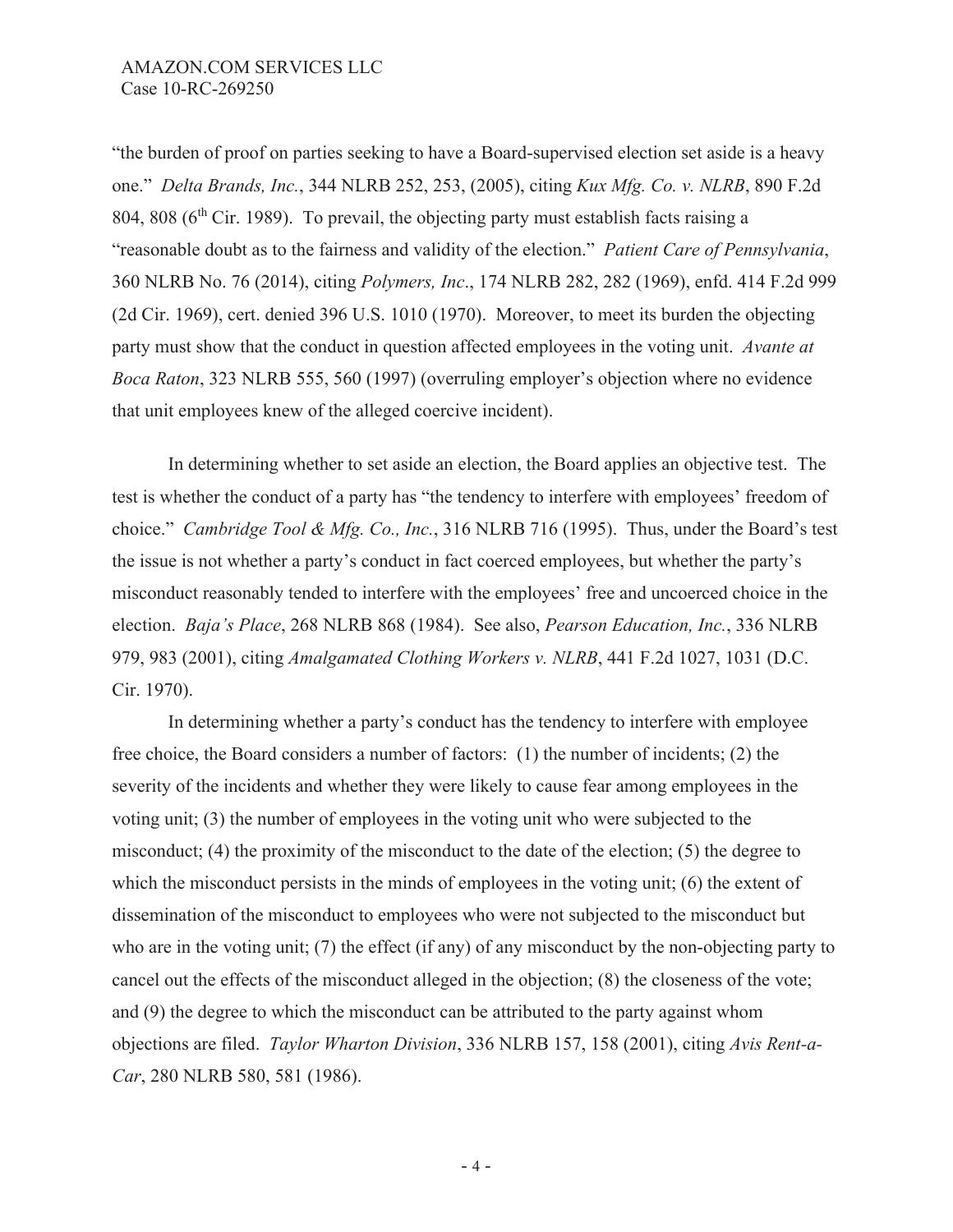# **C) Background Facts**

# **i) The Employer's Bessemer Operation**

The Employer operates a global internet-based consumer retail business that sells and distributes goods and services directly to consumers. The Employer's Bessemer, Alabama distribution center (BHM1) is an Amazon robotic sortable fulfillment center from which the Employer distributes sortable goods weighing less than 25 pounds to the consumer. Hourly associates receive, pick, pack and ship the sortable goods. The BHM1 building's footprint is over 855,000 square feet on its first floor, and its operation spans four floors of the building. Around January 2021, the Employer employed nearly 6,200 hourly associates, or bargaining unit employees. The Employer's BHM1 operations is, in a word, massive.

BHMI began operations around March 2020, at the leading edge of the global Covid-19 pandemic in the United States. As a result of many factors, including the size of the facility, the number of hourly associates, the volume of work performed by associates, and the strictly enforced social distancing protocols necessitated by the Covid-19 pandemic, hourly employees apparently have not formed close working relationships with other associates. $3$  Nearly all of bargaining unit employees who testified were unable to identify their coworkers, and frequently didn't even know their supervisor's names.

# **ii) The Campaign and the Election**

The Union's open organizing campaign commenced around October 20, 2020, when Union organizers first began to handbill at the traffic light at the Premiere Parkway and Powder Plant Road intersection that leads to the main entrance to BHM1. During each shift change, the Union had ten or more union organizers on the public right of way. These organizers distributed handbills and otherwise interacted with employees stopped at the traffic light to educate employees about the Union's campaign. Around a month after initiating its public organizing campaign, the Union filed its Petition for election on November 20, 2020, thus beginning the critical period of the election.

<sup>&</sup>lt;sup>3</sup> To remain operational during a period of high demand for internet-based consumer retail goods, the Employer instituted a number of protocols to limit employees' exposure to the virus. Among the many protocols, the Employer instituted strict social distancing protocols that were monitored, and enforced by its internal electronic surveillance equipment that identified whether employees were within 6 feet of one another, as discussed in the Employer's pre-election offer of proof admitted into the record herein.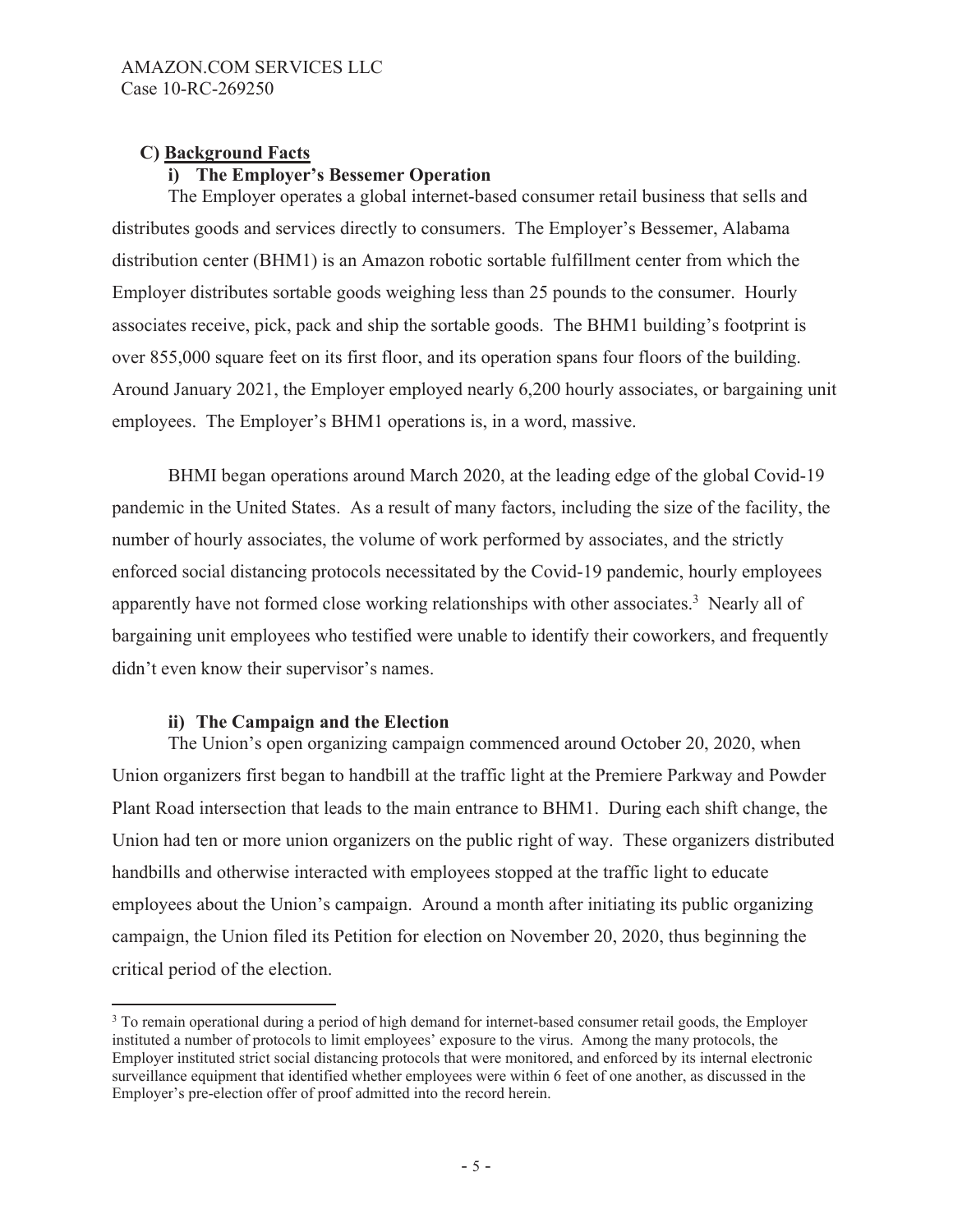The Employer's anti-union campaign was bifurcated. The Employer's "phase 1" campaign began January 10, 2021, after the Decision and Direction of Election (DDE) issued. Phase 1 was 4 weeks long, and each week was assigned a designated "theme," with a different message intended to influence the employees. To deliver this weekly message, the Employer instituted a series of mandatory employee meetings, or captive audience meetings, for bargaining unit employees. Due to the pandemic's social distancing requirements, captive audience meetings were held among small groups of between twelve and twenty-five employees. To ensure it reached over 6,000 employees, the Employer held meetings six days a week, 18 hours a day.

The captive audience meetings were conducted by employee relations managers, who were given the moniker "mini campaign owners" by the Employer. In addition to these "mini campaign owners" (MCO) the Employer hired a cadre of private paid consultants who assisted the MCO's in the Employer's anti-union campaign. While the MCO's presented the Employer's message at its captive audience speeches, the paid consultants also attended meetings to field questions and issues that the MCO's were not equipped to respond to, for instance providing answers to questions and instructions on completing mail ballots. The last captive audience meetings were held on February 6, 2021.

After the ballots were mailed on February 8, 2021, the Employer's campaign shifted to phase 2, the "Get Out the Vote" phase. At the Employer's direction, the campaign shifted to one-on-one face-to-face meetings with associates, and the dissemination of written messages to dissuade employees from supporting the Union. In addition to the one-on-one meetings, during phases 1 and 2, the Employer used a number of other written communications tools to connect with associates and deliver its anti-union message.

The Employer utilized a) text messaging to send texts to associates with registered cell phone numbers; b) "in*stall*ments," or written flyers, mounted on bathroom stalls at the facility; c) visual messaging on "acid boards", or rather television screens located throughout the facility; d) written messages sent through the Amazon A-to-Z app for employees, a cellular phone based application for employees who opt to download said program; e) emails to the employees called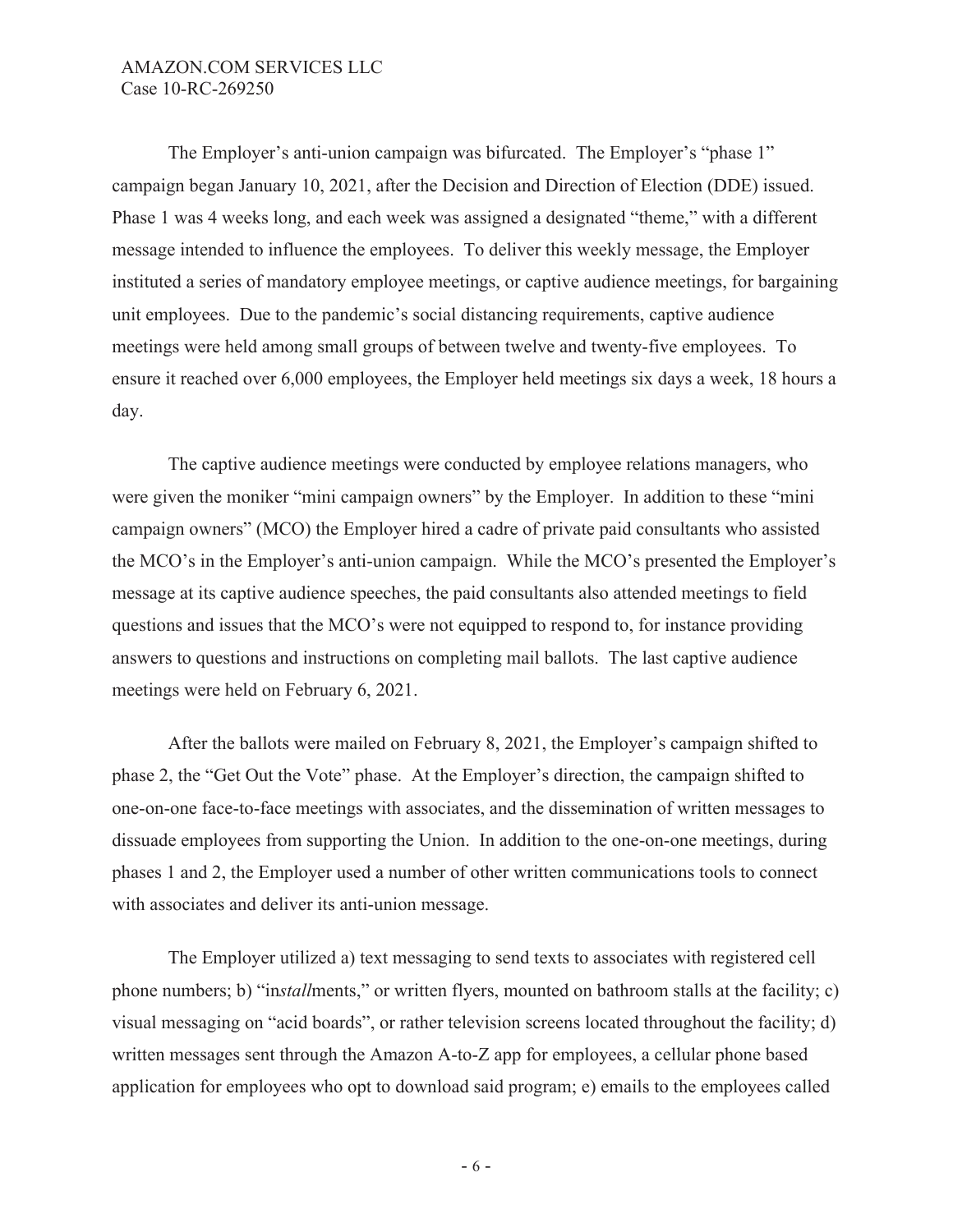"insights;" and, f) communications sent by regular U.S. mail to employees' homes. Similarly, the Union too communicated with employees using all available means of written communication, including texts, emails, postcards, flyers, billboards, and handbills encouraging bargaining unit associates to vote for Union representation.

In addition to their partisan messages, both parties encouraged employee participation. The parties' efforts in this regard appear to have been largely in vain. Of the approximately 5,867 eligible employees, approximately 53% returned their ballots.<sup>4</sup> BHM1's voter participation rate was lower than the pre-pandemic mail ballot election participation rates, that averaged 55% voter participation. See, *Aspirus Keweenaw*, 370 NLRB No. 45 (November 9, 2020). In fact, the BHM1 voter participation rate was much lower than the 72.4% participation rate for mail ballots conducted during the pandemic from March 2020 through September 2020. *Id.* The record is silent as to the cause of the low voter turnout.

### **2) THE PETITIONER'S OBJECTIONS AND MY RECOMMENDATIONS**

The order directing hearing in this matter instructs me to resolve the credibility of witnesses testifying at the hearing and to make findings of fact. Unless otherwise specified, my summary of the record evidence is a composite of the testimony of all witnesses, including in particular testimony by witnesses that is consistent with one another, with documentary evidence, or with undisputed evidence, as well as testimony that is uncontested. Omitted testimony or evidence is either irrelevant, or cumulative. Credibility resolutions are based on my observations of the testimony and demeanor of witnesses and are more fully discussed within the context of the objection related to the witnesses' testimony.

The credibility analysis may rely upon a variety of factors, including, but not limited to, the context of the witness testimony, the weight of the respective evidence, established or admitted facts, inherent probabilities, and reasonable inferences that may be drawn from the record as a whole. *Double D Construction Group*, 339 NLRB 303, 303–305 (2003); *Daikichi Sushi*, 335 NLRB 622, 623 (2001) (citing *Shen Lincoln-Mercury-Mitsubishi, Inc*., 321 NLRB

<sup>4</sup> The Tally reflects that there were 5,867 eligible voters, 76 ballots were determined to be void, and 2,536 valid ballots were cast, while another 505 ballots were challenged.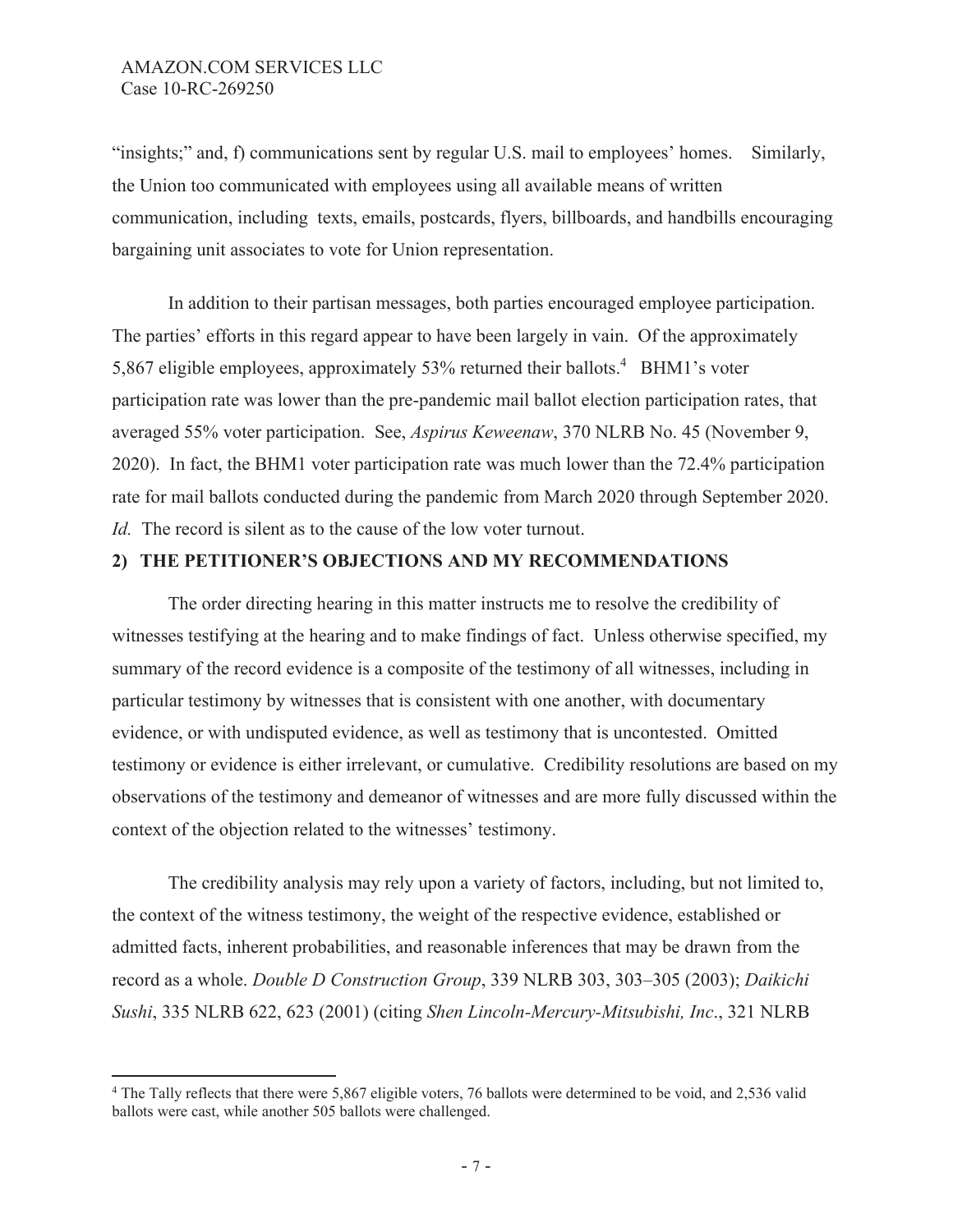586, 589 (1996)), enfd. 56 Fed. Appx. 516 (D.C. Cir. 2003). Credibility findings regarding any witness are not likely to be an all-or-nothing determination and I may believe that a witness testified credibly regarding one fact but not on another. *Daikichi Sushi*, 335 NLRB at 622.

# **A.) Mailbox Related Objections (i) .Objections 1, 2, 3, 4, 5, 6, 7 & 17**

These eight objections all concern the installation of a USPS cluster box unit (CBU) at the Employer's Bessemer facility, BHM1, for the collection of mail ballots. The neutral greengray CBU was installed in the employee parking lot, near the entrance to the facility and within view of multiple video surveillance cameras. The Employer erected a tent around the CBU, with signage on the tent encouraging employees to vote "here." The Employer sent messages to employees encouraging them to vote and suggesting that they could use the "secure" mailbox installed by the USPS. The installation of this CBU during the critical period and for the primary purpose of collecting NLRB mail ballots is alleged to have destroyed the laboratory conditions necessary to conduct a free and fair election. These 8 independent objections are grouped by type, as set forth below.

### **(a) Objections 1 and 2 – Official Polling Location**

These two objections assert that the installation of the CBU created the impression that the CBU was an official polling location. In **Objection 1**, the Union argues that the Employer acted unilaterally, and without authorization from the Acting Regional Director, when the Employer caused the USPS to install the CBU in a location selected by Amazon, and then the Employer erected its tent around the CBU. The Union argues that this conduct created the impression that this area was an official polling location and that the Employer, rather than the Board, controlled the means and method of conducting the Board's election. Similarly, in **Objection 2**, the Union alleges by having the CBU installed the Employer interfered with the Board's exclusive control over the election.

### **(b) Objections 3 and 4 – Surveillance**

These two objections allege that the Employer's installation of the CBU to collect employees' ballots at a location where the Employer's existing video surveillance cameras could record employees interfered with the conduct of the election. Specifically, the Union alleges the Employer maintains numerous security cameras at its facility, including cameras on the outside

- 8 -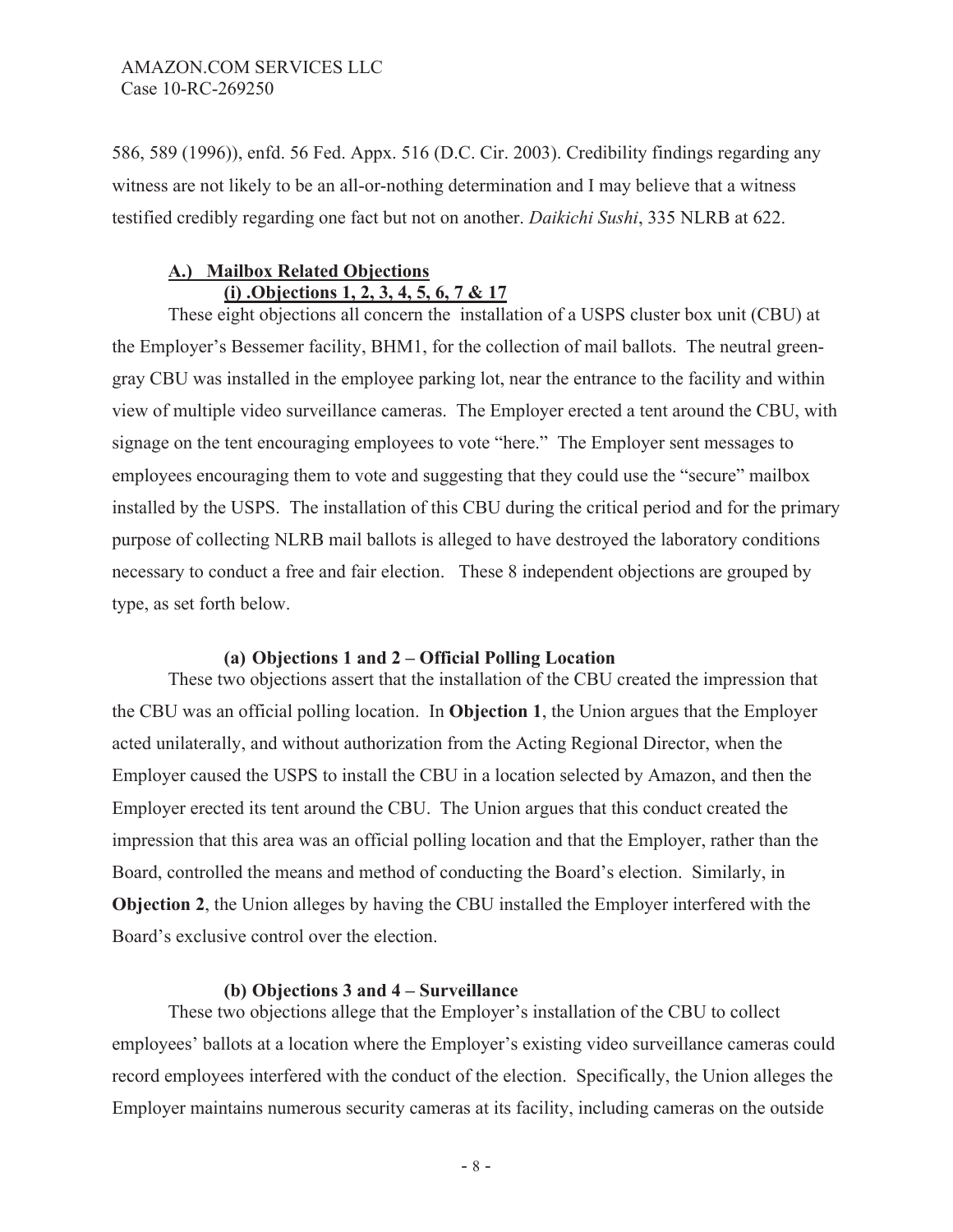its building. As a result of these visible cameras, employees reasonably perceived these cameras could record their activities at, around and near the CBU tent, thereby creating the impression that the Employer was engaged in surveillance of employees entering and exiting the polling area. In **Objection 3**, the Petitioner alleges the cameras and the placement of the CBU created the impression of surveillance of employees protected activities, and in **Objection 4**, the Petitioner alleges Employer created the impression it was recording the identity of employees who entered and exited the polling area.

# **(c) Objection 5 – Polling**

In **Objection 5**, the Union alleges the Employer engaged in polling by urging employees to bring their ballots to work and to use the collection box to vote, and then observed which employees complied by videotaping the employees who entered and exited the tent around the CBU. The Union alleges the Employer's tracking and polling of eligible voters created the impression that the secrecy of the ballot was compromised.

## **(d) Objection 6 – Electioneering**

In **Objection 6**, the Union alleges the Employer engaged in unlawful electioneering near the CBU by erecting a tent around the collection box that included signage transmitting one of the Employer's campaign messages, i.e., "speak for yourself." The Union alleges this corresponds with other campaign literature broadcast by the Employer and was electioneering at or near this putative polling area.

# **(e) Objection 7 – Ballot Solicitation**

In **Objection 7**, the Union alleges the Employer's agents engaged in a campaign to pressure and/or coerce employees into bringing their mail ballots to the worksite CBU. The Union alleges this conduct interfered with employees' free exercise of the right to vote and/or constituted a form of ballot solicitation and/or harvesting.

### **(f) Objection 17 – Denigration of Union and Grant of Benefit**

Finally, in **Objection 17**, the Union alleges the Employer's agents circulated a rumor before the ballots were even mailed that a collection box would be installed for the purpose of returning employees' ballots. In response to employee inquiries, the Union informed employees the DDE did not authorize a collection box at the facility even though the Employer requested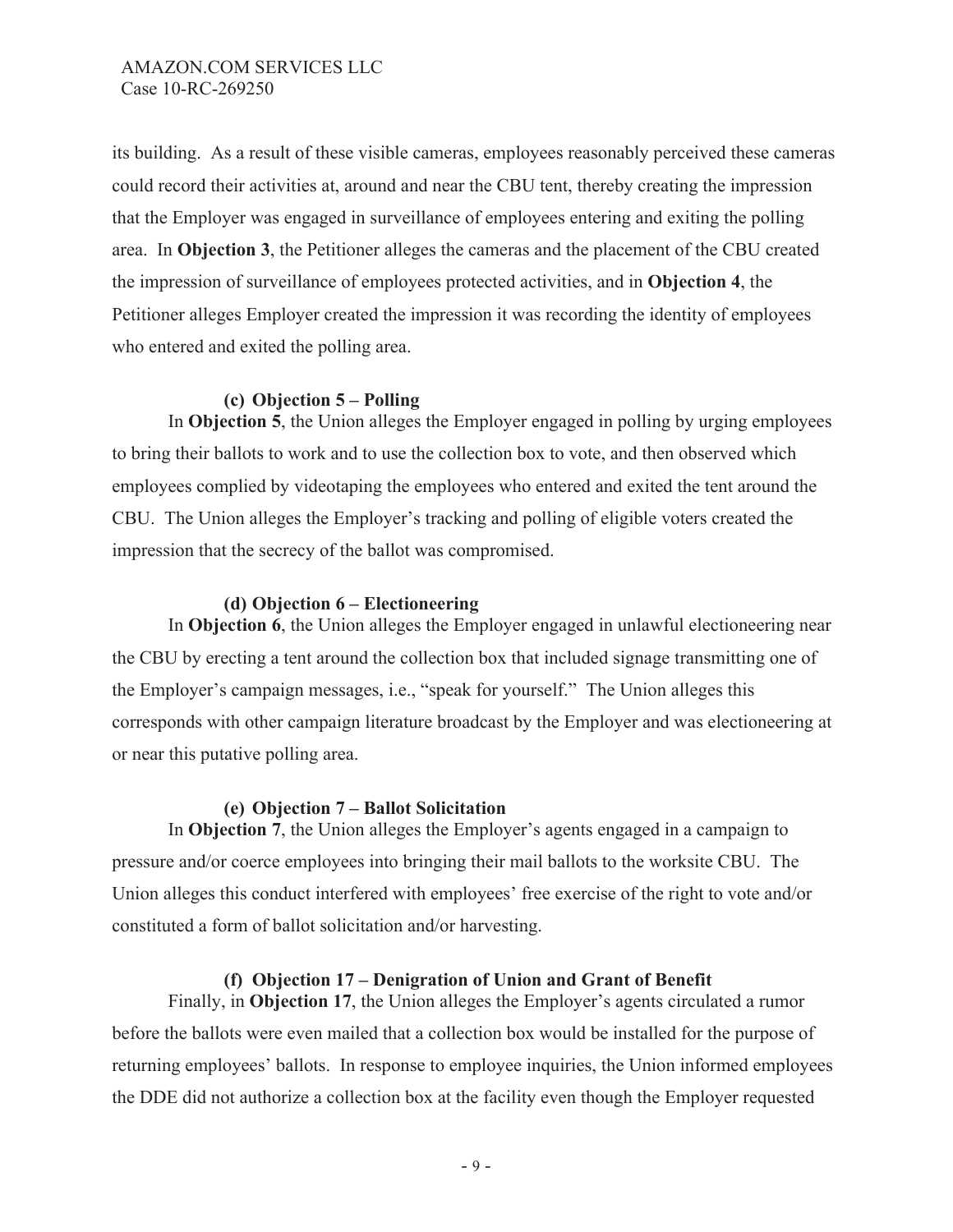one. The Union alleges that the Employer's subsequent installation of the collection box undermined the Union's message, created the impression among employees that the Employer had the power to override the DDE and conferred a "benefit." The Union alleges the Employer's actions were done for the purpose of influencing the outcome of the election and was reasonably calculated to have that effect.

## **ii) Record Evidence (a) Background**

As a preliminary matter, the Employer denies that the installation of the CBU was in contravention of any Board related directives. After the pre-election hearing concluded, the Employer was provided the opportunity to submit an offer of proof by December 28, 2020. The Employer's offer of proof included declarations from various agents of the Employer and experts in the field of infectious diseases. In addition, the offer incorporated a number of pioneering proposals for safety protocols that the Employer's managers and experts maintained were necessary for conducting an in-person manual election. For instance, among the novel proposals related to conducting a safe election in the midst of a global pandemic, the Employer proposed that Amazon would provide vending machines to disburse ballots and "pass through voting boxes."

In addition to the Employer's offer of proof, and its proposed protocols for a manual election, the Employer's January 7, 2021, pre-election post-hearing brief included additional proposals for precautions in the event a mail ballot election was directed. Specifically, the Employer proposed procedures including the installation of a "collection receptacle" at its facility in order to "Maximize Voter Participation." The Employer proposed that the NLRB, "install, with Amazon's support a mail-ballot drop box at BHM1." The Employer requested that the Acting Regional Director order the installation of a secure drop box clearly marked with the "Notice of Election on official NLRB paper," at BHM1. The Employer's proposed that only the Board would have access to ballots in the secure drop box. Alternatively, the Employer proposed that a Board agent be stationed at the BHM1 facility to collect the mail ballots in a traditional ballot box.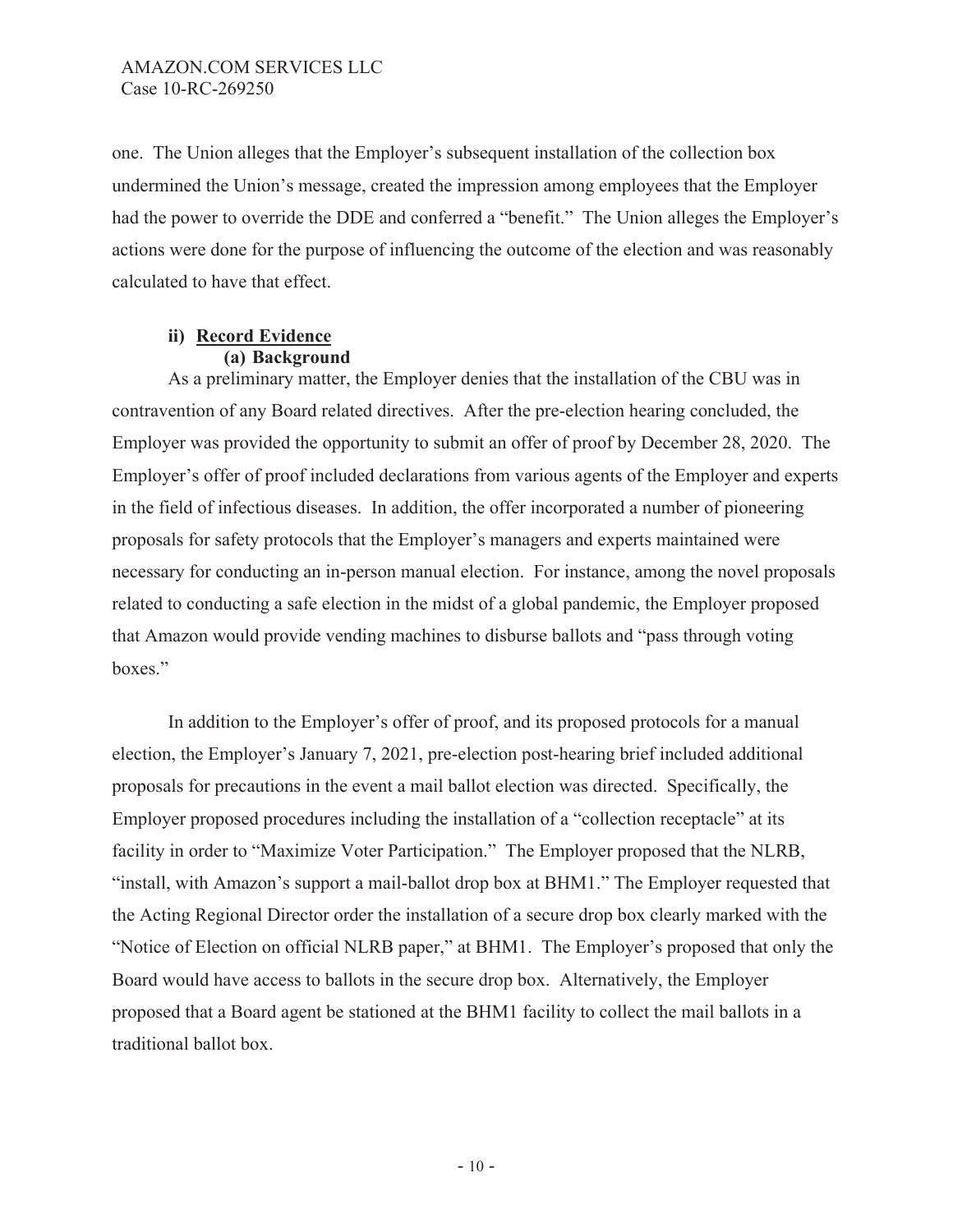On January 15, 2021, the Acting Regional Director issued her Decision and Direction of Election (DDE). Based on the Covid positivity rate in Jefferson County, the Acting Regional Director directed a mail ballot election. In her decision, the Acting Regional Director addressed the Employer's novel proposals for a manual election. In addressing the Employer's proposals, the Acting Regional Director noted that "utilization of the Employer's extensive resources would tend to give the appearance to voters that the Region is accepting benefits from the Employer . . . use of equipment clearly belonging to the Employer, such as pass-through boxes or vending machines, likewise implies a problematic amount of Employer involvement in the election proceedings." The DDE did not, however, specifically address the Employer's novel proposals for conducting a mail ballot election. Rather, the DDE directed a mail ballot election be conducted in accordance with established Board election procedures – procedures that have never included onsite ballot collection.

The Employer asserts that its "collection box" proposal was not rejected by the Acting Regional Director. However, in its Request for Review filed with the Board on January 21, 2021, the Employer asserted the Acting Regional Director erred by "declining to *accept any of Amazon's proposed safeguards* to protect voters, reduce disputes and *increase voter turnout* . . ..' (*emphasis* in original). The Employer argued the Acting Regional Director erred by her failure to adopt its proposal to require "the NLRB place a mail-ballot drop box at BHM1." The Employer's Request for Review, including the assertion that the Director's failure to adopt the proposals to increase voter turnout was in error, was denied by the Board on February 4, 2021 – the very same date that the CBU was installed.

### **(b) The Installation of the CBU**

 It is uncontested that there were multiple existing safe and secure methods for employees to mail their ballots. Jay Smith, the United States Postal Service (USPS) director of enterprise and key accounts, testified that there were multiple options, including mailing the ballots from employees' homes, depositing them in the official blue collection boxes in employees' neighborhoods, or depositing ballots at the local post office. The Employer's own evidence established that within 20 miles of BHM1 there are 49 United States Post Office branches with secure mail receptacles, as well as another 183 "Other Mailing Locations." Notwithstanding the other potential secure mailing sites, Amazon was intent on "providing associates a convenient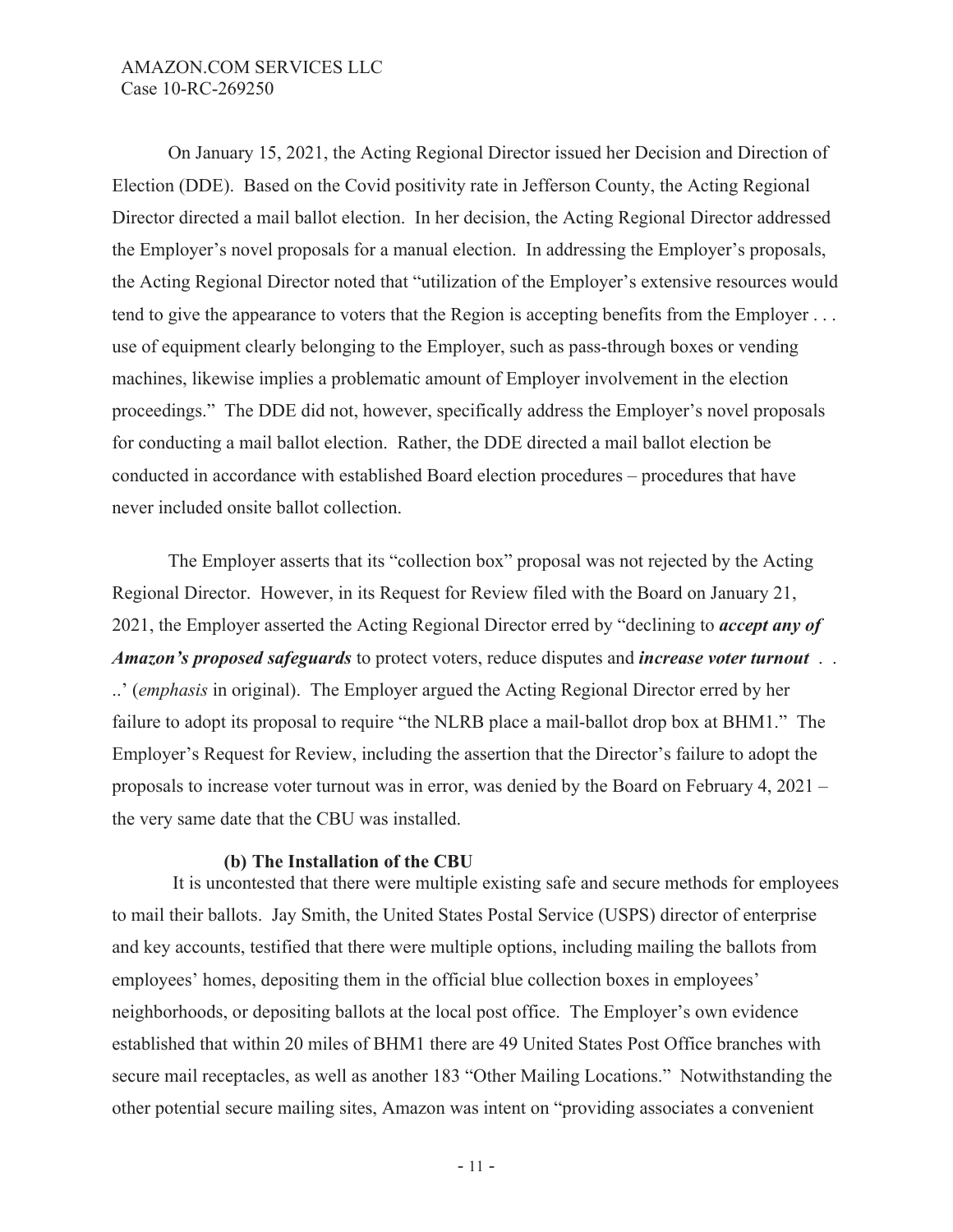location to mail in their ballots," as reflected in the Employer's email to supervisors and managers.

According to the Employer's witness, Amazon initially requested a blue traditional USPS mailbox on December 22, 2020, after the pre-election hearing but before its offer of proof or brief had been filed. There is no evidence that Amazon or USPS had identified the need for any type of mail receptacle at the BHM1 facility prior to the Employer's December 2020 request. Around January 7, 2021, Brian Palmer sent a follow-up written request to USPS Enterprise Account Director Robert Deboard seeking authorization to install a privately purchased traditional blue mail receptacle. Palmer's email to USPS manager Robert Deboard, indicates that Amazon "decided" to "go ahead" with the installation of, "a collection box on-site at our Bessemer facility . . ." and requested Deboard's approval for the Employer's installation of a "Salisbury Industries' Courier Box, Blue, Powder Coated, Free Standing" mailbox. The Salisbury Industries' website reveals that this privately purchased blue mail receptacle resembles the traditional USPS official secure mailbox.

Notwithstanding the Employer's willingness to install its own mailbox, on January 8, 2021, Linda Mercer, the USPS strategic account manager, informed Palmer that a "private collection box may not be utilized" due to "Aviation Mail Security."5 Mercer advised that the USPS would supply a box.

Shortly after the Acting Regional Director's DDE issued directing a mail ballot election, Amazon's efforts to secure a mailbox at BHM1 intensified. The reason the Employer sought the mailbox is clear. The Employer wanted a mailbox installed so that employees could return their ballots from the BHM1 facility. As Palmer explained to USPS manager Mercer on January 27,

<sup>&</sup>lt;sup>5</sup> Despite USPS official's directive that a private mailbox would be unauthorized, the Employer apparently proceeded to purchase the mailbox anyway, as reflected in the internal emails with the USPS. On February 2, 2021, Adam Baker, Amazon's vice president of North America and EU transportation, emailed Jakki Krage Strako, USPS chief commerce and business solution officer, advising Strako that the Employer had, in fact, already ordered "a box matching the USPS specs that will arrive in time, but [Palmer] just found out that it needed an 'arrow key.' [The Employer has] now also ordered one with an arrow key, that will not arrive for 4-6 weeks missing the vote." So, in February, the Employer had purchased a private box to install at BHM1, even though it was able to persuade USPS to install a receptacle.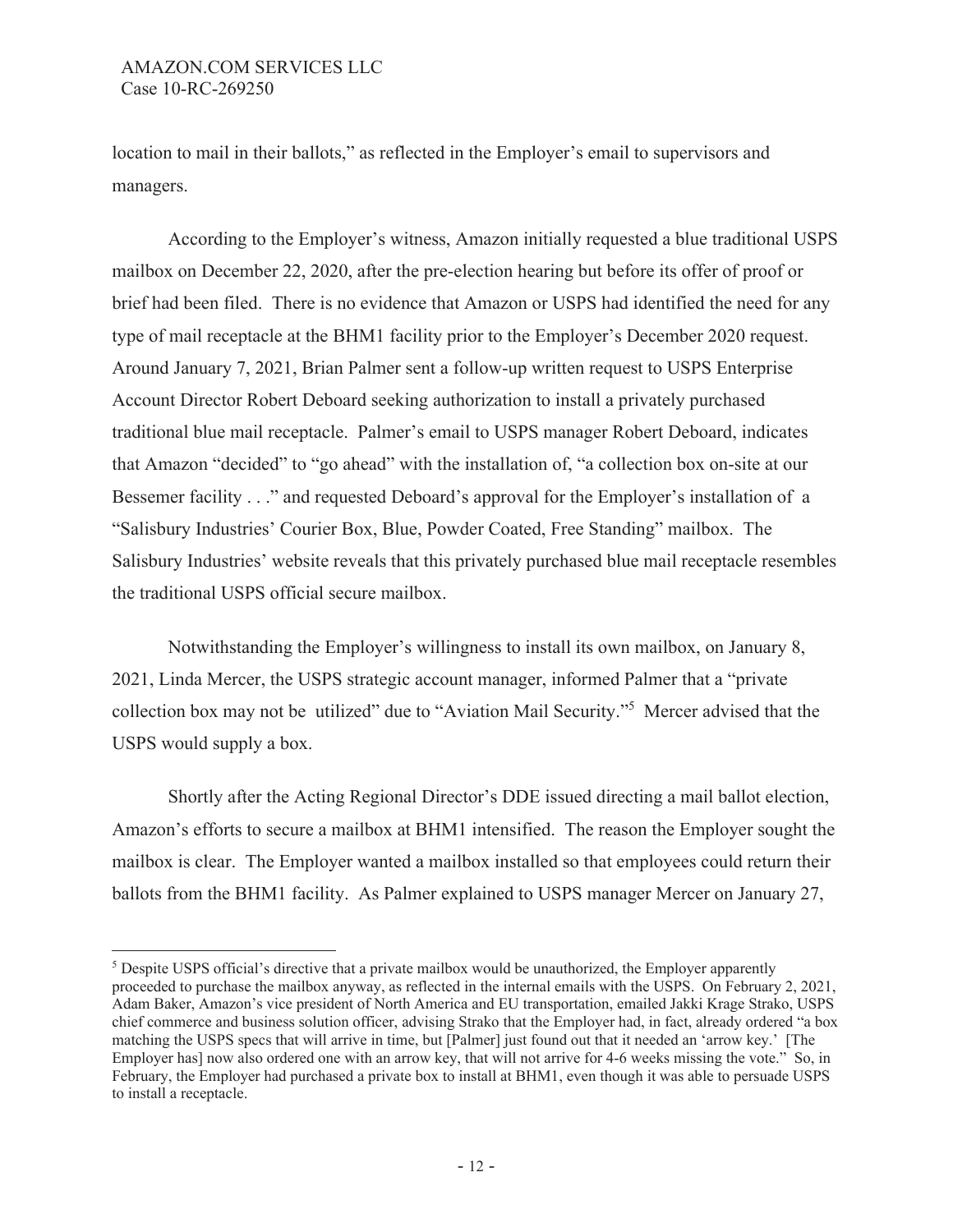2021, the Employer's "intent" was to make it "*as easy as possible for employees to vote by mail, and to encourage as high a turnout as possible."*

On January 20, 2021 – two business days after the January 15 DDE – Palmer emailed Mercer that the Employer's "deadline" for installing the mailbox was February 7, 2021, that the mailbox was a "very high priority item," and a "must have" for the Employer's senior leadership. By late January 2021, the installation of a mail receptacle at BHMI became a high-level priority for Amazon. And, as USPS's customer, Amazon's priority became USPS's priority, as reflected in emails between and among the Employer and USPS.

 For instance, on January 26, 2021, USPS's Mercer assured Palmer that installation of a mail receptacle at BHM1 had been escalated to "a priority at the highest level of the [USPS] (Dave C included) and it must get done." Dave Clark, according to the testimony, is the USPS senior vice president of worldwide operations. On January 27, 2021, the USPS internal emails again identify the installation of a mailbox as a "highly visible David Clark initiative." According to Palmer's January 27, 2021, response, this issue was of, "utmost importance to [Amazon's] senior leadership."

Between Mercer's January 8 directive that the Employer could not install a privately purchased blue mailbox and late January, the USPS and the Employer determined to forego the installation of an official blue mailbox unit. Instead, according to Palmer's email, the Employer "decided to go with a regular collection box that was not a blue box – to avoid this administrative process which we knew would take additional time and have some kind of volume floor." As a result of this concession, the USPS agreed to install a USPS owned cluster box unit.

Jay Smith, the director of enterprise and key accounts for the USPS works with the "highest profile e-commerce and retail customers." Smith testified that on January  $27<sup>th</sup>$ , he was made aware that Amazon was seeking a mailbox installed at BHM1, and that the USPS had agreed to install a CBU. Smith testified that a CBU is a central delivery point and the preferred mode of mail delivery at new residential or commercial buildings, where mail for multiple customers can be centrally distributed. Smith further testified that in his twenty-eight years with the USPS, he was never involved in the installation of a CBU for a private company. Smith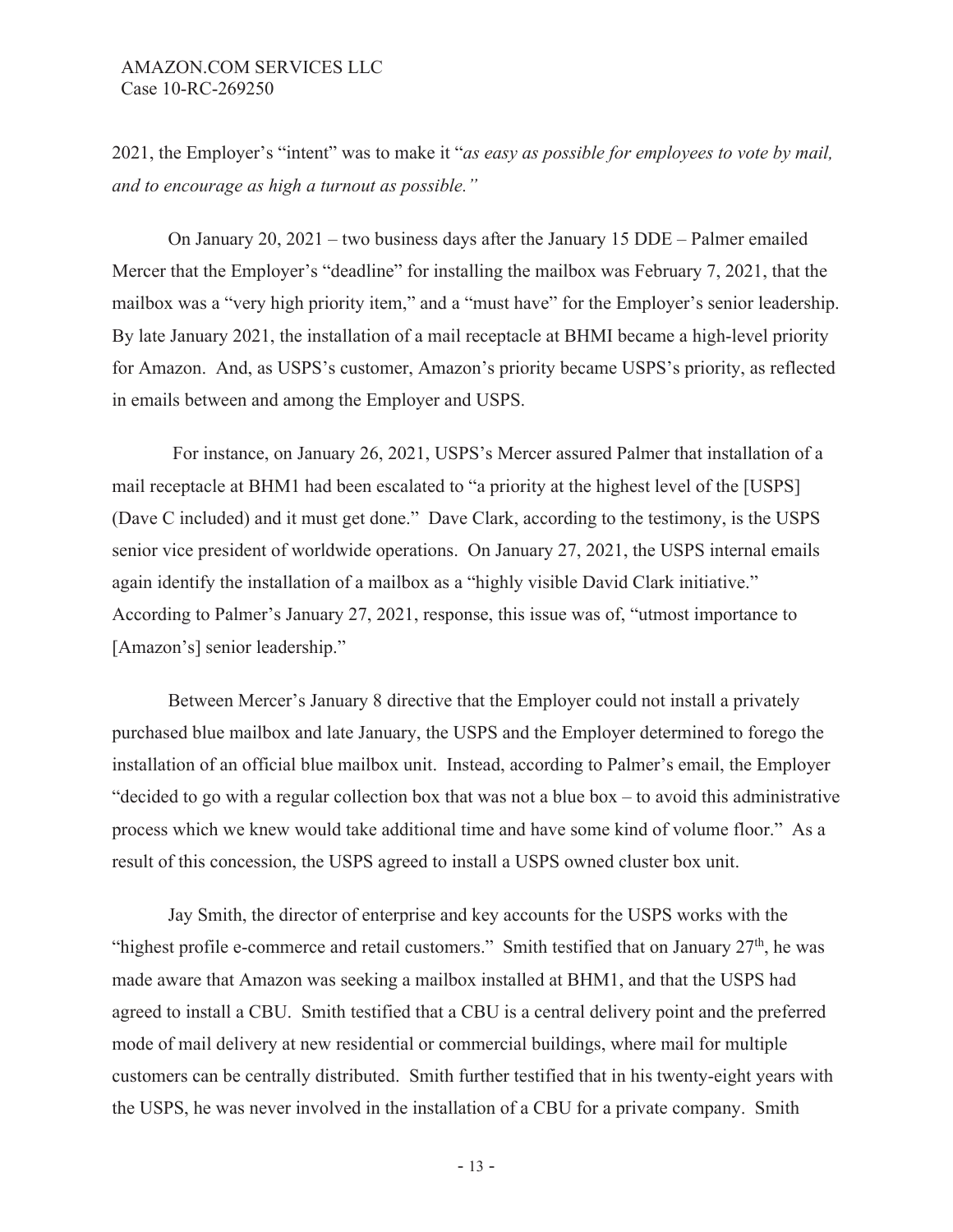acknowledged that it is "common to have customers ask for collection boxes," but clarified that these requests are common when office and residential complexes are being constructed. USPS Bessemer Acting Officer in Charge Tanula Rhoten-Coleman testified that in her experience, most CBUs are provided by the customer, not USPS.

With regard to the location of the mailbox, it is clear that Amazon, not USPS, selected the situs of the CBU. According to Miguel Harris, a BHM1 procurement analyst, he initially determined there were three potential locations for the CBU, all located in "heavy traffic areas" on the main walkway in front of the main entrance to the facility. When USPS Manager Stephanie Johnson first came to BHM1 on February 3, Harris presented the three locations, and Johnson agreed to install the box at its current location, as described below. The very next day, on February 4, 2020, USPS agents installed the CBU in the location proposed by the Employer. On the day of installation, Harris recalled that there were some employees in the parking area during a break who would have seen the USPS employees installing the box. However, none of the employees was identified, nor was any testimony elicited regarding the number of employees were on break who might have witnessed the USPS officials installing the unmarked CBU.

The cluster box was installed on the Employer's main walkway at the main entrance of the BHM1 facility. The CBU is located on the median near the second row of cars in the parking lot, adjacent to the handicapped parking spots on the first row. The CBU is generic and nothing on the CBU identifies it as USPS property.

The "CBU" is a mail receptacle typically seen at apartments and other sites where multiple recipients receive mail. The receptacle is a greenish-gray rectangular metal box on a post that is bolted to a cement pad. The box has 12 small, numbered doors with locks, and one much larger area with two doors, labeled "1P," and "outgoing mail." The 12 smaller doors are traditionally used to deposit mail for delivery to different customers, where each customer is issued a key specific to their box. The two boxes that comprise the single "IP" unit were combined based on modifications made by USPS for this Employer.

As demonstrated by the internal USPS emails, the CBU is "an old modified unused CBU . . . installed for temporary use . . .." USPS modified the box so that it would accommodate more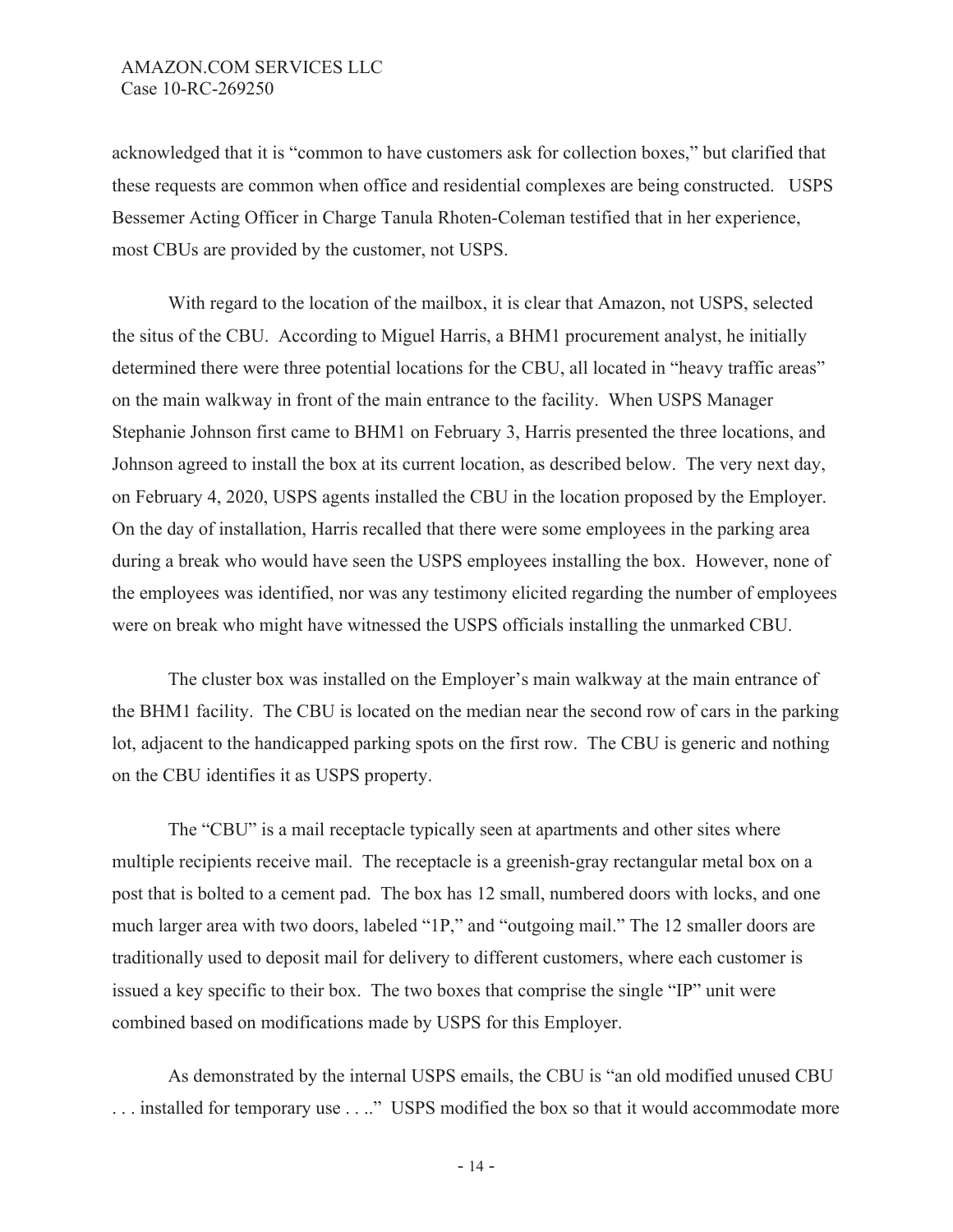outgoing mail, in anticipation of a large number of mail ballots being deposited. As a result of the modification, the outbound mail slot has one small door, the same size as the regular incoming boxes and traditionally used for outgoing mail. In addition, the small outgoing mail slot's metal base, or floor, was removed so it is integrated with the large box underneath. Normally, the large door is used for the USPS delivery person to drop off packages for customers, however, the modifications provided a larger area for mail collection, expanding the capacity to approximately 725 letters.

The outgoing mail receptacle is only accessed by use of a special lock that requires a USPS special "arrow" key.<sup>6</sup> An "arrow" key must be checked out by the USPS mail carrier each day, to ensure the security of outbound mail. The use and distribution of arrow keys is regulated by USPS for security purposes. No evidence was presented that Amazon, or any other third party, had an Arrow key for the outbound mail, or could otherwise access the box.<sup>7</sup> At the time of the cluster box's installation, Amazon was, however, provided with two keys to access the inbound mail slot assigned to the Employer, "Box 1." However, all managers and supervisors were notified that they were not to be near the cluster box during the election period.

<sup>&</sup>lt;sup>6</sup> The Union observes that while modifying the mailbox to enlarge the outgoing mail receptacle, the metal barrier between incoming mailbox 12 and the outgoing mail receptacle was removed. The Union asserts that if someone had a key to mailbox number 12, they could have gained access to the outgoing mail compartment simply by reaching down. While the Union's theory regarding unauthorized access to outgoing mail appears feasible, there is absolutely no record evidence that any party had access to the mailbox marked number 12, and this theory is pure speculation. Moreover, no employee had knowledge of the open cavity between box 12 and the outgoing mail, thus this error in construction could not possibly have affected the results of the election.

<sup>&</sup>lt;sup>7</sup> Employee Kevin Jackson's testimony that he witnessed Allied Security personnel accessing the box on several occasions is not credible. Jackson, who appeared uncomfortable and agitated during this line of testimony, testified that he witnessed Allied security officers in the tent near the CBU around January 2021 (a date preceding the installation of the CBU). Jackson testified that on one occasion, around 5:30 a.m., he was in his car with his headlights on and saw two guards near the tent. Jackson testified that one guard, a heavy-set male, opened the box, but Jackson couldn't see what the guard was doing. There were no corroborating witnesses. I cannot credit this testimony, as it is inherently unreliable. Jackson testified that he normally parks between the CBU and the building entrance in a handicapped spot. Parked in this location, even if Jackson backed in and his headlights faced the tent, he would have faced the covered rear of the tent not the front entrance. Furthermore, even if Jackson had been parked in front of the tent, his line of sight, according to Jackson, did not allow him to see what was occurring inside the tent, so his testimony that he saw someone open the outgoing mail was unbelievable. Under the circumstances, based on my observation of Jackson and absent any corroborating evidence, I cannot credit Jackson's testimony that the security guards had access to the mailbox.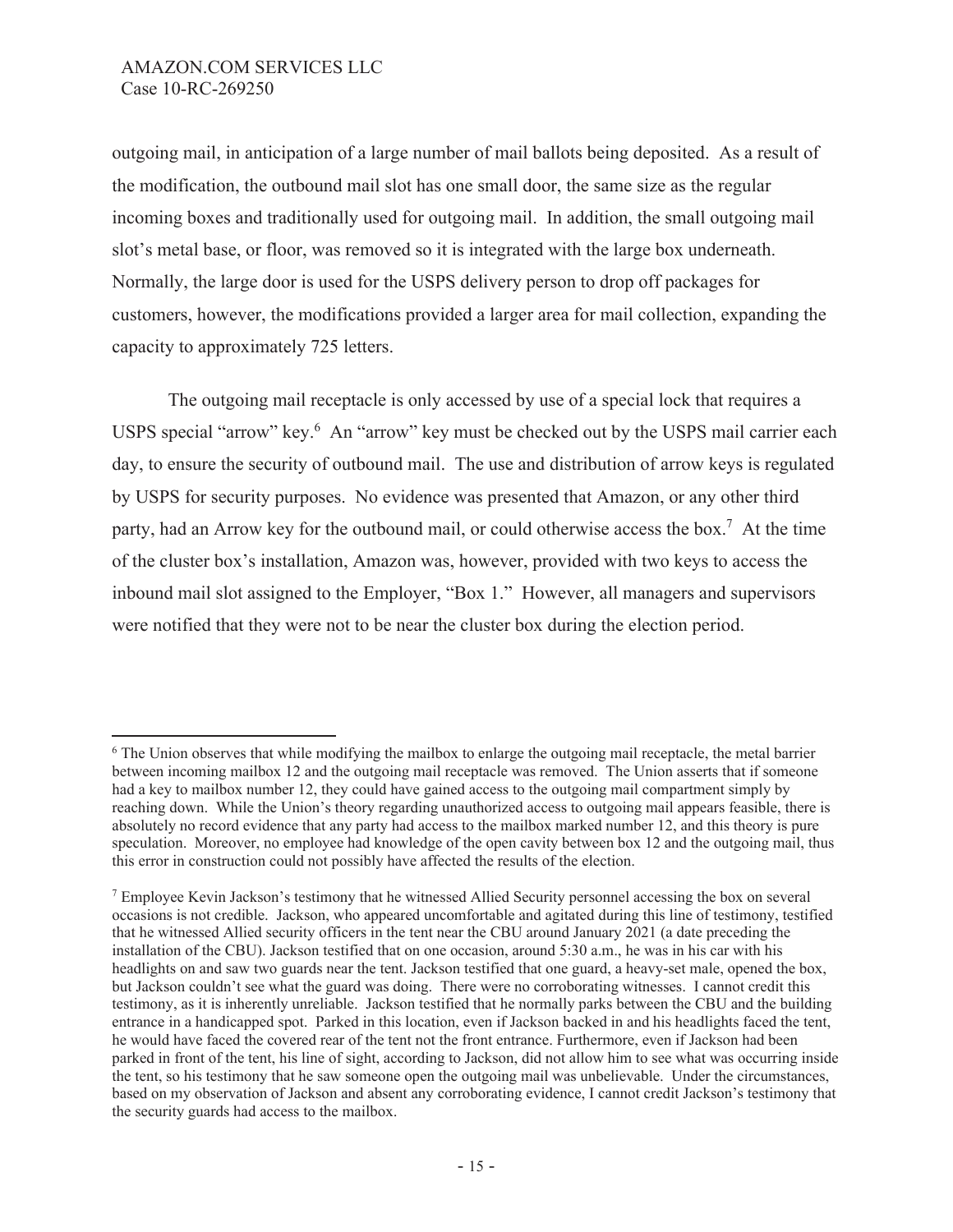The mailbox was located about 135 feet from the main employee entrance to the BHM1 facility, the only entrance used by employees. Rob Street, the BHM1 loss prevention manager testified that there are 30 surveillance cameras on the front side of the BHM1 building facing the parking area where the box was located. Street acknowledged that four surveillance devices on the face of the building appear to be directly facing the CBU. After the mailbox was installed, someone in employee relations directed the procurement operations analysts to secure a tent to be placed over the mailbox. Harris testified that the tent was installed because "some issue [was] brought up with cameras pointed at the mailbox and making sure that no associates could be viewed while voting." A vendor erected a large white tent, open completely on the side that faced the street. On the left-hand side, at the employee walkway into the building, the Employer attached a large banner that stated, *inter alia*, "mail your ballot here."

It is clear that absent the tent, employees had reason to believe that the Employer could observe which employees accessed the CBU and/or used the box to deposit ballots – particularly since proper completion of a mail ballot requires the sender to use the NLRB's distinctive yellow outer-envelop. Street testified that employees could see the surveillance "globes" that cover the surveillance cameras. As a result of these globes, according to Street, while employees would know there were surveillance cameras on the building, employees would not know specifically where the cameras inside the globe were pointed and would not know the various cameras' fields of view. Street testified that the cameras were unable to zoom in sufficiently so as to discern specific information regarding events occurring in the parking lot. Notwithstanding the surveillance cameras' apparent lack of high-quality surveillance capability, Street testified that during the election the loss prevention staff was instructed not to review the camera footage from surveillance video cameras that were pointed at the tent.

Street testified that there are around 1,300 cameras distributed inside and outside the facility. Employees believed that the Employer had cameras that were tracking, at the very least, which employees entered the CBU tent. Employee Daryll Richardson observed that the Employer maintains security cameras and that, "[e]verywhere you move, security camera watching you." [sic] Or, as employee Emmit Ashford observed, "Amazon is surveilled everywhere. . . you assume that everything can be seen," and that he assumed that "Amazon"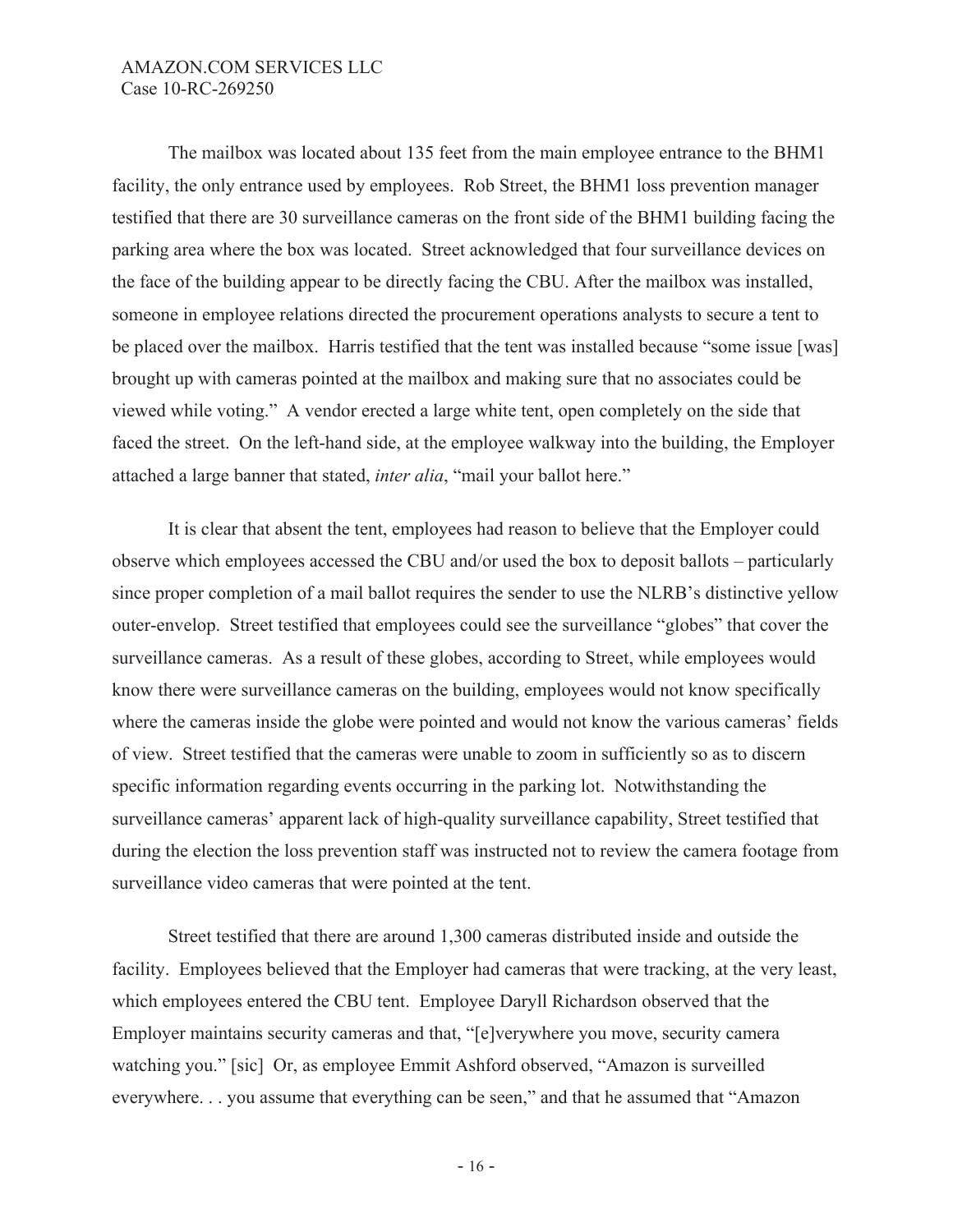monitors everything on their campus or facility." Many employees, including Daryll Richardson, Jennifer Bates, Emmit Ashford, Daryll Craig, Hope Pendleton and Kevin Jackson all credibly testified that they believe that there are cameras in the parking lot. While Amazon security manager Street testified that, in fact, the Employer does not maintain any cameras in the employee parking lot, many of the bargaining unit employees who testified believed that, like all other areas on the Amazon campus, that the parking lot was under surveillance. While Street testified that the surveillance system was insufficient to track who entered the tent, Street acknowledged that neither the inadequacies of the Employer's surveillance system, nor the prohibition on managers reviewing the surveillance camera footage during the election period, were communicated to employees.

After the tent was erected by a third-party vendor, it is undisputed that Amazon adorned one side of the tent with a large banner that read, "speak for yourself, mail your ballot here." It is not clear when and for how long the sign remained on the tent, but employee witnesses testified that this sign was in place during the polling period, while ballots were being returned by employees. Before the Employer erected this signage, on February 4, 2021, when the mailbox was installed, Brian Palmer asked USPS manager Smith and other USPS managers whether the Employer could "place anything on the [CBU] to point out the mail slot, like an arrow or a vote here sticker?" Smith responded that the USPS did not "want to see anything else put around that box indicating that it was a vote." In fact, Smith testified he was surprised to learn from the *Washington Post* that the Employer had erected the tent with a sign indicating employees should vote using the new CBU.

The Union contends that the sign reflected one of the Employer's campaign themes, "speak for yourself," and that the Employer encouraged employees to use the newly installed CBU. Employee Timothy Bibbs recalled returning from leave, seeing the newly installed CBU and asking an unidentified male from human resources about the CBU. Bibbs testified that the HR agent told Bibbs to return his ballot in the CBU. Other messages from the Employer similarly reminded employees that this "secure" mail receptacle had been installed and was available for employees to mail their ballots securely.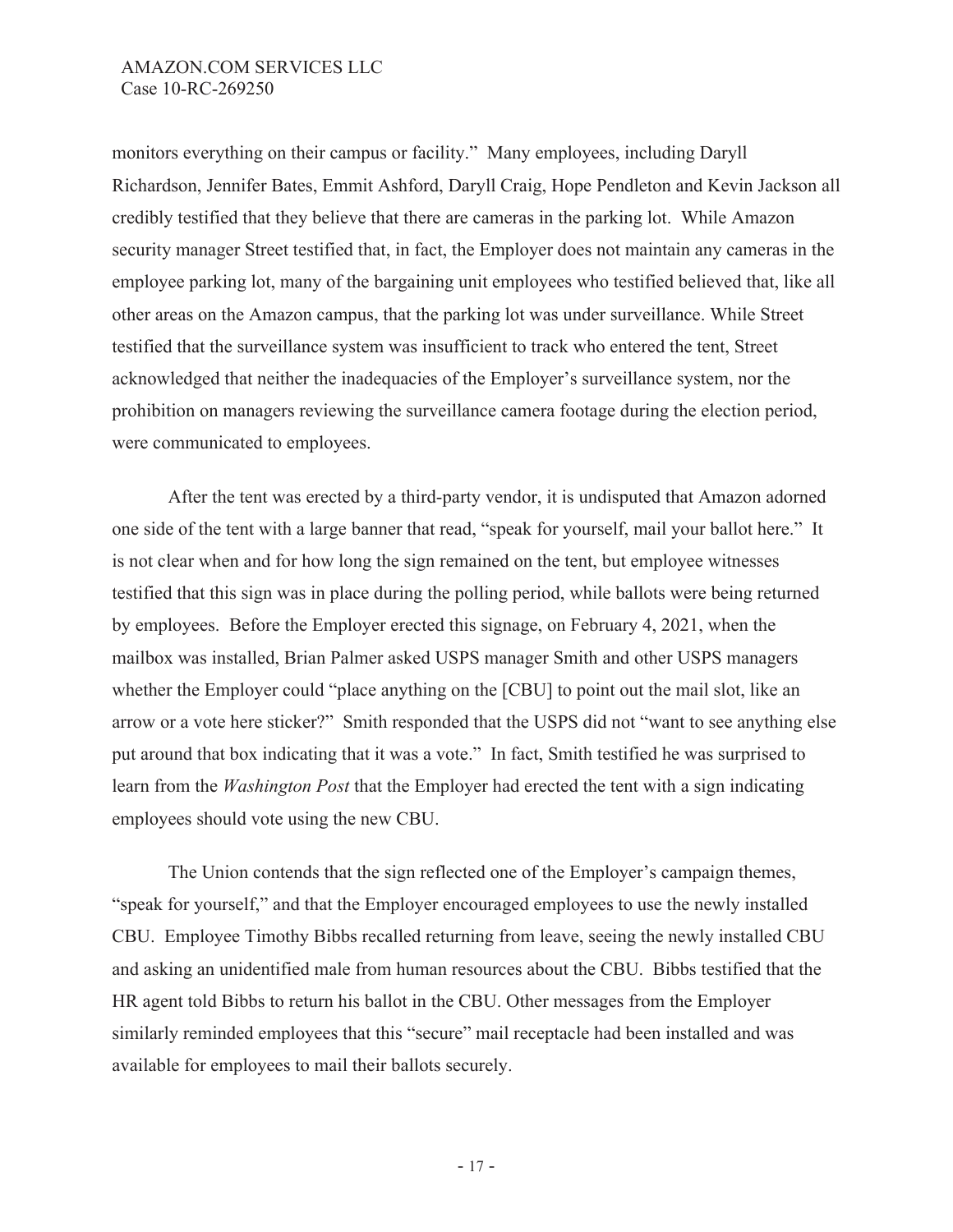On February 17, the Employer sent a message to employees from "BHM1 leadership," that advised employees, "The US Postal Service has installed a secure mailbox just outside the BHM1 main entrance, making mailing your ballot easy, safe, and convenient." On that same date, another message was sent to employees advising that "rumors" were circulating that union organizers had been offering to fill out mail ballots, and warned employees to not "let anyone trick you. . .."<sup>8</sup> The same message encouraged employees to mail their ballot from a "secure" USPS mailbox, and that, "USPS has installed a secure mailbox just outside the BHM1 main entrance, making mailing your ballot easy, safe and convenient."

Communications sent by the Employer also reflect that the Employer's campaign propaganda included the message that employees should speak for themselves, not through a third party. For example, The Employer's witness, employee Elizabeth Green, testified that the Employer placed banners around the facility that said, "speak for yourself" and "vote no." For instance, on January 4, 2021, the Employer sent an email to unit employees that stated: "Don't Give Up Your Voice."

The Amazon BHM1 facility is serviced by a rural mail carrier. While the carrier does not wear a USPS uniform, he or she drives a USPS vehicle. The outgoing mail from the CBU was retrieved from the box Monday through Saturday by the rural carrier. No evidence was presented that established that any entity, other than the USPS, had actual control over the contents of the outgoing mailbox in the CBU.

## **iii) Board Law**

Whether an employer engages in objectionable conduct by causing the USPS to install a mail collection apparatus at its facility during a mail ballot election is a question of first impression for the Board.

<sup>&</sup>lt;sup>8</sup> No evidence was presented to substantiate the circulation of any rumors that the Union engaged in ballot harvesting, or that any Union agent was stealing ballots from employees' mailboxes. The Employer's witness, employee Dawn Hoag, testified that "there were, myself included, a lot of people that felt like there was a really good chance that our ballots could be taken out of our home mailboxes." However, other than Ms. Hoag's "personal fear," she failed to identify any other employees or establish any rumors of ballot harvesting by the Union. Ms. Hoag's bias was obvious in her testimony, and based on my observations of Hoag I cannot credit her vague testimony regarding employees' alleged fear of ballot harvesting.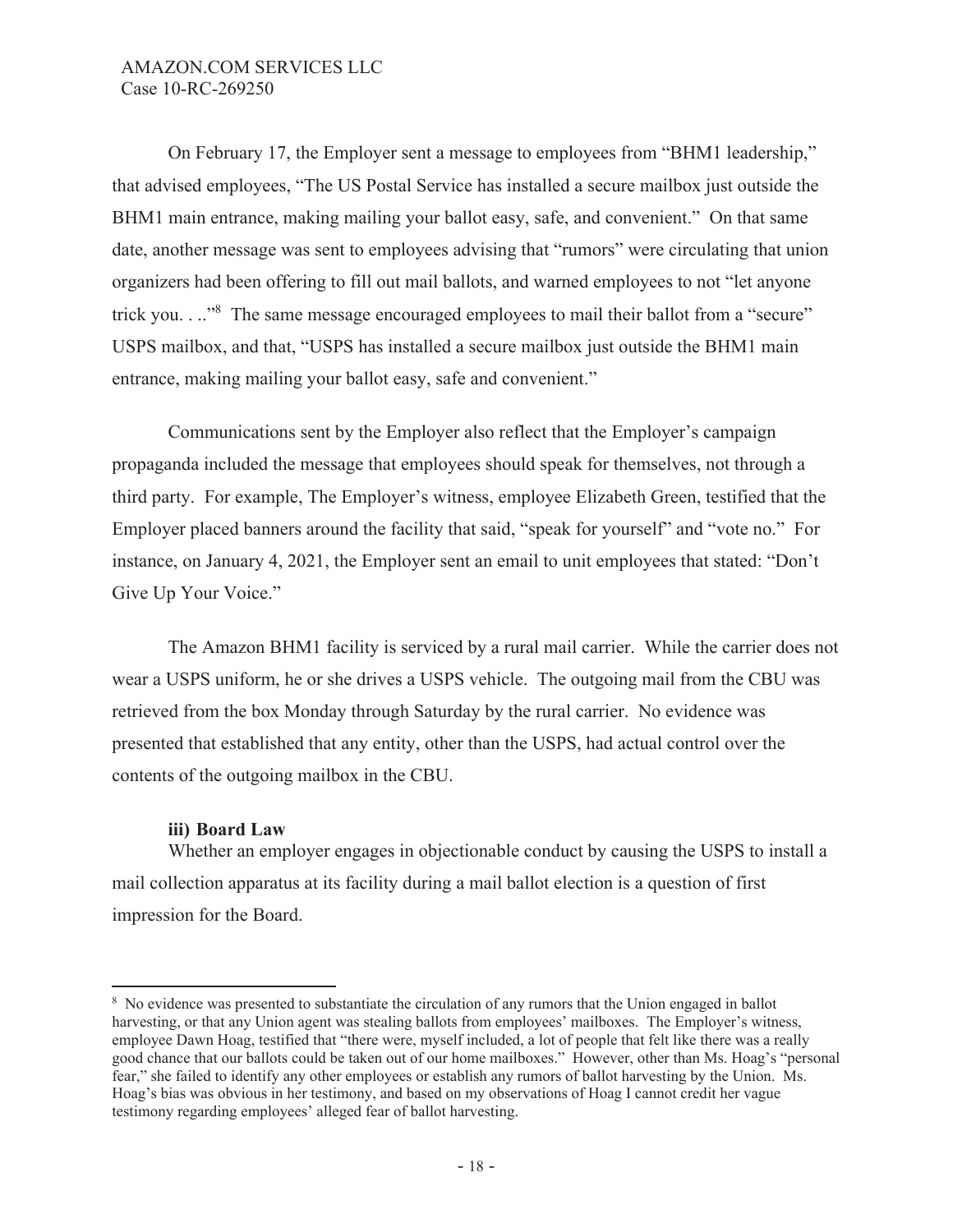It is, however, axiomatic that, "control of the election proceedings and the determination of the steps necessary to conduct that election fairly [are] matters which Congress entrusted to the Board alone." *N.L.R.B.* v. *Waterman Steamship Corporation,* 309 U.S. 206, 226 (1940). In defining what procedures are necessary, the Board has, "a wide degree of discretion in establishing the procedure and safeguards necessary to insure the fair and free choice of bargaining representatives by employees." *NLRB v. A.J. Tower Co.*, 329 U.S. 324, 330 (1946). As the Board observed, it is within the Board's sole, "province and duty to safeguard its electoral processes from conduct which inhibits the free exercise of employee choice." *Boston Insulated Wire Co.,* 259 NLRB 1118 (1982). To this end, as the Board most recently observed, "[e]ven the appearance of irregularity in election procedures may cast doubt on the validity of an election and its results." *Professional Transportation, Inc.*, 370 NLRB No. 132 (2021).

The Board will set aside an election when the alleged objectionable conduct "so interfered with the necessary 'laboratory conditions' as to prevent the employees' expression of a free choice in the election." *Dairyland USA Corp*., 347 NLRB 310, 313 (2006), enfd. sub nom. *NLRB v. Food & Commercial Workers Local* 348-S, 273 Fed. Appx. 40 (2d Cir. 2008). The Board employs an objective test to determine if "the conduct of a party to an election has the tendency to interfere with the employees' freedom of choice." *Cambridge Tool & Mfg*. Co., 316 NLRB 716 (1995).

### **(a) Objections 1 and 2 – Official Polling Location**

The Union asserts that as a result of the "coerced assistance" of the USPS, the Employer effectively created a "polling place" at BHM1. Further, according to the Union, by erecting a tent adorned with its oft repeated "speak for yourself" message, and encouraging employees to cast their ballots using the CBU, the Employer created the impression that the mailbox was an "official" polling place. By doing so, according to the Union, the Employer usurped a Board function, and undermined the integrity of the Board election. In contrast, the Employer asserts that the Petitioner must establish actual "evidence that [the mailbox] would have affected the results of the election," citing, *Amveco Magnetics*, 338 NLRB 905 (2003). In other words, the Employer asserts that the Petitioner must establish that a sufficient number of voters refrained from voting, or were otherwise influenced, so as to affect the outcome of the election —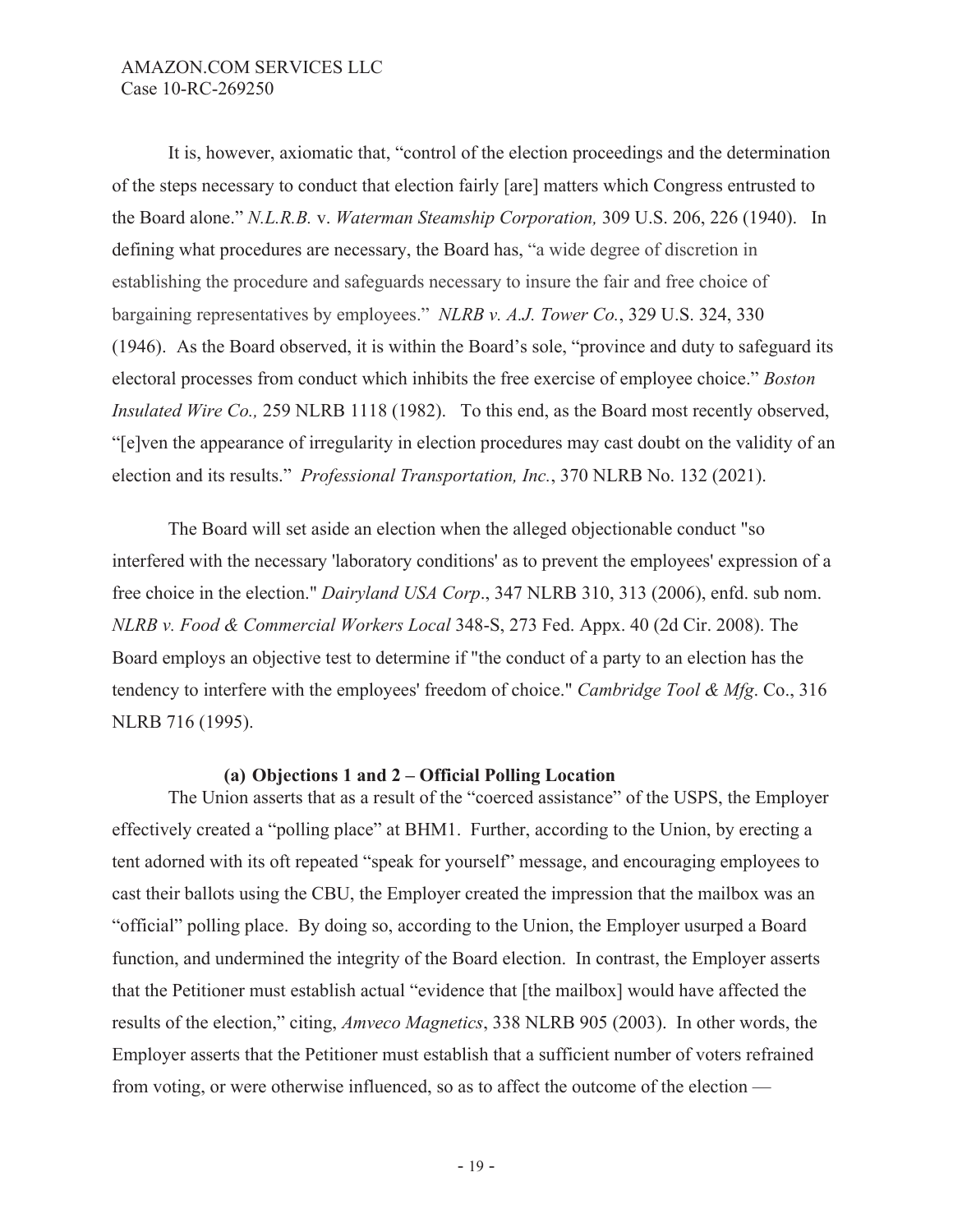effectively arguing that the Union must establish that over 1,000 voters were actually influenced to refrain from voting, or to cast ballots for the Employer.

To maintain the integrity of its elections, the Board safeguards the administration of elections and does not delegate any functions to the parties. See, *Alco Iron & Metal Co.*, 269 NLRB 590, (1984). By allowing an observer to translate the voting procedures for employees, the Board found that the agent had "delegated an important part of the election procedure to the employer's agent, conveying the impression that the Petitioner, and not the Board was responsible for running the election," and ordered a second election. *Id.* at 591–592 . See also *Monroe Mfg. Co.*, 200 NLRB 62, 74 (1972) (a party telling three employees waiting in line they were not eligible and could go home "might well convey to other the impression that the employer had some effective connection with, if not control over, the election itself"). Compare *San Francisco Sausage Co.*, 291 NLRB 384 (1988) (Board agent allowing petitioner to use intercom to announce employees could vote not objectionable delegation of minor task); *Regency Hyatt House*, 180 NLRB 489, 490 (1969) (election upheld where Board agent permitted union observer, without objection from employer observer, to give the only Spanish-speaking employee direction on how to vote). It is the mere appearance that a party has control over the election that destroys the laboratory conditions necessary to conduct an election.

### **(b) Objections 3 and 4 – Surveillance**

In determining whether a party's conduct is objectionable surveillance, case law considers the duration of the party's presence, the location of the party agent, and the conduct of the party. The continual presence of party representatives in or near the polling area may be objectionable surveillance sufficient to overturn the results of the election. See *ITT Automotive*, 324 NLRB 609 (1997), enfd. in part 188 F.3d 375 (6th Cir. 1999); *Electric Hose & Rubber Co.*, 262 NLRB 186 (1982); and *Performance Measurements*, 148 NLRB 1657 (1964). In *Blazes Broiler*, 274 NLRB 1031, 1032 (1985), the Board found no objectionable conduct in a union agent's sitting in a restaurant approximately 30 feet from the polling area because the agent had no direct view of the entrance to the voting area. The absence of knowledge was established because while the union's agent "could see who entered the hallway leading to banquet room. . . [h]e had no way of knowing who was entering the hallway to vote . . . ." *Id.* In another case, the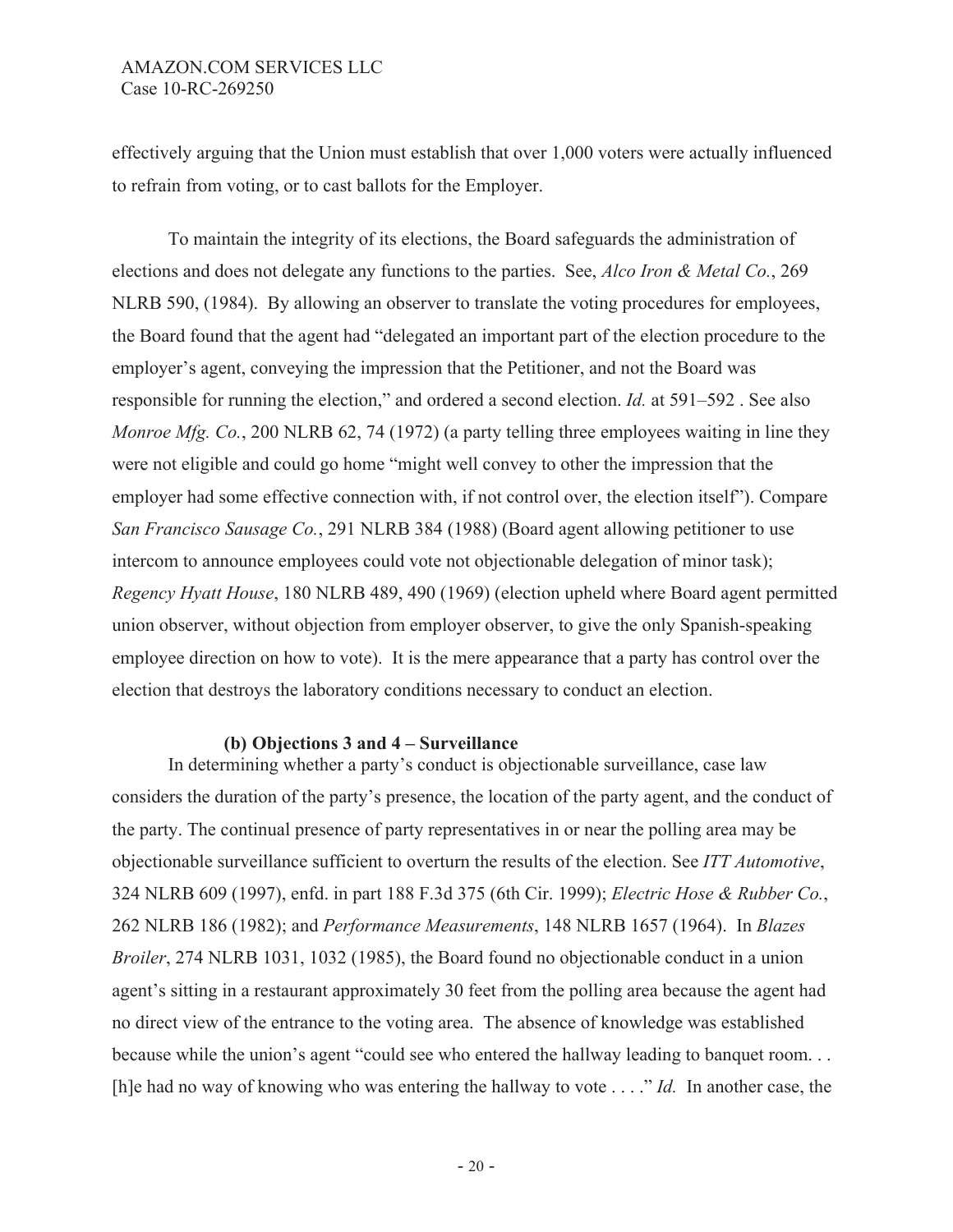Board found no objectionable conduct when three supervisors stood 25 feet from the polling location, because the supervisors were in an area where they regularly stood as part of their duties, didn't approach, or speak with voters. *Roney Plaza Mgmt., Corp.*, 310 NLRB 441, 447 (1993); *Cf. Red Lion*, 301 NLRB 33 (1991) (Board reversed hearing officer's impression-ofsurveillance finding where employer's conduct was justified by valid business reason of which employees were aware), see also, *Patrick Industries, Inc.*, 318 NLRB 245, 256 (1995).

On the other hand, in *Performance Measurements Co., Inc.*, 148 NLRB 1657, 1659 (1964), the Board stated that the employer engaged in objectionable surveillance by the president's "continued presence" near the polling area. In that case, the president was seated at a table approximately six feet from the polling room's door and, at times, stood by the door to the election area so that it was necessary for each voter to pass within two feet of him to gain access to the polls. *Id.* Similarly, the Board found objectionable a supervisor's standing ten-fifteen feet from the entrance of the voting area, and two other supervisors' extended presence in the area voters had to pass to access the poll. *Electric Hose & Rubber Co.*, 262 NLRB 186, 216 (1982). In *Electric Hose & Rubber,* the Board reasoned that the only plausible explanation for the supervisors' conduct was to convey to employees that they were being watched. *Id.*; See also, *ITT Automotive*, 324 NLRB 609 (1997), enfd. in part 188 F.3d 375 (6th Cir. 1999)(objectionable surveillance based on "continued presence" of managers in an area where employees had to pass to vote and where managers could observe employees waiting in line to vote).

The Employer argues that it retained the right to maintain security measures during the election, and, citing to an ALJ decision, argues that "it is neither unlawful nor objectionable to maintain or operate security cameras that happen to record protected activity while operating in a normal, customary manner." *Pacific Coast Sightseeing Tours & Charters, Inc*. 365 NLRB No. 131, slip. op. at 11 (2017)*.* In *Pacific Coast Sightseeing,* the union alleged that the employer engaged in objectionable conduct by creating the impression of surveillance where the election signs were posted near existing signs that stated, "warning security cameras in use." *Id.* Dismissing the union's objection, the ALJ reasoned there was no impression of surveillance because the cameras were inoperable, and the employees were accustomed to the signs that had been posted for many years. *Id.* In contrast to the Employer's assertion regarding its right to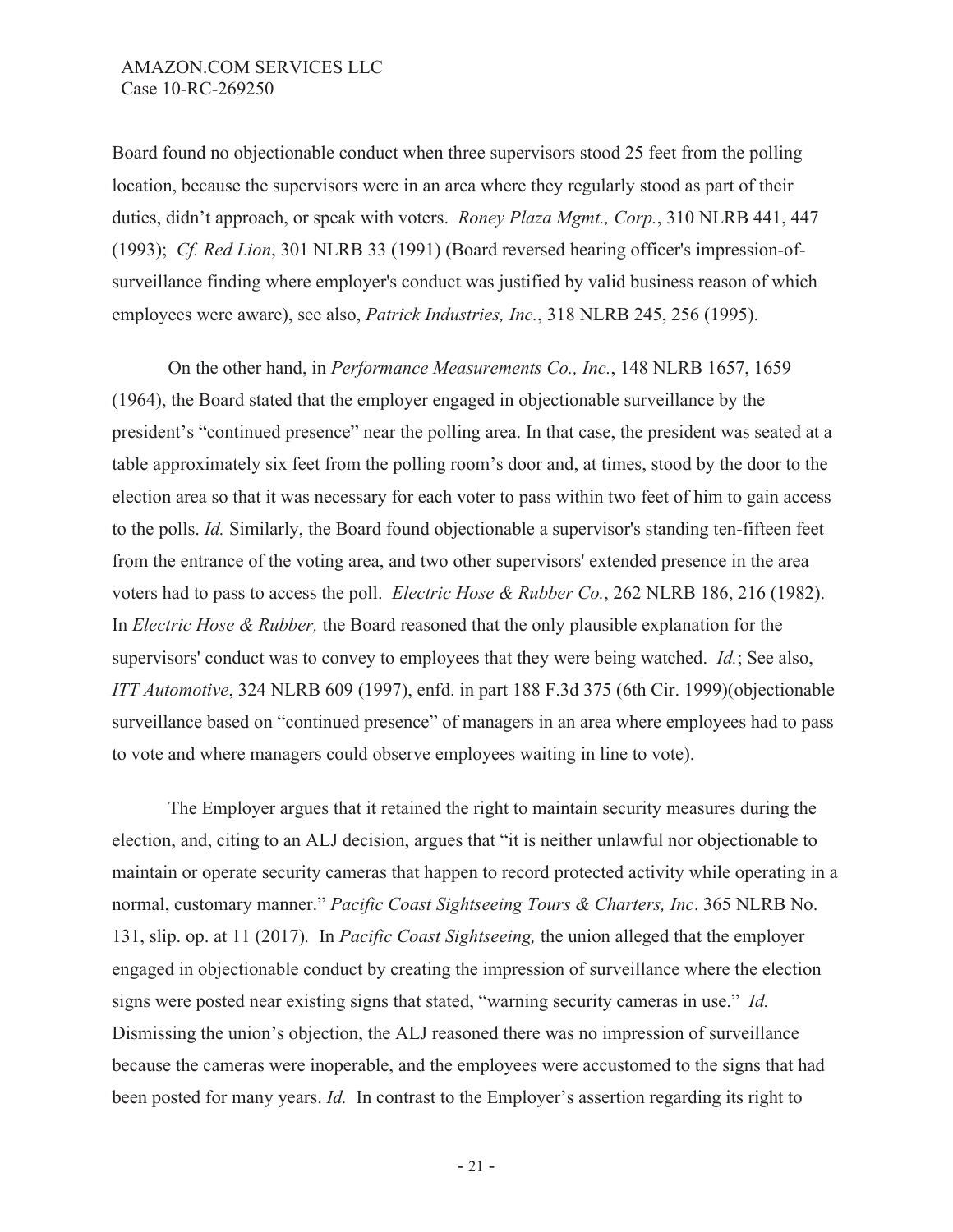maintain security, Petitioner argues that the Employer cannot avail itself of the Board's cases that allow for the normal and customary operation of security cameras, because the Employer created the potential for surveillance by selecting a site for the CBU within the line of sight of its existing video cameras.

## **(c) Objection 5 – Polling**

In this objection, the Union asserts that by encouraging employees to mail their ballots through the CBU, then videotaping which employees complied, the Employer engaged in objectionable polling. The surveillance of employees by use of existing surveillance cameras is addressed in Objection 4, *supra*. Notwithstanding the language of its objection, in its brief Petitioner asserts that the objectionable polling concerns the consultants' one-on-one solicitation of employees to determine whether they had received ballots. The alleged "polling" of employees by consultants is discussed *infra* at 2.c. As this conduct is not immediately related to the CBU, it will not be separately addressed herein.

### **(d) Objection 6 – Electioneering**

The Board does not prohibit all electioneering during polling periods. However, the Board has prohibitions regarding where electioneering can be conducted during an election. In *Claussen Baking Company,* 134 NLRB 111 (1964), the Board specifically prohibited electioneering "at or near the polls." *Id.* The Board has further refined this prohibition, and evaluates the following factors to determine whether a party engaged in impermissible electioneering: 1) whether the conduct occurred within or near the polling place, 2) the extent and nature of the alleged electioneering, 3) whether it is conducted by a party to the election or by employees, and 4) whether the electioneering occurred within a designated no-electioneering area or contrary to the instructions of the Board agent. *Boston Insulated Wire & Cable Co*., 259 NLRB 1118 (1982), affd. 264 NLRB 44 (1982), enfd. 703 f. 2d 876 (5<sup>th</sup> Cir. 1983).

The Board has applied its prohibition on electioneering near the polling area to include signage and banners. See, *Pearson Education, Inc.,* 336 NLRB 979 (2001),enfd. 373 F.3d 127 (D.C. Cir. 2004). In *Pearson,* the Board determined that a second election was warranted in part because the employer engaged in impermissible electioneering during the election by displaying a poster depicting the union's strike activity in an area every voter had to pass in order to vote. *Id.*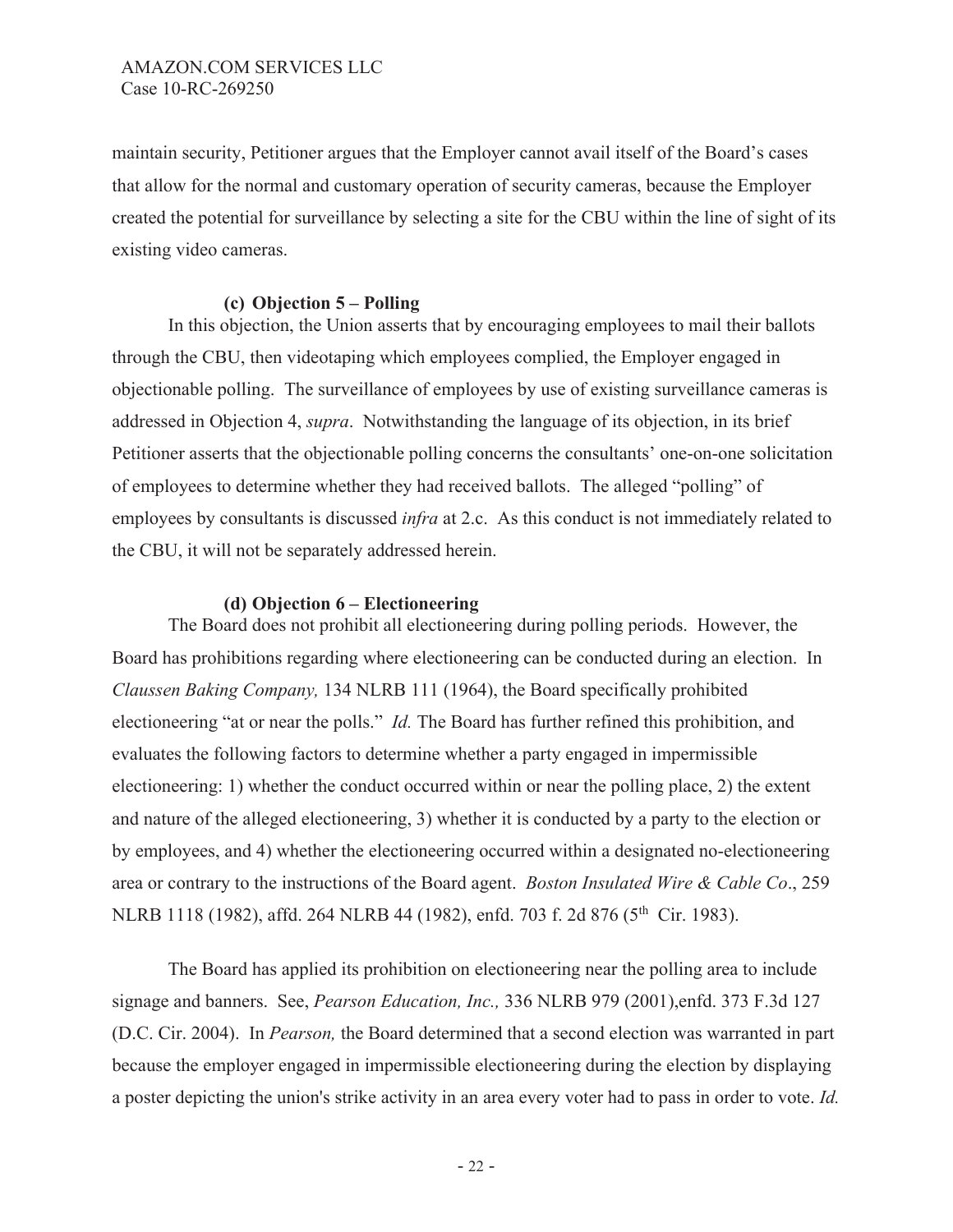Whether and/or how the Board's rules on electioneering during an election applies to a mail ballot election is an issue of first impression for the Board. Normally, there is not a traditional "polling area" during a mail ballot election, nor does a Board agent delineate the "no electioneering area" – so the Board's traditional *Boston Insulated Wire* analysis wouldn't apply to a mail ballot election. However, the Petitioner argues that here, by installing a CBU, the Employer created a putative "polling area," and by erecting its campaign materials on the tent outside this area, the Employer engaged in unlawful electioneering.

### **(e) Objection 7 – Ballot Solicitation**

In a mail ballot election, it is objectionable conduct for a party to collect or otherwise handle an employee's mail ballot. *Fessler & Bowman, Inc.*, 341 NLRB 932, (2004). Recently, the Board held that during a mail ballot election merely soliciting an employee's ballot is objectionable, in part because solicitation suggests to the voter that a party is "officially involved in running the election" which is "incompatible with [the Board's]responsibility for assuring properly conducted elections. *Professional Transportation,* 370 NLRB Slip. op. at 3 (internal citations omitted); Cf. *Human Development Assn.*, 314 NLRB 821 (1994).

## **(f) Objection 17 – Undermining Union and Grant of Benefit**

The Board will infer that an announcement or grant of benefit during the critical period is objectionable; however, the employer may rebut the inference by establishing an explanation other than the pending election for the timing of the announcement or the timing or the bestowal of the benefit. *Star, Inc.,* 337 NLRB 962, 963 (2002). The employer may rebut the inference by showing that there was a legitimate business reason for the timing of the announcement or for the grant of the benefit. *Id.* See also *Adams Super Markets Corp.,* 274 NLRB 1334, 1334-1335 *(1985); Oxco Brush Division of Vistron Corp.,* 171 NLRB 512,513 (1968). In *B & D Plastics,*  302 NLRB 245 (1991), the Board set forth the factors to determine whether a grant of benefit would tend to unlawfully influence the outcome of the election: (1) the size of the benefit conferred in relation to the stated purpose for granting it; (2) the number of employees receiving it; (3) how employees reasonably would view the purpose of the benefit; and (4) the timing of the benefit.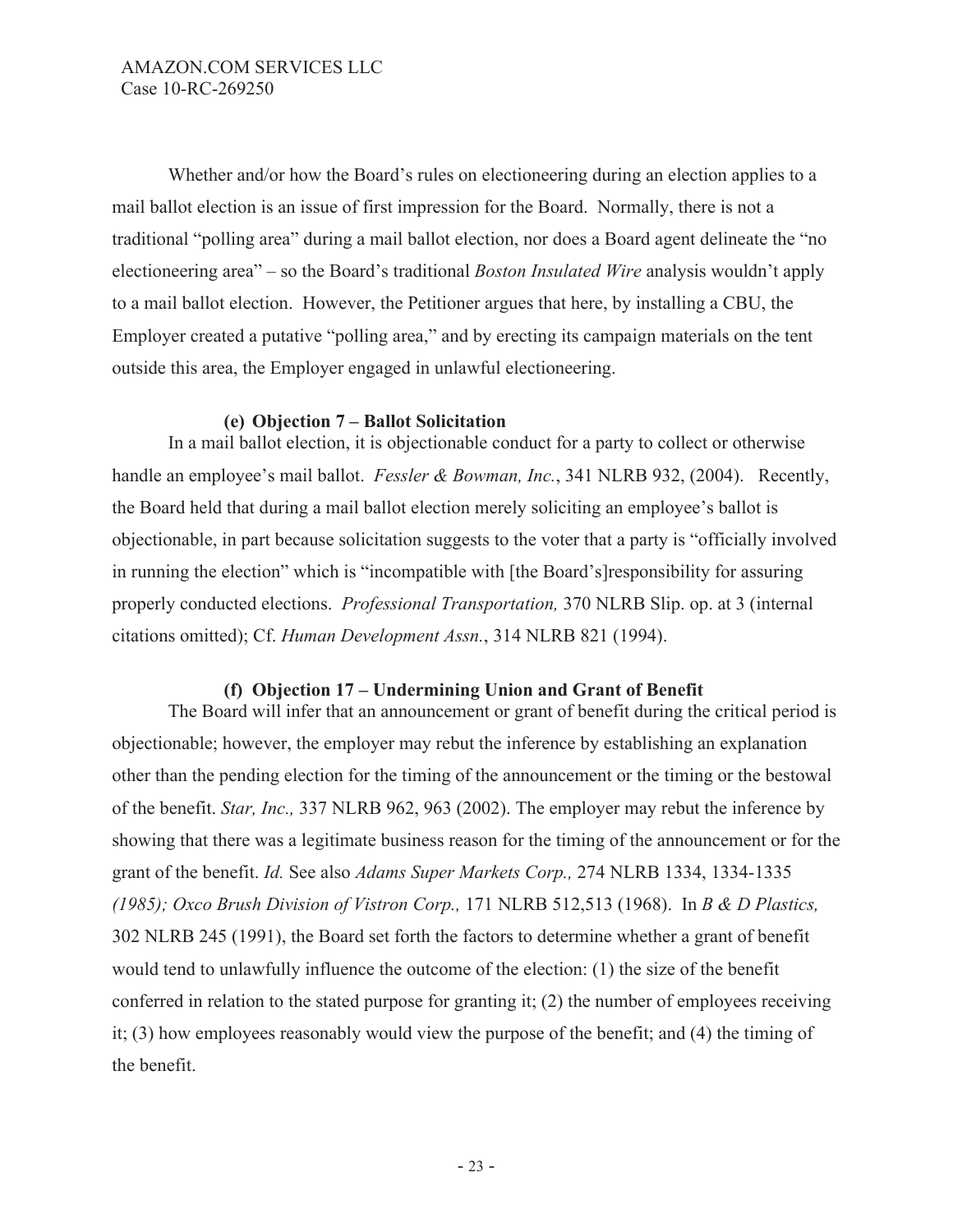The Petitioner also advances another theory of violation, intermingled with the grant of benefit. Essentially, the Union argues that the Employer's conduct in regard to the mailbox undermined the Union's authority. Petitioner asserts that based on rumors circulating at the facility, employees asked Union agents whether a collection box would be available at BHM1. The Union informed employees that the Employer's request for an official collection box was denied. The Union asserts that by causing the USPS to install a CBU, the Employer deliberately undermined the veracity of the Union, and created the impression that the Employer, rather than the Board, controlled the election process. This argument is a novel argument, and there is no Board law cited in support of this proposition. The Employer, in contrast, asserts that the Union "blatantly mischaracterized the DDE," which did not prohibit the installation of a USPS owned CBU.

### **iv) Recommendation**

Based on the absence of evidence that any agent of the Employer solicited employee ballots, or that the mailbox and video surveillance thereof resulted in "polling" employees regarding their union sympathies, I recommend that Objections 5 and 7 be dismissed.

With regard to Objections 1 - 4, 6 and 17, while both parties attempt to address each of the 8 mailbox related objections individually, I find it is the aggregate effect of the mailbox that affected the results of the election. It is the totality of the circumstances created by the installation of the mailbox absent any authorization from the Board. It was the solicitation that employees use the CBU, a perceived benefit to employees. And, it was the installation of the CBU, at a location that reasonably appeared to be within the viewing field of the Employer's multiple security surveillance cameras that so tainted the election that a second election is necessary. Regardless of whether the Employer succeeded in defeating the Union in a landslide, the Employer's conduct herein so undermined the laboratory conditions necessary to ensure a free and fair election, a re-run election is necessary. Over 2,000 employees did not vote in the election, a sufficient number to affect the results of the election. While it is unknown why these employees refrained from voting, there is, at the very least, the possibility that the Employer's misconduct influenced some of these 2,000 eligible voters.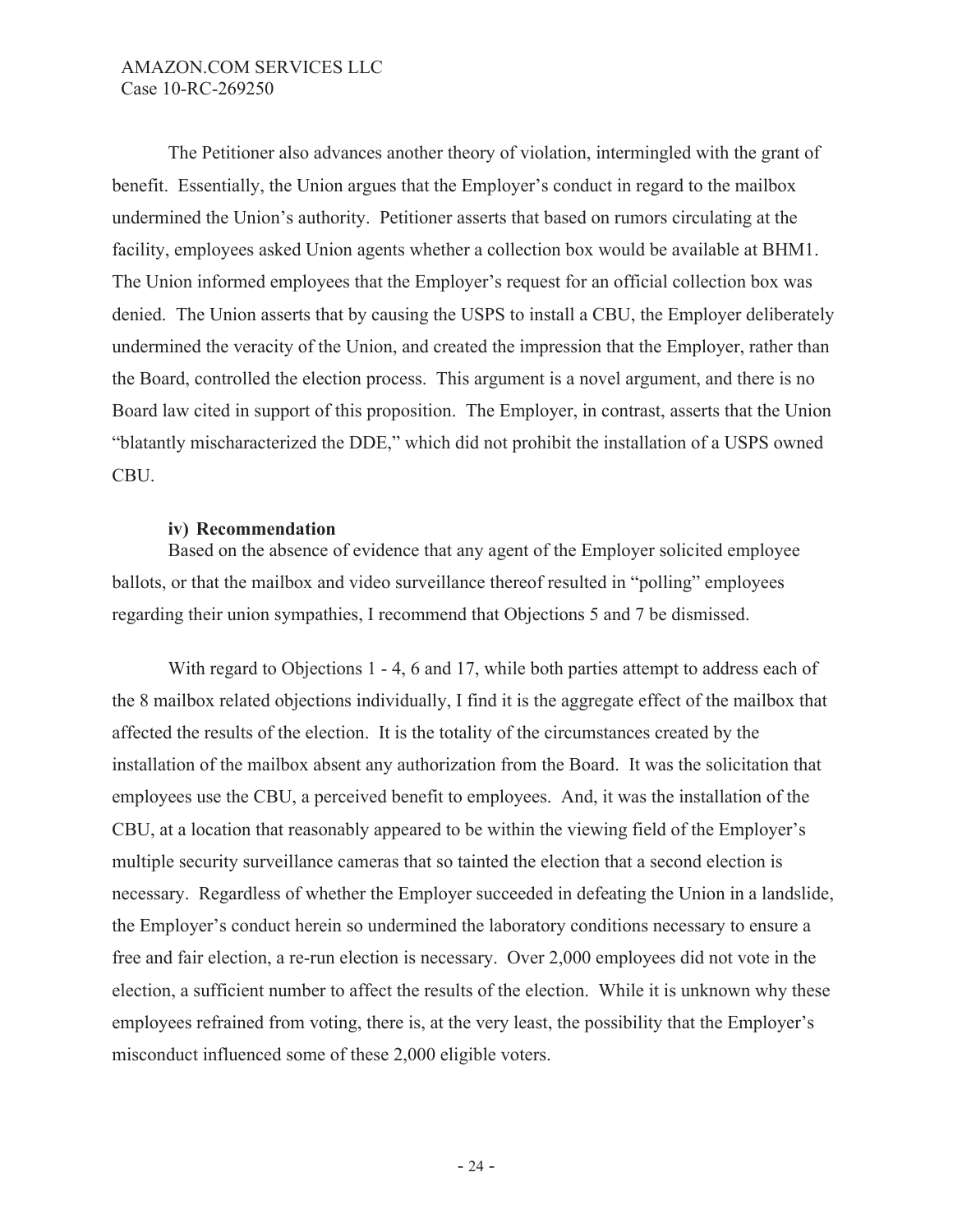The Employer argues that the USPS installed the CBU, not the Employer. As discussed below, this is mere scapegoating. Furthermore, the Employer argues that even if it was responsible for installing the CBU, its purpose was pure, and served the legitimate cause of encouraging voter participation. However, the Board doesn't require evidence of intent to find objectionable misconduct. Finally, the Employer maintains even if it committed an error in judgment, there is no existing Board precedent or rule prohibiting an employer from installing a mailbox on its property, therefore, its conduct cannot be prohibited. The Employer fails to appreciate that this conduct has never occurred before because few, if any, employers have the means, the will, and the influence to cause the installation of a mail receptacle at their location in under six-weeks for the sole purpose of providing employees a method of returning their mail ballots. So, merely because this is a case of first impression should not insulate the Employer from a finding of misconduct sufficient to justify a second election.

It is clear that the sole reason the Employer sought to have a mailbox installed was the possibility that the Acting Regional Director would order a mail ballot election. In fact, the Employer was so dedicated to providing an onsite mail receptacle, the Employer purchased its own private, blue mailbox. Had the USPS not denied the Employer's request, the Employer would have installed the Salisbury Industries' powder blue mailbox it purchased. After the Employer's private mail receptacle installation was rejected by the USPS, the Employer requested an official USPS mailbox. Due to USPS restrictions, the Employer was unable to secure a traditional blue mail receptacle, however, exercising its enormous influence over the USPS, the Employer was able to secure a neutral CBU. Normally, according to the local USPS official, such boxes are purchased by the customer. Instead, in an effort to placate the Employer, the USPS officials at the highest levels jumped through hoops to not only secure a CBU, but make substantial alterations to this CBU, and install it within the short time frame set by the Employer – a time frame that not coincidentally coincided with the mail ballot election.

The Employer correctly observes that Acting Regional Director did not have the prescient foresight to prohibit the Employer from pressuring the USPS to install a mailbox, or CBU. However, the Employer did understand that the Acting Regional Director, by her silence in the DDE, rejected the Employer's requests for an official NLRB mail ballot collection receptacle at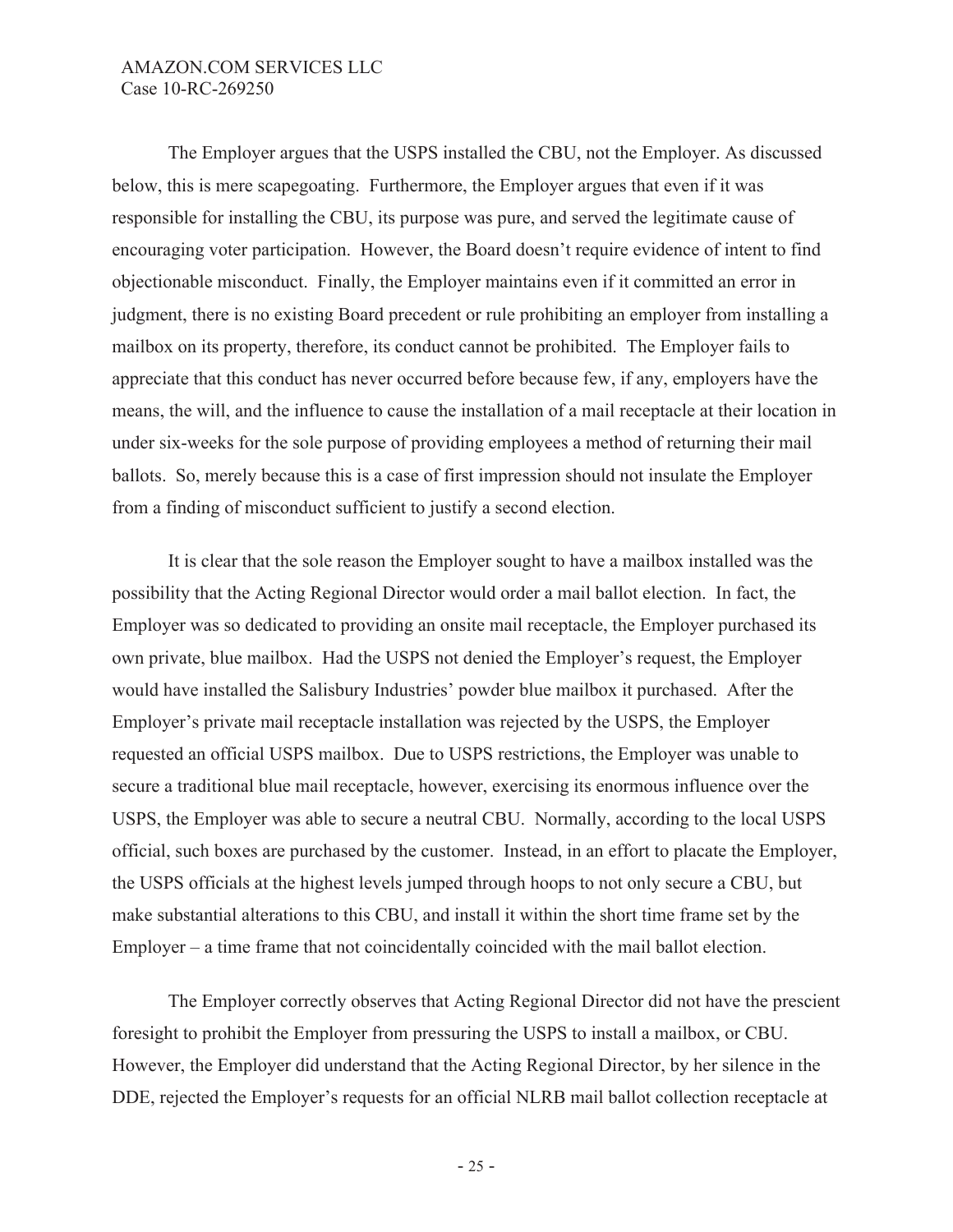the BHM1 facility. It is disingenuous to argue that because the DDE didn't specifically address the Employer's requested ballot collection receptacle proposal, the Acting Regional Director didn't reject the request. In fact, the Employer argued to the Board that the Acting Regional Director's failure to accede to the Employer's demands for such a receptacle was in error – and the Board also rejected this request. The Employer knew that had it installed its own collection device it would have committed clear objectionable conduct, or ballot harvesting. To circumvent existing Board law, the only arguable option was to persuade the USPS to install a collection receptacle.

The Employer's scapegoating of the USPS is ineffective, as the evidence established that the Employer used its considerable influence to compel the USPS to authorize and install a mailbox. USPS acted solely on the demands of the Employer, as there was no prior consideration by the USPS regarding a mailbox at BHM1. The decision to place a temporary receptacle at BHM1 was motivated solely by the Employer's demands. Moreover, the Employer's ultimate control over the installation of the CBU demonstrates further that USPS was merely complying with the Employer's demands. The CBU was installed in accord with the timeline devised by the Employer, and with great haste. The CBU was installed in a location selected by the Employer. While the Employer's agent selected three potential locations, there was no evidence that the USPS independently selected a location, rather it approved the location selected by the Employer.

The Employer unconvincingly asserts that the USPS has the lawful authority to determine where to place a mailbox. The Employer argues that if the Board finds the installation of a CBU to be objectionable conduct, this decision will interfere with USPS's authority and would amount to the NLRB unilaterally regulating a matter – like mail collection – that clearly falls under another federal agency's purview. This argument might be sustainable if the objection related to an existing official US Mail receptacle that was not installed solely because an Employer induced the USPS to install it. However, here, the Employer, not the USPS defined not only the time of installation, but chose the location for installation. By finding the Employer's conduct objectionable, the Board is not regulating mail collection, but is ensuring that Board elections are conducted in the requisite laboratory conditions.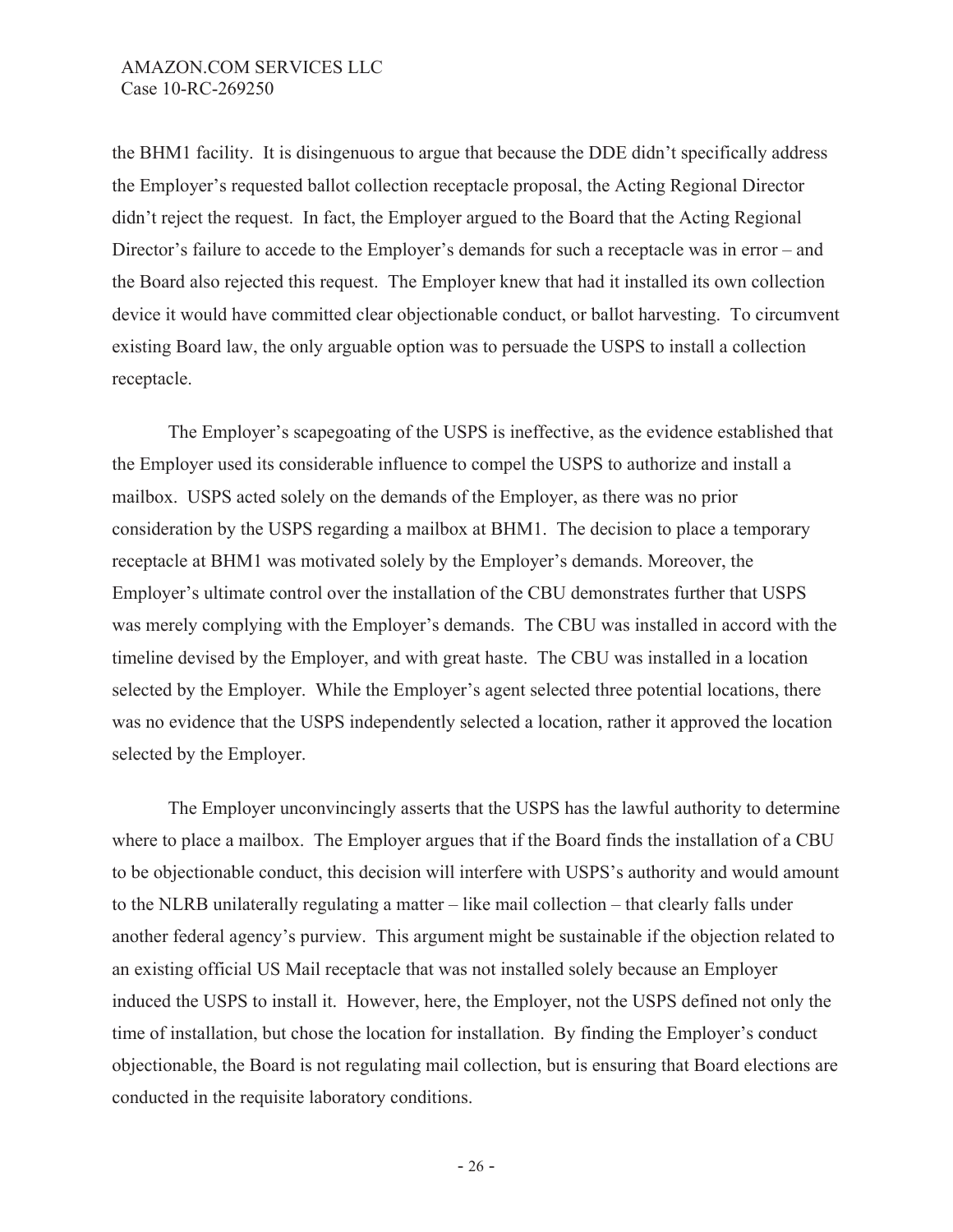The box itself is not an "official" looking blue mailbox normally associated with the USPS, and labeled as an official mailbox with the USPS logo on the side. Instead, the neutral CBU the Employer received within its mandated timeline does not reflect that it is the property of the USPS. There is nothing about the CBU that would indicate that it was furnished by the USPS. The Employer's evidence that "some" employees may have seen the CBU installed hardly establishes that the majority of bargaining unit employees knew this box was an official, and secure mailbox.

The evidence established that after installation, the Employer engaged in a campaign to encourage its employees to use this mail receptacle to return their ballots. Text messages and other electronic communications notified employees that the USPS had installed a mailbox for the sole purpose of providing employees an "easy, safe and convenient" way to mail their ballots. During its "Get Out the Vote" campaign, the paid consultants encouraged employees to return their ballots using the CBU. In another electronic communication in February, the Employer raised unsubstantiated rumors that the Union's agents were harvesting mail ballots, insinuated that employees' home mailboxes were not secure, but provided the "secure" alternative of the USPS installed CBU. While the Board does not regulate campaign materials for truthfulness, such uncorroborated accusations of unlawful conduct demonstrate the lengths the Employer took to persuade employees to use the CBU.

Credible evidence failed to establish that anyone aside from the USPS had access to the outgoing mail, or that the CBU was compromised in any way. However, even absent evidence that the Employer had access to the CBU, there was sufficient evidence that employees reasonably believed their activities were being tracked. The Employer, who routinely monitors employee movement and admittedly maintains 1,300 surveillance cameras at its facility, acknowledges that it maintains video surveillance cameras on the front of its facility. A number of these cameras admittedly faced the location the Employer chose for the CBU. In apparent acknowledgment that the cameras, at the very least, appear to capture activities at the CBU, the Employer erected a large tent, ostensibly to provide some assurances that employees activities inside the tent were not being observed.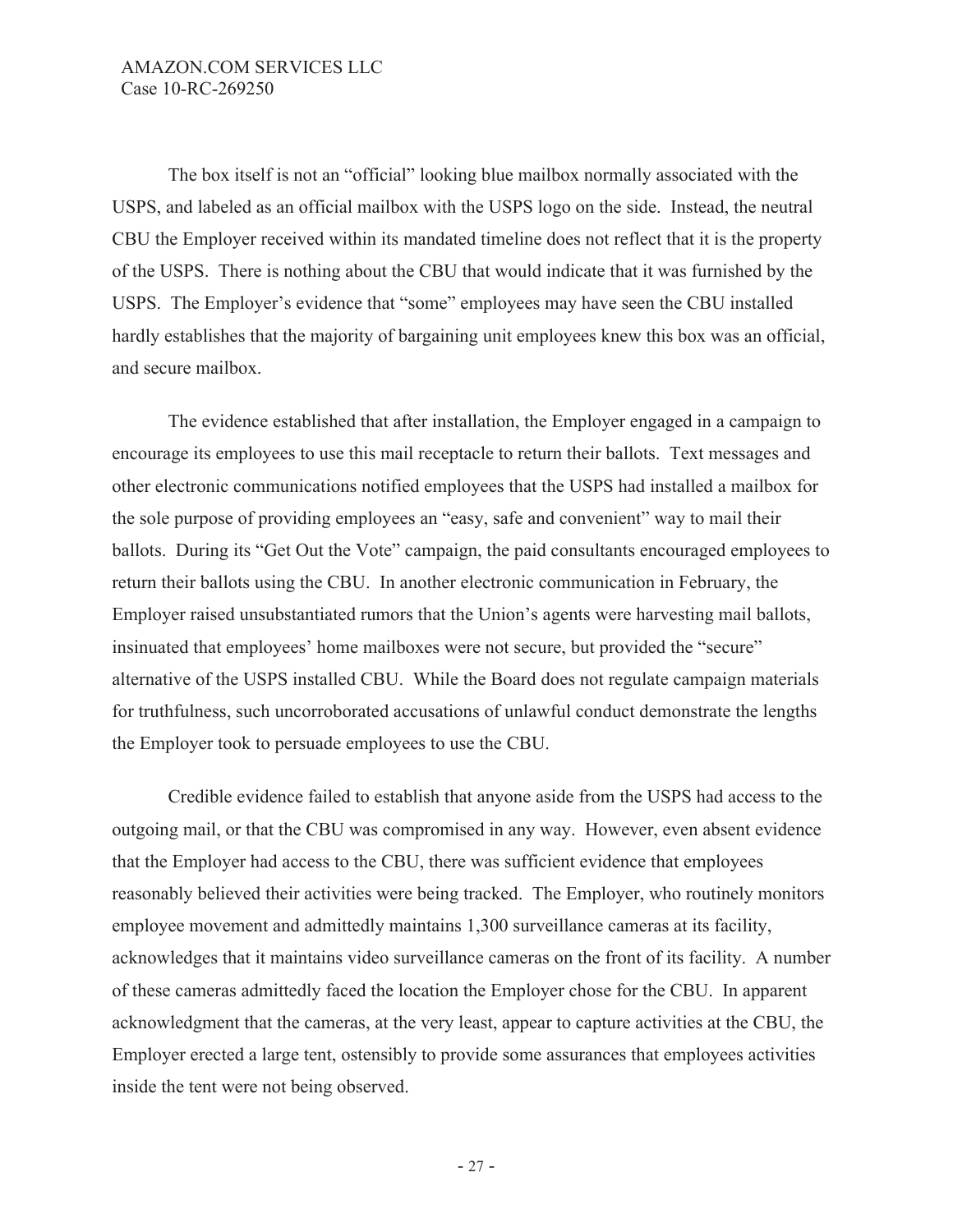The Employer maintains that its outdoor surveillance cameras do not have sufficient range to accurately record discernable pictures of the employees entering the tent. Moreover, the loss prevention managers and supervisors were instructed not to view this supposedly inadequate video footage of employees entering the tent during the course of the election. However, there was no evidence that the inadequacy of the surveillance cameras, or the alleged directive restricting review of the surveillance footage, was information disseminated to employees, or that there was widespread knowledge of the equipment's alleged inadequacy.

In fact, at a facility where the Employer admittedly tracks employees, numerous employees believed not only that the Employer was able to track who entered the tent, but that the Employer maintained additional cameras in the parking lot that would permit the Employer to surveil employees' activity in the tent. An employer does not violate the law when existing surveillance cameras record employees Section 7 activity. In contrast, employers who install cameras for the purpose of recording Section 7 activities violates the Act. If it is unlawful to install cameras for the purpose of recording Section 7 activities, one can extrapolate that it is equally unlawful to encourage employee Section 7 activity (employees voting is the exercise their right to choose to organize a union, or not) at a location under video surveillance. Where, as here, the Employer directed the installation of a mailbox in the direct line of its existing surveillance cameras, it cannot claim that the apparent surveillance was merely incidental to its right to protect its property. While the CBU remained secure, there is ample evidence that employees reasonably believed that the Employer was able to surveil employees' ingress and egress into the tent, and could discern which employees mailed ballots from the CBU.

Moreover, the installation of the CBU to collect employees' ballots was intended to serve as a benefit to employees, a benefit granted during the critical period. The Employer's primary purpose in securing the CBU was to provide employees a receptacle for their outgoing mail ballots. The Employer announced this newly installed CBU to, "mak[e] mailing your ballot easy, safe, and convenient." Based on the many maneuverings endured by the Employer to secure the mail receptacle, it is clear that the Employer perceived this on-site receptacle as beneficial to employees.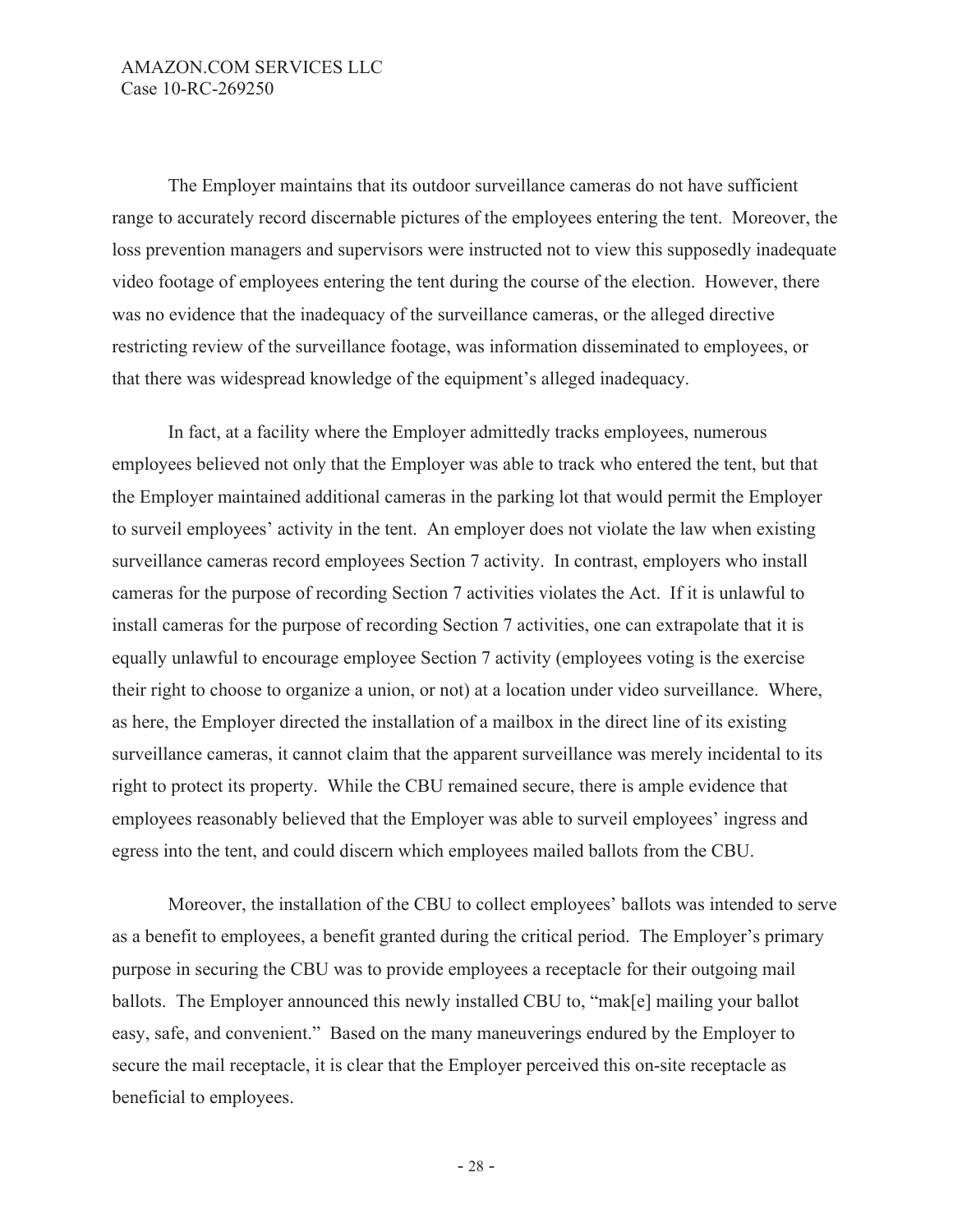Applying the Board's four factor test, it is clear that this benefit would be the type to interfere with an election. In *B & D Plastics,* 302 NLRB 245 (1991). The "size" of the benefit herein was relative; however, the benefit was extended to all bargaining unit employees, and granted during the polling period. Finally, and relevant to the Petitioner's arguments in Objection 1, Objection 2, and Objection 17, is the question of how employees would reasonably view the benefit. While employees were likely not privy to the Employer's many machinations to secure the CBU on the eve of the election, it could not go without notice that the Employer had managed to persuade the USPS to install a CBU.

In analyzing whether a pre-election grant of benefits "created an atmosphere that interfered with employees' free choice," the Board has recognized that:

> The danger inherent in well-timed increases in benefits is the suggestion of a fist inside the velvet glove. Employees are not likely to miss the inference that the source of benefits now conferred is also the source from which future benefits must flow and which may dry up if it is not obliged. *NLRB v. Exchange Parts Co.*, 375 U.S. 405, 409 (1964). The Board has held that the rationale of Exchange Parts is applicable to objections cases. See, e.g., *United Airlines Services Corp*., 290 NLRB No. 114 (Aug. 24, 1988).

*B&D Plastics, Inc.,* 302 NLRB 245 (1991). Here, the Employer's "fist inside the velvet glove" takes on a new meaning. Rather than causing employees to infer that the Employer has the means to rescind benefits, the grant of benefit herein might also imply that the Employer has the will and means to cause federal agencies to bend to its will. Further, employees familiar with the DDE, or who were informed by the Union that the Employer's request for a collection box was denied by the Board, could reasonably surmise that the Employer had disregarded NLRB dictates, or, at the very least, that Amazon's lawyers could "out lawyer" the Acting Regional Director. Such conduct undermines the authority of the Board to establish and maintain procedures for conducting a free and fair election. If an Employer merely communicating that certain employees waiting to vote is sufficient to undermine the Board's authority, or implicitly establish an Employer's unauthorized control over election procedures, then an Employer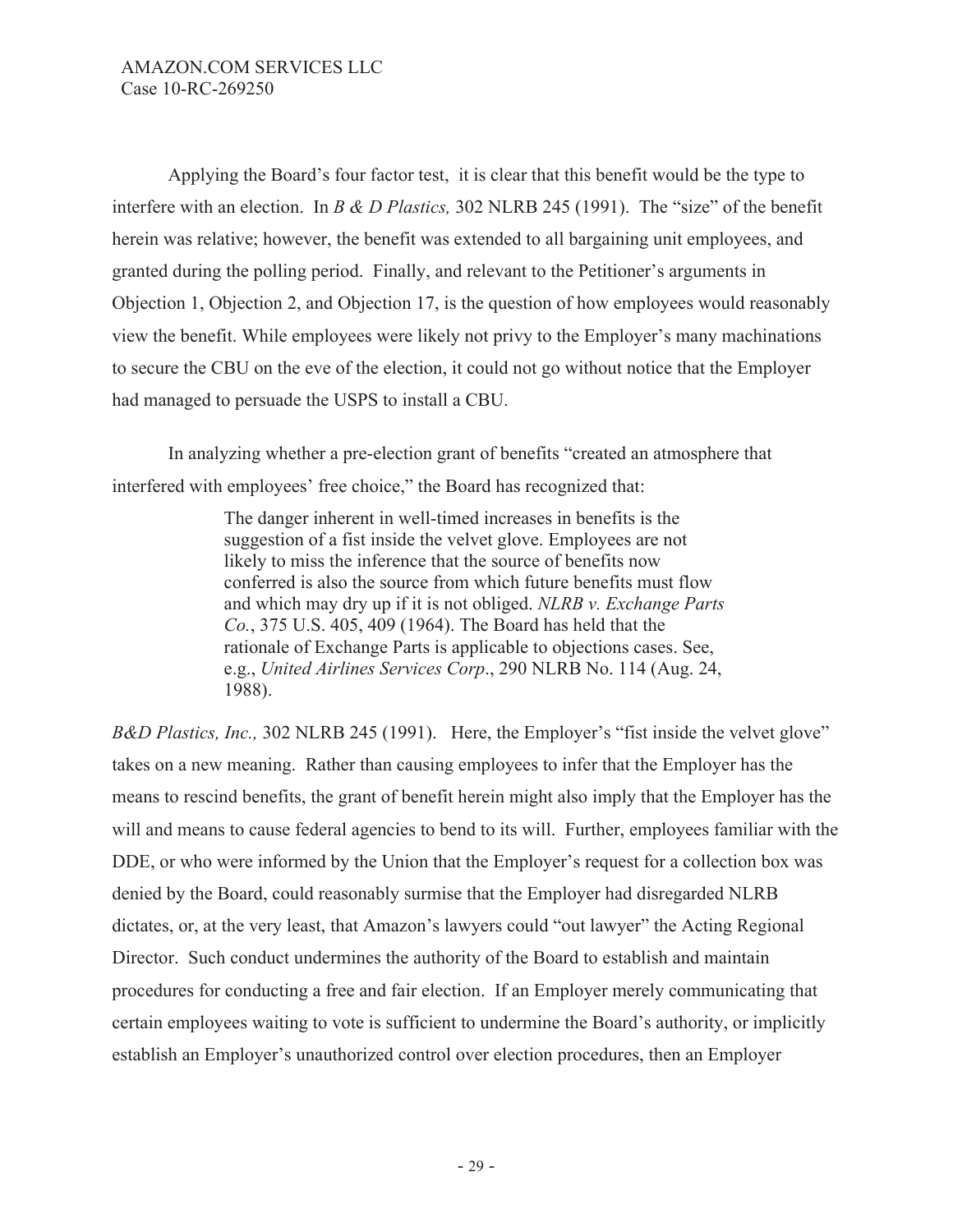unilaterally determining its own procedures for mailing ballots must also interfere with the Board's election procedures. See, *Monroe Mfg.*, 200 NLRB at 74.

 The Union argues that by erecting a tent, adorned with one of the Employer's many campaign slogans, the Employer committed objectionable electioneering. A party may violate the Board's no electioneering rules by erecting signage at or near the polls. See, *American Medical Response*, 339 NLRB 23 (2003). In assessing whether a parties' signage is objectionable, the Board evaluates whether the sign was at or near the polling place, the nature of the electioneering and whether the conduct was contrary to instructions of the Board (e.g., posted within the designated no-electioneering area). Here, the sign, with one of the Employer's campaign slogans, was attached to the outer wall of what was arguably a makeshift polling place. However, as this was a mail-ballot election, there was no designation of a specific "noelectioneering area." "Absent designation of a specific no-electioneering area by the Board agent, the area 'at or near the polls' is the area for which the Board applies strict rules against electioneering. *Bally's Park Place, Inc.,* 265 NLRB 703, 703 (1982). Thus, the wall of the ostensible polling area is sufficient close to the "poll" that the Board's no electioneering rule should apply.

The Employer argues that electioneering is not prohibited during a mail ballot election, and, in any event, the reasons for the Board's prohibition on electioneering are not present herein. The Employer argues that the purpose of the prohibition is to ensure that no party influences voters who are en route to cast their ballots. In the present situation, ballots were already in the possession of employees, and it was unlikely that any employee entered the tent without having already completed the ballot. The Employer argues that since employees' ballots were already cast, the Employer's campaign messaging would have little, if any, influence on any voter's decision. This distinction, however, is not one articulated by the Board. Applying the Board's "no-electioneering" framework, the placement of the sign would be objectionable. While the "electioneering" alone would not have so substantially interfered with the election to require a rerun, I recommend that the electioneering be considered as one of many factors that resulted in the election results being tainted by the CBU. Based on the totality of the circumstances I recommend that the election results be set aside.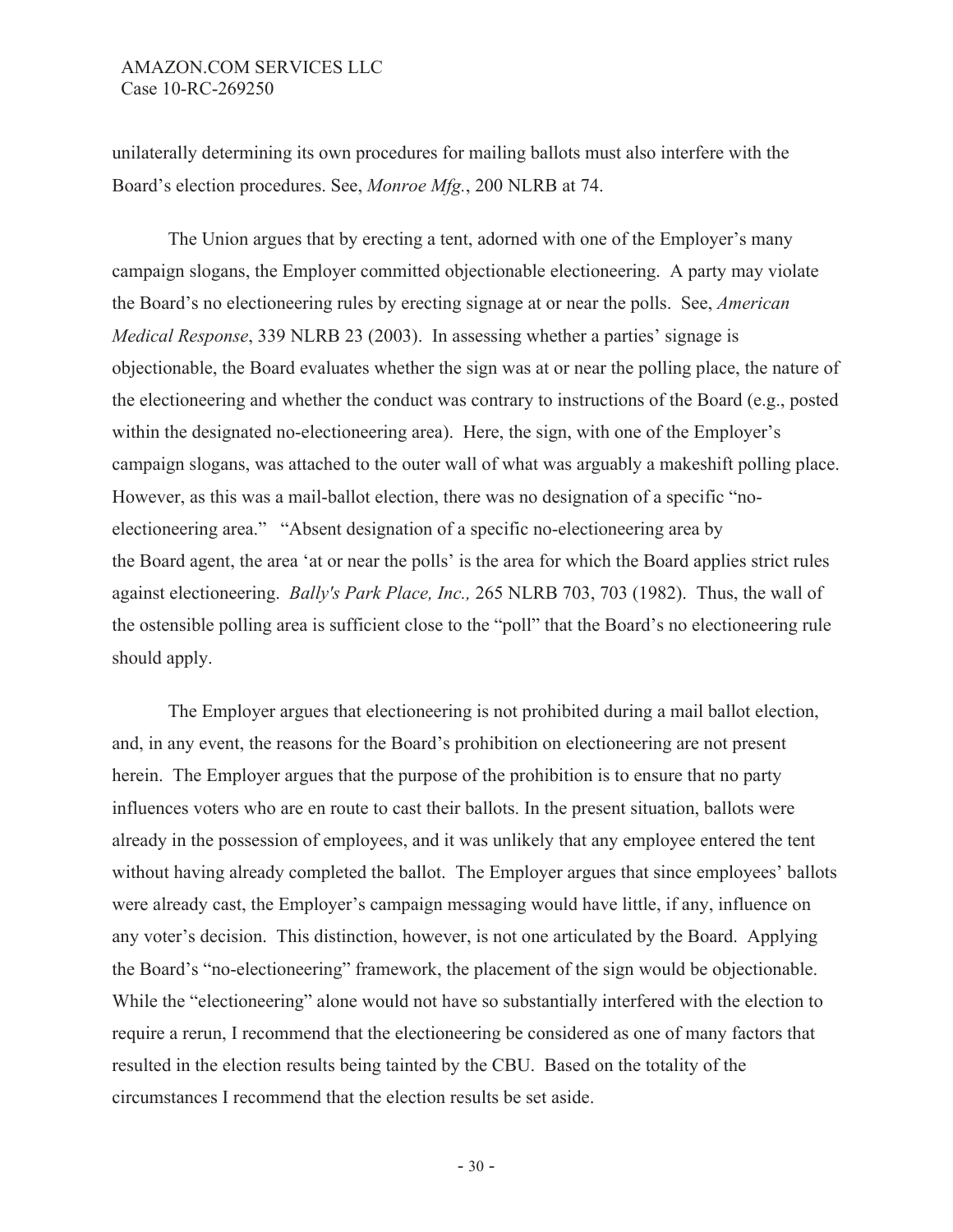It is well settled that the Board, in conducting elections, must maintain and protect the integrity and neutrality of its procedures. See, e.g., *Family Service Agency, San Francisco,* 331 NLRB 850 (2000) citing *Glacier Packing* Co., 210 NLRB 571 (1974). I would recommend that by causing the USPS to install an unmarked CBU to collect ballots, and encouraging employees to cast their ballots using this CBU, the Employer engaged in objectionable conduct. This recommendation is based upon the manner in which the mail receptacle was installed that created the impression that the Employer could unilaterally establish procedures for the election, and cast doubt on the Board's authority and control over the election procedures. It further considers the Employer's exclusive control over the location of the CBU in the immediate view of its surveillance cameras. The situs of the CBU created the impression that the Employer was surveilling employees' Section 7 activities, and the inclusion of the Employer's campaign propaganda on the tent leading to the CBU further instilled the impression that the Employer had created its own voting location without any authorization from the Board. By manufacturing a situation that created the impression that the Board had, either voluntarily or involuntarily, ceded its authority for collecting ballots and establishing procedures for conducting the election, the Employer interfered with the election proceedings. Under the circumstances, where the authority of the Board was compromised by the conduct of a party, and that same conduct impacted employees and was coupled with other transgressions that interfered with employee free choice, a free and fair election was impossible. Under the circumstances, I recommend that a second election be ordered.

## **B. Threats & Coercion-Changes to Benefits and Supervisor Access**

Two objections, Objections 10 & 19, allege that during captive audience speeches and during conversations with employees the Employer threatened and coerced employees by intimating that if the Union succeeded employees would lose existing benefits and pay.

In **Objection 10**, the Union alleges that during captive audience speeches and individually, the Employer's agents threatened employees with the loss of benefits and/or pay if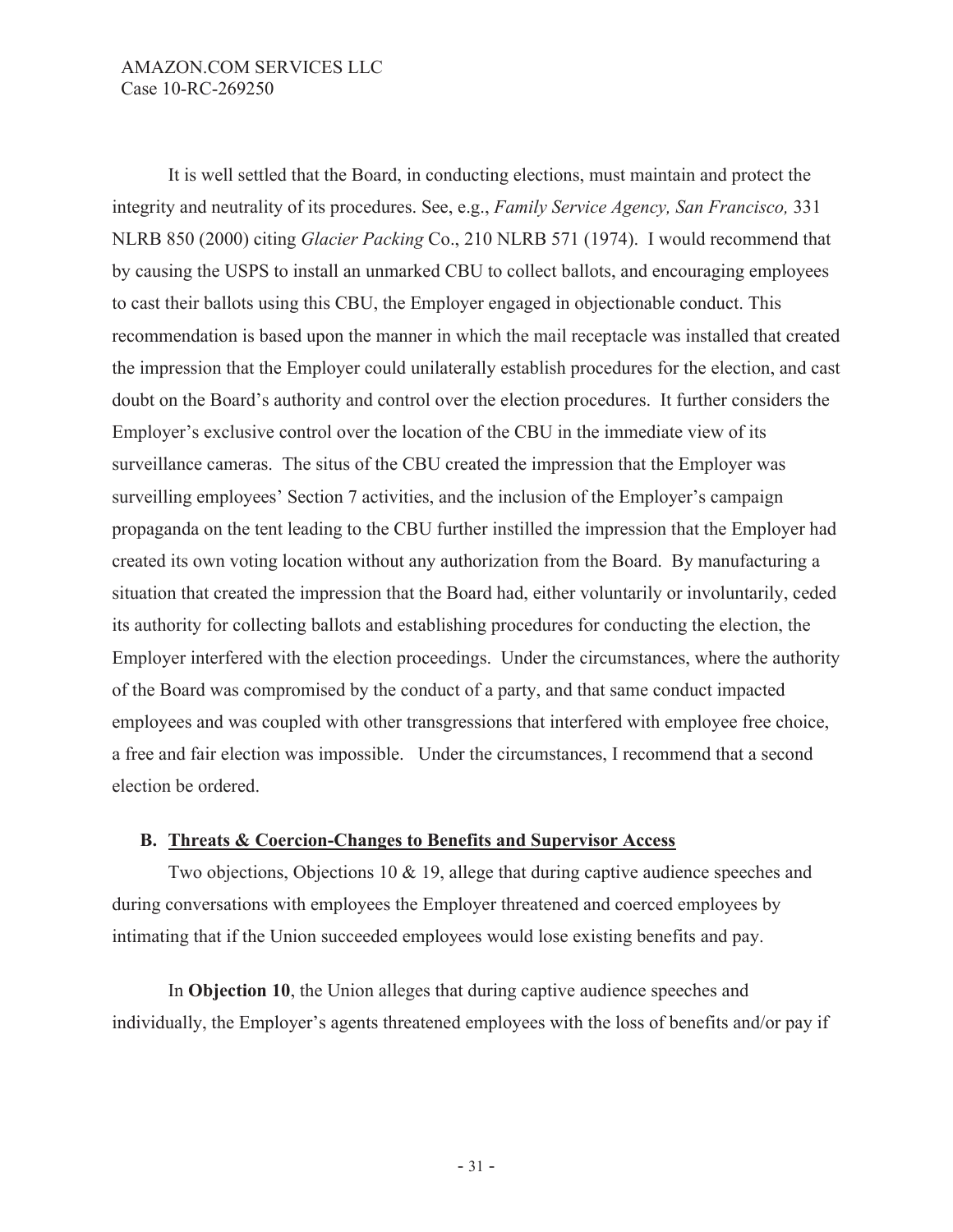the Union were voted in, and threatened employees that if they selected the Union employees risked losing health insurances benefits, paid leave, and other benefits.

In **Objection 19**, the Union alleges that the Employer threatened employees that if the Union were successful, they would lose access to their managers and supervisors, and that they would no longer be able to seek individual accommodations.

# **1) Background**

 During the critical period, it is uncontested that both parties engaged in extensive campaigning. Over the course of more than four months, both the Union and the Employer communicated their campaign messages to employees via in-person small-group meetings, written communications, direct contact, as well as billboards and celebrity endorsements. While the Union culls through thousands of such campaign messages to argue that the Employer's communications contained coercive threats, the Employer argues that its themes and messages were merely lawful campaigning. Moreover, the Employer asserts that as part of its lawful campaign it sought to counter the Union's allegedly false promises.

# **2) Threatened Loss of Benefits**

# **(i) Facts**

Around November or December, according to the Union's Director of Organizing, Joshua Brewer, the Union distributed a handbill titled "Bamazon Union FACTS."<sup>9</sup> The handbill guarantees the following:

<sup>9</sup> Apparently, as part of its branding, the Union referred to its campaign as the "Bamazon" Union. A play on words, incorporating the nickname for one of the state's major universities, "[Ala]Bama", into the Union's moniker.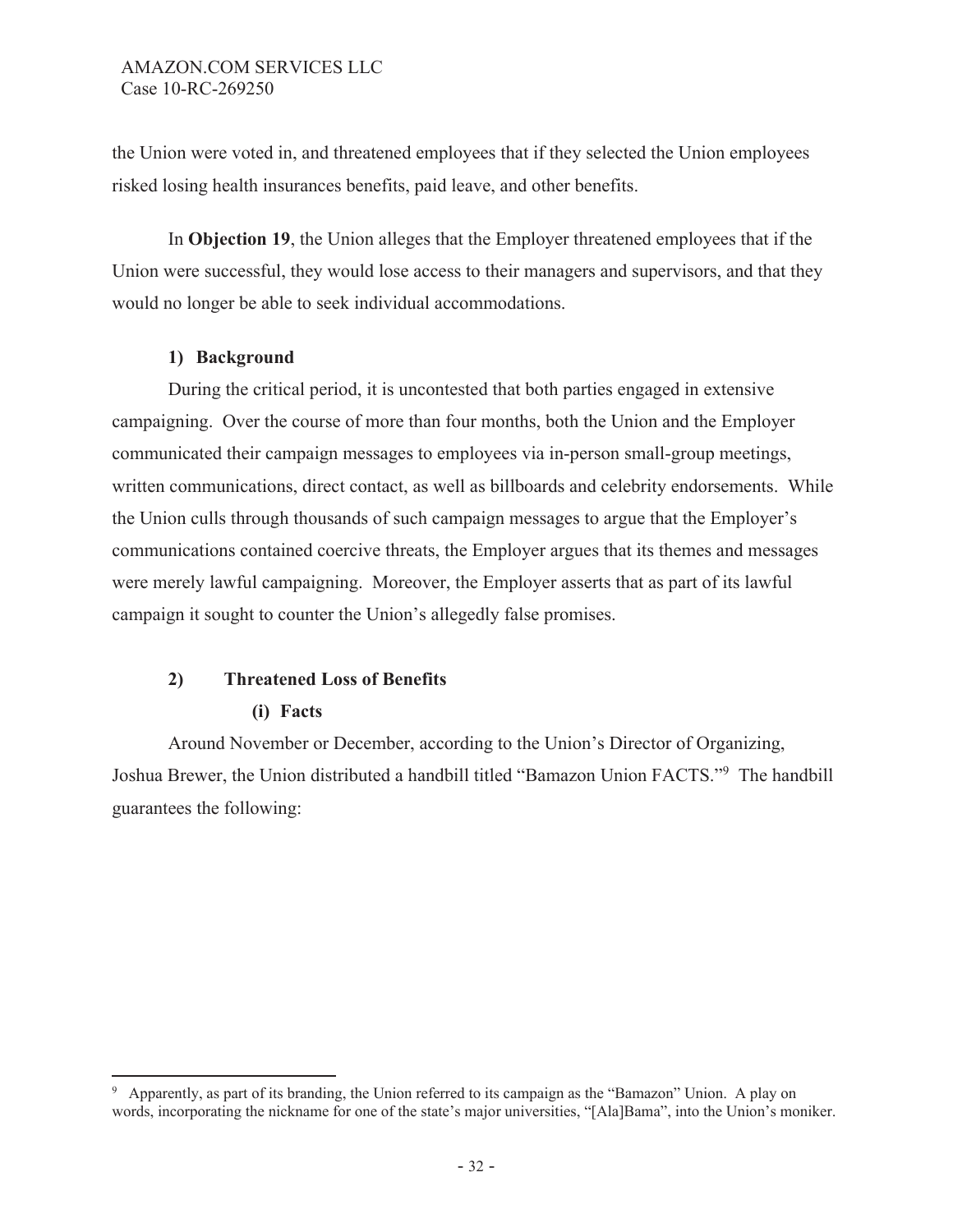

These same "RWDSU Guarantees" were also included, verbatim, in the Petitioner's "Bamazon Union Newspaper" mailed to bargaining unit employees in February 2021.

After this Union's handbill was disseminated, beginning around January 10, 2021, the Employer began Stage 1 of its anti-union campaign. During this initial stage of its campaign, from January 10 through February 6, 2021, in addition to distributing its anti-union message messages to employees, the Employer began a series of 30-minute mandatory captive audience meetings with small groups of employees.

During the meetings, MCO's (employee relations managers) delivered prepared presentations regarding the Union's campaign. The MCO addressed employees using Power Point slide presentations, and showed videos at some meetings. After the prepared presentation, the MCO would open the floor for employee questions, answered by either the MCO or the consultant who was also present.

 The Union presented multiple employee witnesses who recalled that at unspecified captive audience meetings, unidentified agents told employees that if the Union succeeded employees would lose benefits. For instance, employee Daryll Richardson testified that at a meeting he attended employees were told that if the Union came in employees' pay would "drop." Employee Kristina Bell, testified that during a meeting she attended the speaker said that employees', "pay could definitely decrease, and you could lose some of your benefits." Frederick Brewer recalled that the Employer's agents said that if the employees selected the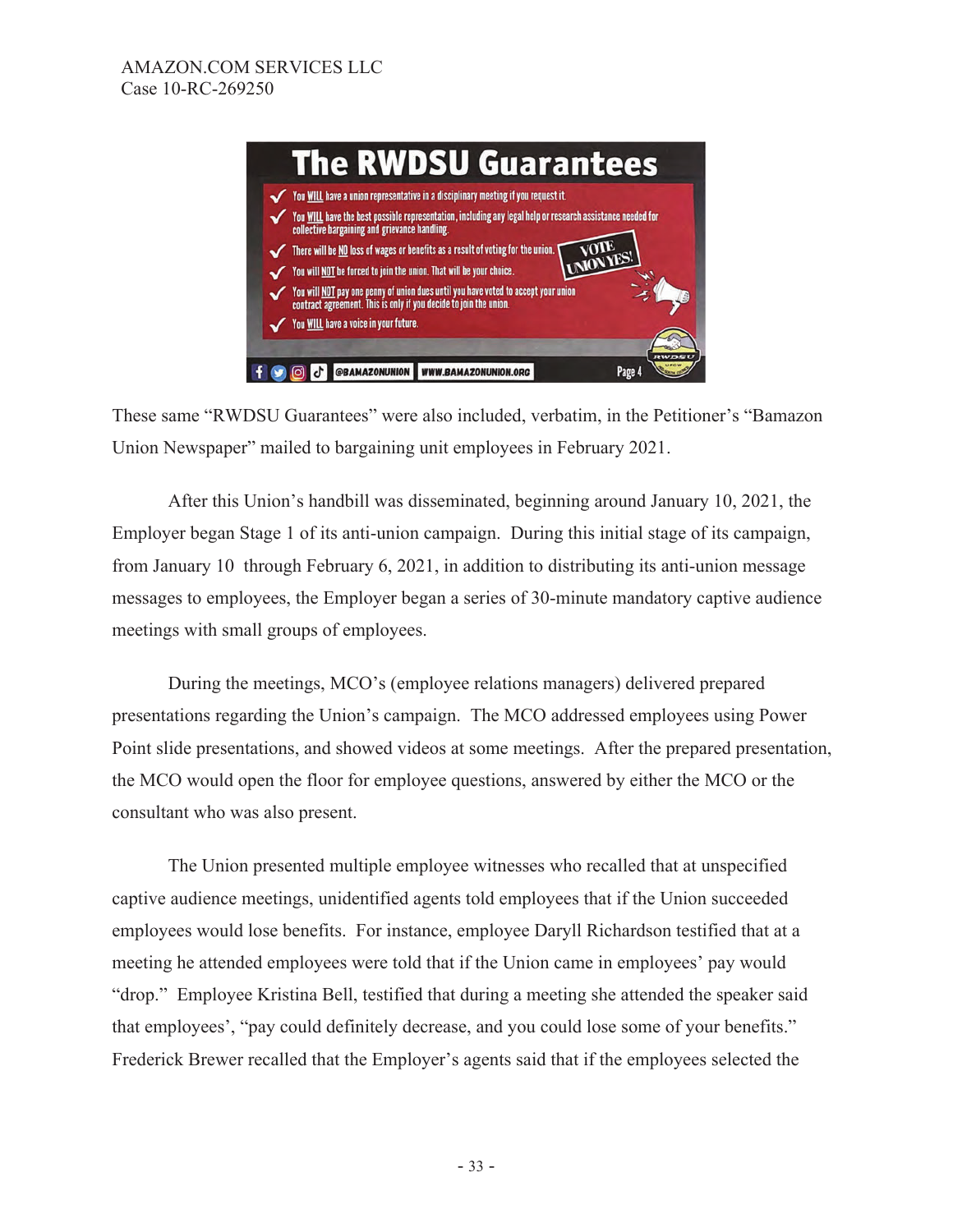Union, "the Union would take away all that stuff we had: the benefits, money, and everything. We would -- we would lose all that stuff."

 Other employee witnesses recalled that the threat of decreased wages and benefits was presented as a possibility. For instance, Emmit Ashford testified that employees were told that "there's just a lot of things that [employees] *could* lose," and that the Employer "insinuated" that it would "*potentially* try to take away the things we already had." Employee Serena Wallace testified that employees were told that if the Union prevailed, "all your benefits and stuff will deplete because *they don't have to accept anything that the Union had offered*." On cross examination, most of the Union witnesses, including Ashford, Wallace, Bell, and Woods acknowledged that during the meeting, the presenters stated that during negotiations wages and benefits could improve, stay the same, or decrease.

 In contrast, the Employer's witnesses, testified that during captive audience speeches the speakers followed the Power Point slides, and said that that wages and benefits were subject to negotiations. Employees Dawn Hoag, Carla Johnson, Thomas Lewter and Jeff Thompson all testified, in response to leading questions on direct, that the Employer's agents did not say that the employees would lose pay or benefits.

 None of the employee witnesses had a precise recall of what was said during the meetings. No employee identified the agent who spoke during the meetings they attended, nor did they identify the dates of time of the meetings they attended. Neither party presented any witness who could identify any potential corroborating employee witness present during the alleged statements regarding benefits. Both parties' witnesses testified about their present recollection regarding captive audience speeches made in January 2021, nearly five months earlier, and after a deluge of campaign materials from both sides. On balance, witnesses on both sides demonstrate weak recall of what was actually said, and I will, therefore, rely on the Power Point messages.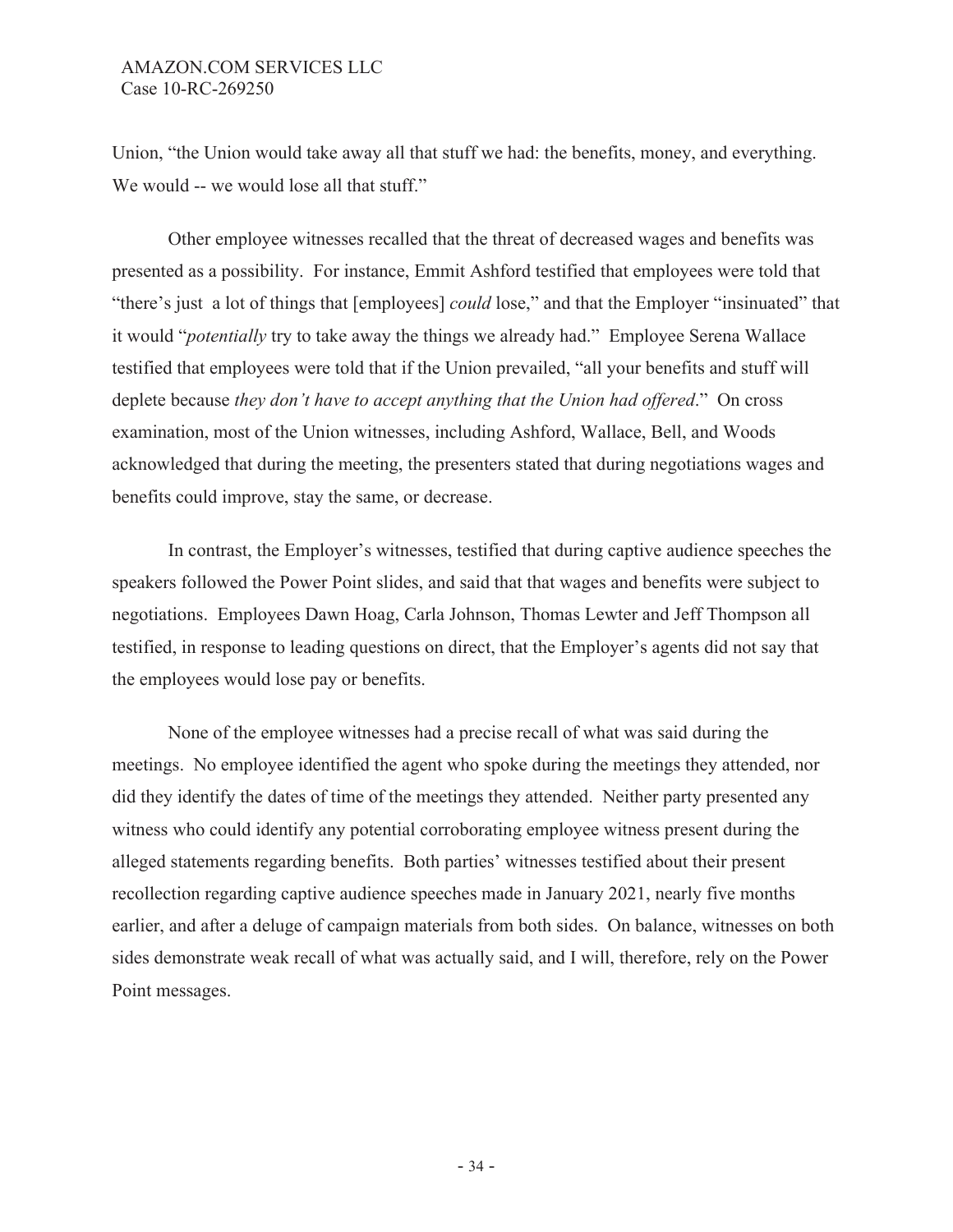In particular, during one presentation the Employer discussed the give-and-take of collective bargaining. The presentation included the following slide:



In addition, the Employer's same power point provided "comparative" wages from Petitioner's collective bargaining agreement at another company in Alabama and detailed the broad management rights clause in the same collective bargaining agreement.

It is undisputed that the "no guarantee" theme was included in a number of other the Employer's campaign messages to employees. For instance, in a text message delivered to employees from "BHM1 leadership" on January 11, 2021, the Employer asked whether employees "know collective bargaining is a give and take process?" The message also stated that the "union's negotiators may trade away something valuable to you. . .." On three other occasions, January 12, January 14, and February 2, 2021, a message concerning collective bargaining appeared on employees' A-to-Z app. All three A-to-Z app messages advised employees that during collective bargaining the Union cannot guarantee improvements, and that employees "could end up with more, the same . . . or less than what you make today."

 This message was repeated often by the Employer during the course of its campaign. For instance, a January 13, 2021 text message to employees advised that: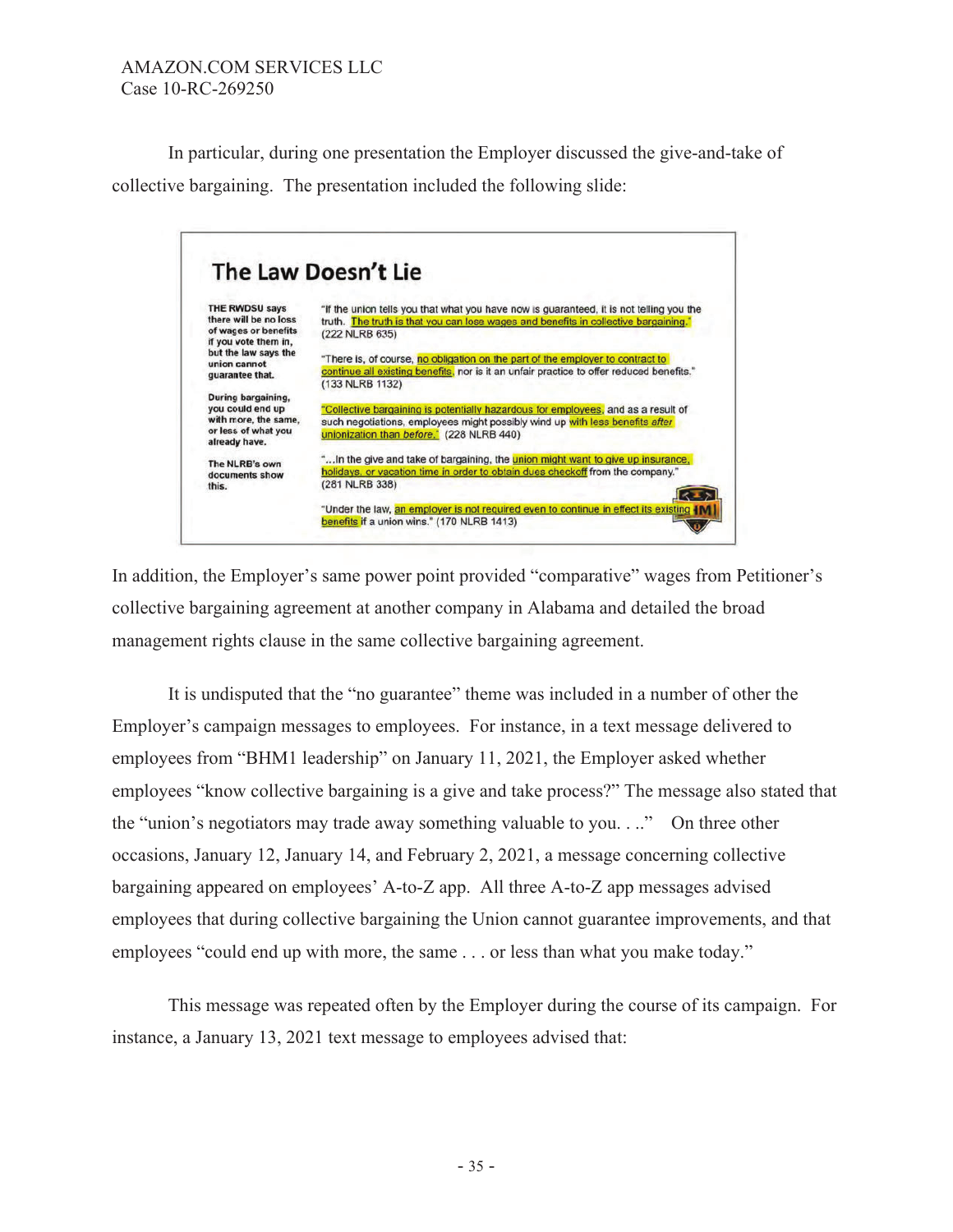#### **Text Message**

A word from BHM1 leadership: Did you know during a union negotiation no one can guarantee or predict the outcome of collective bargaining? Everything is on the table. You may end up with more, the same, or less than you already have today. For example, the union may accept fewer benefits for you in return for taking dues directly out of your check and sending them directly to the union. This is called "dues check-off" and is something unions routinely fight for because it makes it easier for them to take your money! Visit DoltWithoutDues.com to learn more.

### **(ii) Board Law**

The Union maintains that the Employer's campaign materials and captive audience speeches contained materials that coercively forecasted a loss of benefits and/or pay. In contrast, the Employer argues that this is mere campaign propaganda, and the Board long ago declined to regulate the parties' campaign speech on the basis of misleading or false statements. *Midland Nat'l Life Ins. Co.*, 263 NLRB 127, 133 (1982).

An employer engages in objectionable conduct if it responds to a union campaign by threatening to decrease existing benefits, or if its statements otherwise create the impression that its employees' selection of a bargaining representative will be futile or harmful to their interests. *See Aqua* Cool, 332 NLRB 95, 96 (2000); *Textron, Inc.*, 199 NLRB 131, 131 (1972). In evaluating a statement, the Board neither relies on the employees' subjective interpretations nor the employer's intent, but instead applies an objective test to determine whether the remarks had a reasonable tendency to coerce employees. See, *Smithers Tire and Automotive Testing of Texas, Inc.*, 308 NLRB 72, 72 (1992).

Statements must be evaluated in context, and statements regarding reduced benefits typically do not constitute objectionable conduct if made in reference to the give and take of collective bargaining. *Plastronics, Inc.*, 223 NLRB 155, 156 (1977). As the Board stated in *Plastronics*, an employer engages in objectionable conduct if it creates the impression that what employees ultimately receive in bargaining depends on what the Union can negotiate to maintain, however:

> such statements are not objectionable when additional communication to the employees dispels any implication that wages and/or benefits will be reduced during the course of bargaining and establishes that any reduction in wages or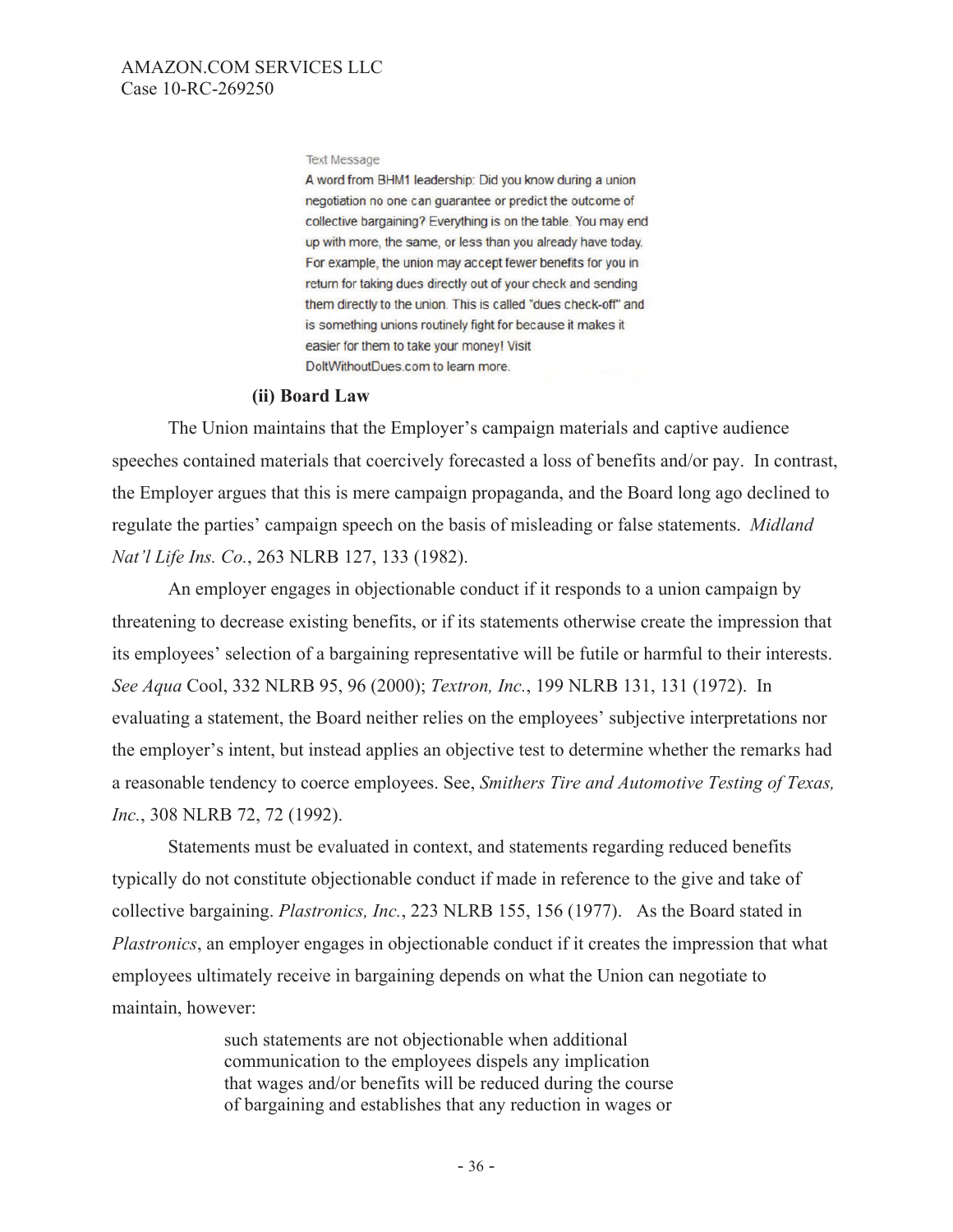benefits will occur only as a result of the normal give and take of collective bargaining. *Id*.

### **(iii) Recommendation**

In the present case, the Employer's campaign materials did not threaten to bargain from scratch, or imply that it alone held the key to restoration or retention of existing benefits. Instead, the Employer, using language from the Board's own cases, informed employees of the risks inherent in the give-and-take of collective bargaining. In context, the Employer's message advised employees that, during negotiations, employees risked the reduction in benefits, as the Petitioner might elect, for instance, to negotiate reduced benefits in exchange for other contractual benefits such as dues deductions. The Board has long held that it is permissible for an employer to inform its employees of the "realities of collective bargaining, which includes the possibility that the Union, in order to secure some other benefits, might trade away existing benefits." *Tufts Bro's*, 235 NLRB 808 (1978). I am persuaded that, in the context of its campaign messaging, the Employer was only lawfully communicating to employees that as a result of collective bargaining negotiations employees could lose benefits as a result of the normal give and take of negotiations. I would recommend that the objection alleging that the Employer threatened employees with a loss of benefits be overruled.

## **3) Threat Regarding Supervisory Access (i) Facts**

The Union alleged that the Employer coerced employees through its widely disseminated campaign materials advising employees that if the Union won, employees would lose their direct access to management. For instance, during the critical period, the Employer sent employees a text that stated:

> Don't Give Up Your Voice: If a union represents employees at BHM1 and you have a problem or concern, you cannot go to your manager, you must bring that concern to the union instead. . . . If you're unhappy with that decision, we can't help you. We want to continue to work directly with you, without a third-party between us.

A similar message was disseminated during captive audience speeches. According to employee Emmit Ashford, at an unspecified captive audience speech the speaker said if the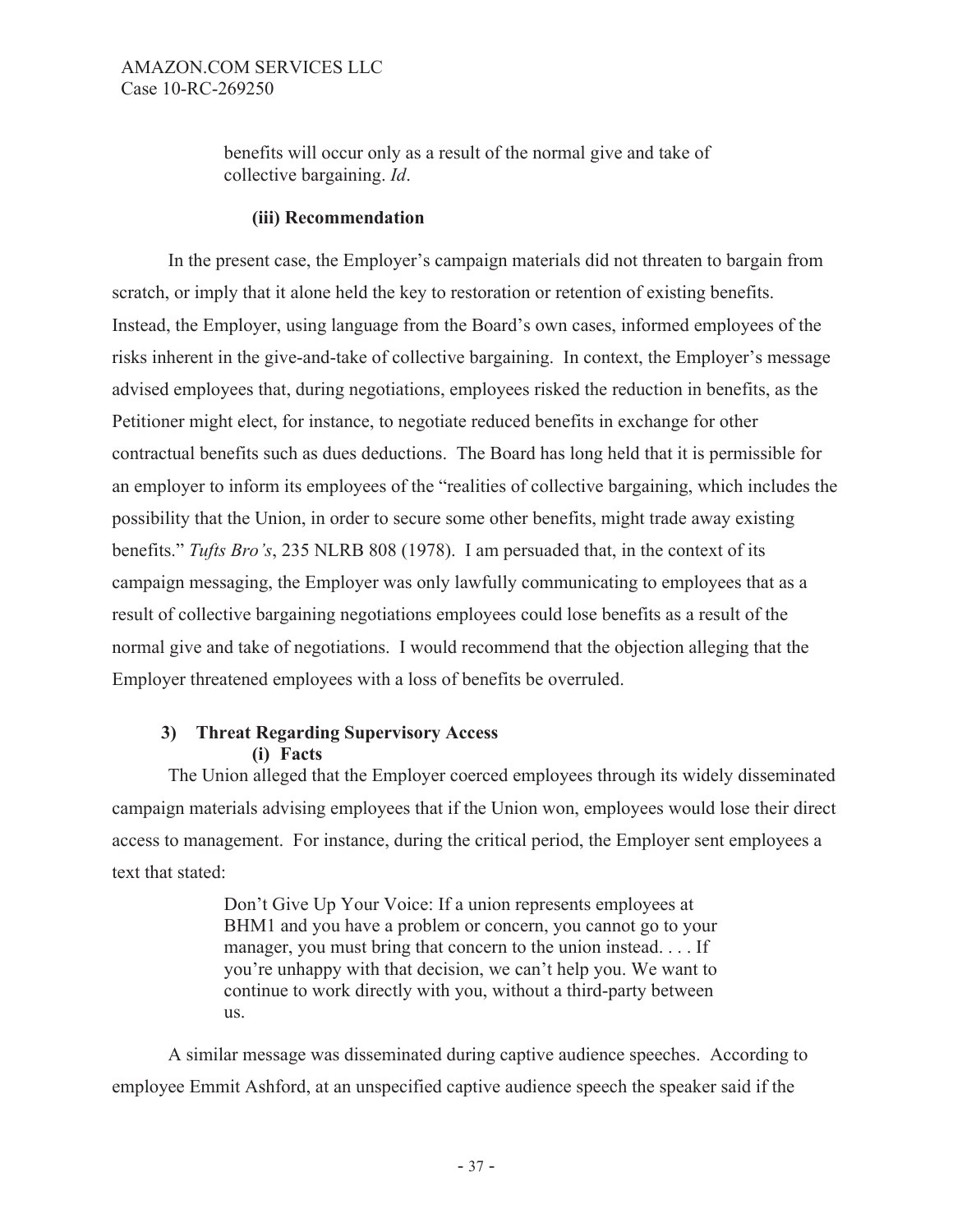Union won the Employer's supervisors could no longer help individual employees. Similarly, employee Jennifer Bates remembered that at a captive audience speech the speaker said that if employees voted for the union, employees would "no longer have a relationship with the company," and would not be able to "talk to [management] because the third party would come in and they would intervene. The Employer does not contest that this was one of many themes used during the campaign to defeat the Union.

### **(ii) Board Law**

The Union argues that employees perceived their access to management, and the opendoor policy as a benefit, and the Employer's statements indicating removal of the benefit were coercive threats under Section 7 of the Act. Notwithstanding the Union's theory, the Board has held that an employer does not engage in objectionable conduct when it warns that unionization will alter employees' existing relationship with managers. *Tri-Cast, Inc*., 274 NLRB 377, 377 (1985). In *Tri-Cast*, the employer told employees that the existing policy of handling employee issues "on an informal and person-to-person basis" would change if the union successfully organized its workforce. *Id.* Recently, applying the *Tri-Cast* doctrine, the Board found lawful a chief executive's statement that if unionized, "employees would deal with the Respondent through the Union, which would speak on their behalf." *Tesla, Inc.* 370 NLRB No. 101, slip op. at 9 (2021). Similarly, under the *Tri-Cast* doctrine, the Board has found no objectionable conduct when an employer informed employees that if the union prevailed employees, "would no longer have a voice," and "would lose their direct employer-employee relationship." *Hendrickson USA, LLC,* 366 NLRB No. 7, fn. 2 (2018).

### **(iii) Recommendation**

Based on the Board's *Tri-Cast* doctrine, regardless of whether employees perceived their access to management as a benefit, the Employer's campaign materials regarding the loss of access to supervisors was not objectionable conduct and I recommend that this objection be dismissed in its entirety.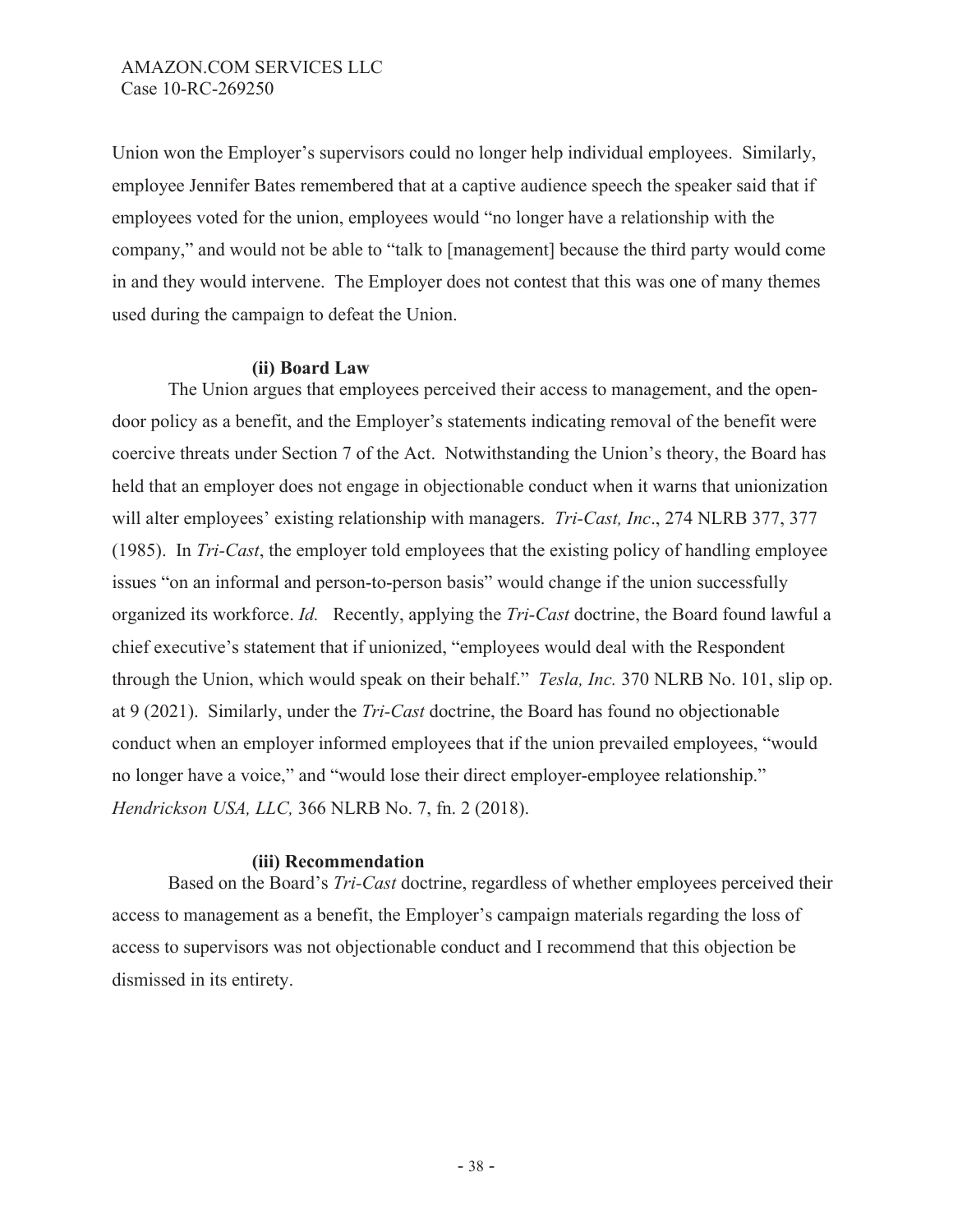# **C. Polling of Employees**

In **Objection 11** the Union alleges that the Employer engaged in an extensive campaign of polling employees and interrogating employees regarding their support for the Union.

## **(1) Distribution of Vote No Paraphernalia (i) Facts**

 It is uncontroverted that during the first phase of the Employer's union campaign, during captive audience speeches, the Employer made available to employees "vote no" paraphernalia. At different meetings, the Employer made available a "vote no" pin, and a "vote no" hang tag for employees' vehicles. Consultant Bradley Moss who was hired by the Employer for the campaign testified that during the course of the captive audience speech, a human resources manager who was in the room would lay out these "vote no" accessories on a table at the back of the room. The speaker would tell employees the paraphernalia was available, and employees could voluntarily pick up the materials as they exited.

## **(ii) Board Law**

In general, employer polling of employee sentiment is generally assumed to be coercive, and elections will be set aside on this basis. See, e.g., *Offner Electronics, Inc.*, 127 NLRB 991 (1960). As the Board has observed, "any attempt by an employer to ascertain employee views and sympathies regarding unionism generally tends to cause fear of reprisal in the mind of employees . . .and, therefore tends to impinge his Section 7 rights." *Stuksnes Construction Co.*, 165 NLRB 1062, 1062 (1967). An Employer commits objectionable polling when "employees are forced to make an observable choice that demonstrates their support for or rejection of the union." *Barton Nelson, Inc.*, 318 NLRB 712, 712 (1995).

It is not objectionable, however, for an employer to merely make antiunion paraphernalia available. See, e.g*.*, *Columbia Alaska Regional Hospital*, 327 NLRB 876 (1999); *Black Dot, Inc*., 239 NLRB 929 (1978). Objectionable conduct will be found, however, where the offer of such materials pressures employees to make an "open or observable choice," regarding whether they support the union. See, e.g., *2 Sisters Food Group, Inc*., 357 NLRB 1816, 1818–1819 (2011); *Circuit City Stores*, 324 NLRB 147 (1997); *Barton Nelson, Inc.*, 318 NLRB 712 (1995); *A. O.*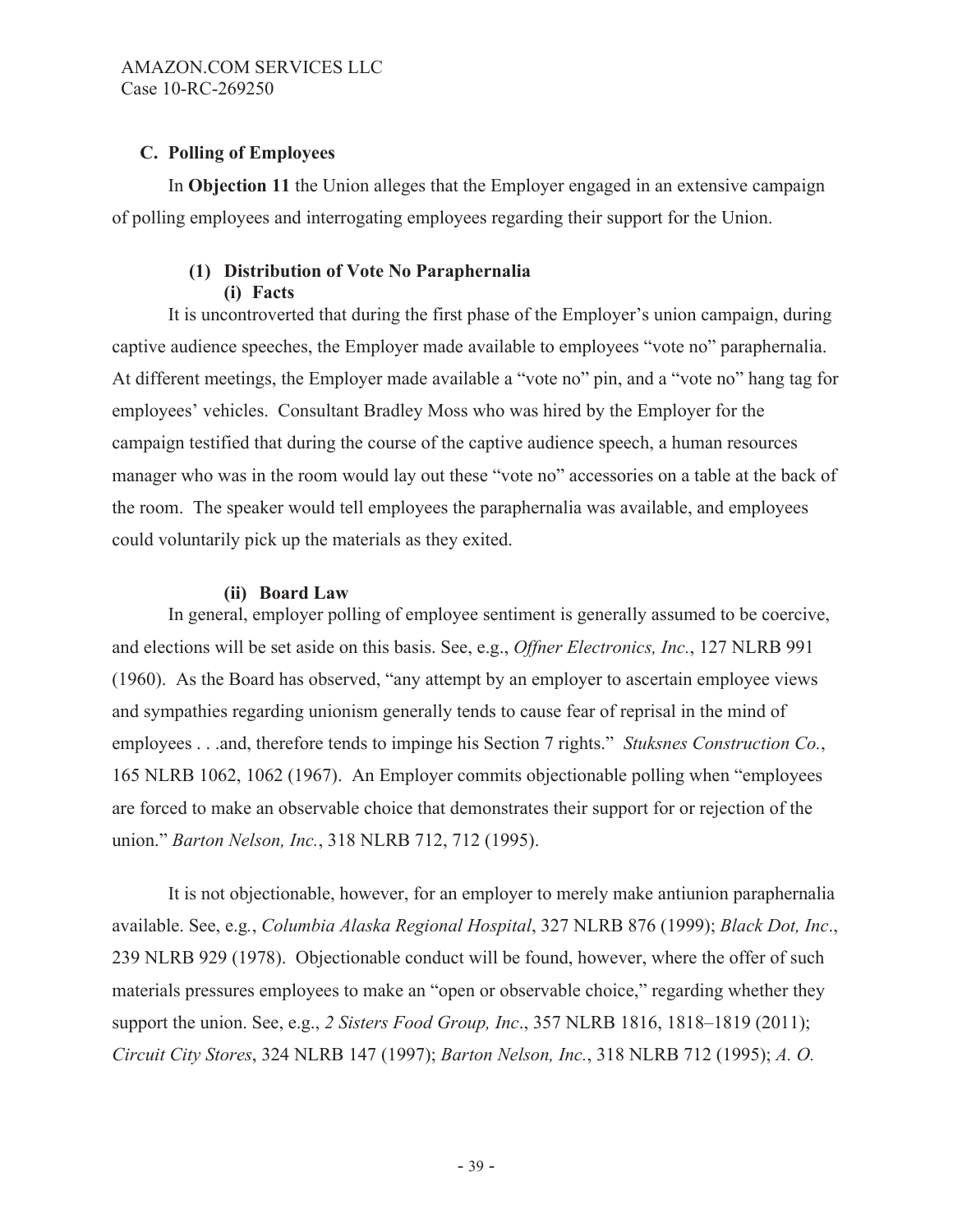*Smith Automotive Products Co.*, 315 NLRB 994 (1994); *Gonzales Packing Co*., 304 NLRB 805 (1991) (citing *Pillowtex Corp.*, 234 NLRB 560 (1978)).

### **(iii) Recommendation**

The Union argues that by leaving the vote no paraphernalia out for employees at the captive audience meetings, the "employees were forced to either pick up the anti-union paraphernalia or not in plain view of the MCO's, consultants and HR representatives, effectively having to declare whether they were for or against the Union." In contrast, the Employer argues that the employees could voluntarily elect to take these materials, and there was no "lists of who took "Vote No" Pecky pins or anti-union car tags offered at the meetings in Phase 1 of the campaign."<sup>10</sup>

The Employer argues that distribution of anti-Union materials in the presence of managers was not objectionable because it didn't maintain a list of employees who elected to retrieve the paraphernalia. However, the Board has not previously required that an Employer maintain a demonstrable list of which employees take anti-union materials. Instead, the Board finds that the mere act of requiring an employee to make a demonstrable choice is coercive.

An employer does not commit objectionable misconduct if it makes campaign paraphernalia available to employees at a central location if supervisors are absent from the distribution process. *Circuit City Stores,* 324 NLRB 147 (1997); *Barton Nelson, Inc.,* 318 NLRB 712 (1995); *Gonzales Packing Co.,* 304 NLRB 805, 815 (1991). For instance, in *Columbia Alaska Regional Hospital*, 327 NLRB 876 , where the anti-union materials were left for employees to take, the Board found no objectionable conduct because the materials were in locations where supervisors and managers were not normally present.

In contrast, an employer cannot allow its agents to distribute campaign paraphernalia in a manner that pressures employees to make an observable choice that demonstrates their support for or rejection of the union. *A.O. Smith Automotive Products Co.,* 315 NLRB 994 (1994). For

 $10$  "Pecky" is a yellow character that resembles a yellow "minion" from the 2010 Universal Pictures movie, "Despicable Me," and is apparently used as a mascot for this Employer. Pecky appears on t-shirts, pins and other paraphernalia distributed by the Employer to employees.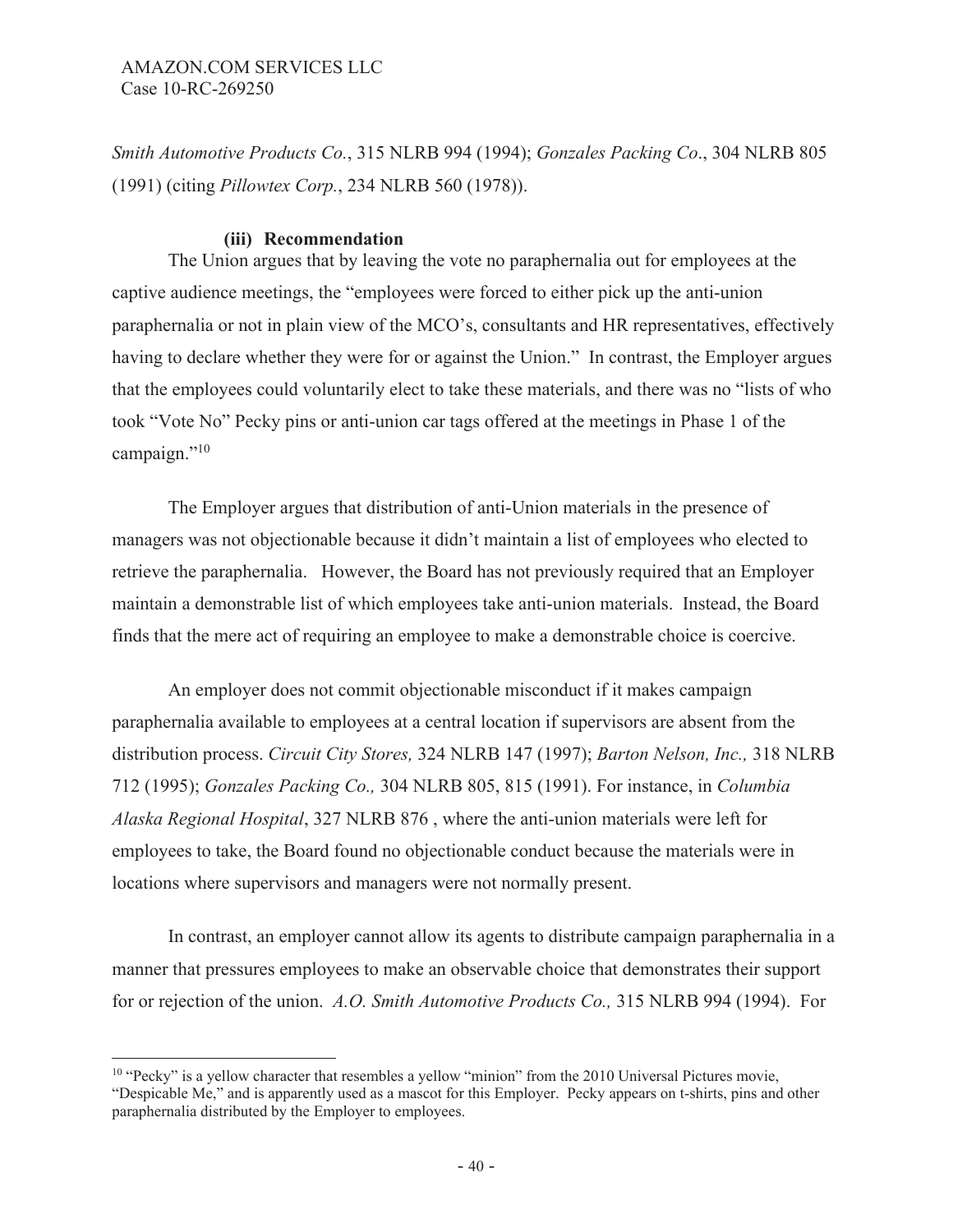instance, where an employer distributed its anti-union campaign materials from the plant manager's office, the Board reasoned that it was objectionable because the nature of the distribution pressured employees to, "openly to declare themselves against the union by presenting themselves in his office for a vote no button." *Valmet, Inc*., 367 NLRB No. 84, Slip. Op. 3 (2019).

In the present case, the Employer's managers provided employees with the option to retrieve the materials, and there is no evidence of any type of actual coercion. However, the materials were placed in plain view of the managers, such that employees were forced to make a discernable choice to retrieve the materials, or not, under the observation of employee relations and human resources managers. While the Employer's argument that it maintained no list of employees who took the materials is not a factor previously considered by the Board, it is of some relevance herein. The Employer employed around six-thousand employees at the time of its captive audience speeches, and conducted numerous small group meetings over the course of eighteen-hours each day, over the course of a four-week period. It is unlikely that absent some method of recording which employees opted to take the anti-union materials that the Employer's manager could actually track which employees took the "vote no" paraphernalia. Nevertheless, the issue is not whether the Employer was engaged in actual tracking of employee sentiment, but whether its conduct could reasonably cause an employee to perceive that the Employer was trying to discern their support for, or against, the Union – as it is the act of attempting to discern employee support that "tends to cause fear of reprisal in the mind of employees . . .and, therefore tends to impinge his Section 7 rights." *Stuksnes Construction Co.*, 165 NLRB 1062, 1062 (1967).

 I find that by distributing these anti-union materials in the presence of managers, the Employer committed objectionable conduct. Notwithstanding the substantial margin of defeat, the misconduct herein occurred on numerous occasions at untold number of meetings. Virtually all of the bargaining unit employees were subjected to the misconduct, as these were mandatory employee meetings. Under the circumstances, I find that this conduct is objectionable.

## **(2) Polling to Gauge Union Support (i) Facts**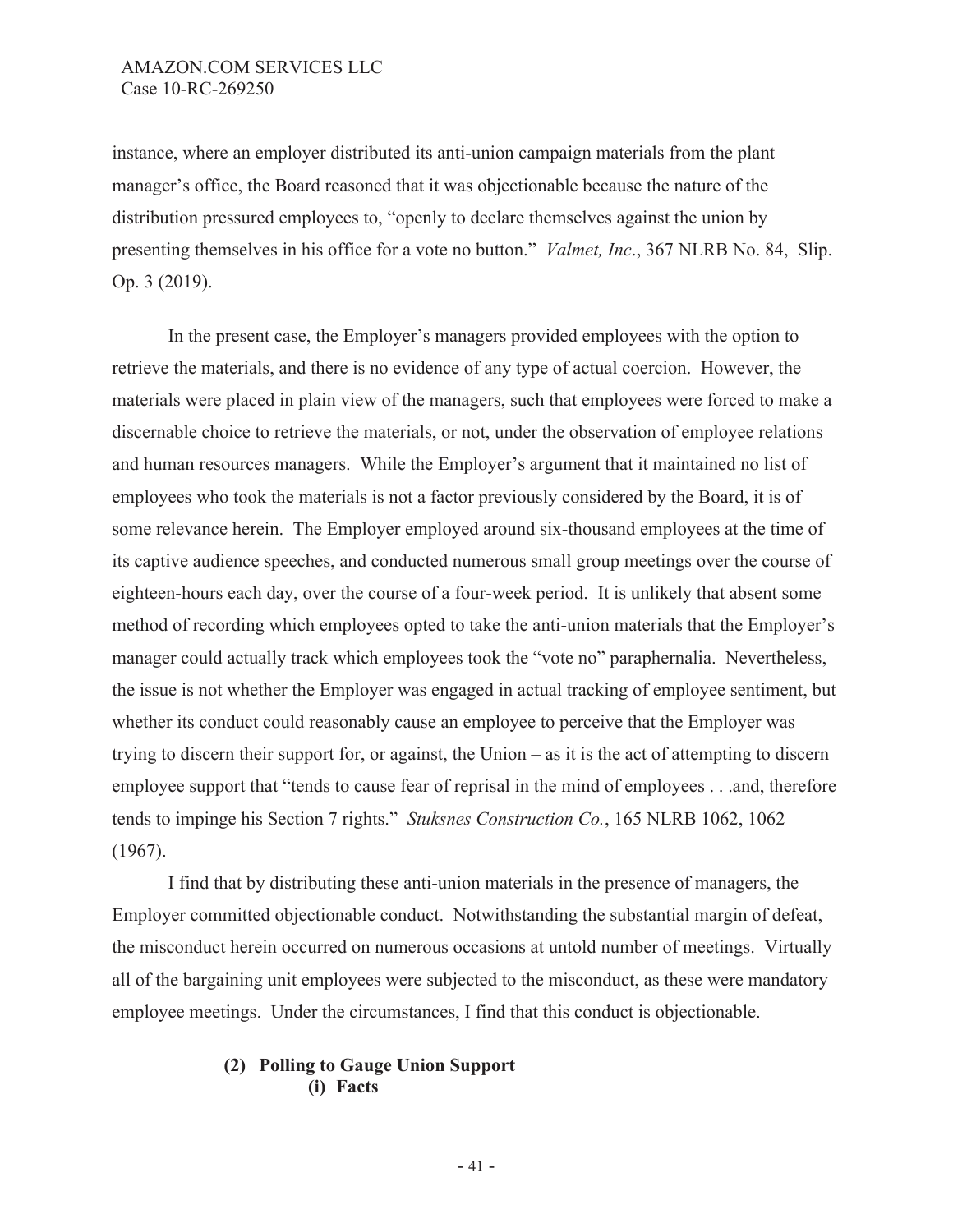The Union also asserts that, during the critical period, the Employer polled employees regarding their job satisfaction and solicited employee feedback in order to gauge employee support for the Union. It is uncontested that the Employer maintains a procedure to solicit feedback from its associates using its "Connections" framework. Through this framework, the Employer asks its hourly associates a variety of questions to gauge employee satisfaction on an assortment of issues related to their employment, often intended to gauge employee job satisfaction and morale. The "Connections" questions are transmitted to employees and appear on the computer in their workstations. In addition, the "Connections" questions appear on television screens at kiosks located on the work floor. Employees submit their answers using a dedicated computer located at a dedicated kiosks. Participation in these surveys is encouraged but voluntary. While answering the survey question, employees are provided the opportunity to offer suggestions for improvement.

Employee Serena Wallace testified that the nature of the questions changed "dramatically" during the Union's campaign. According to Wallace, during the Union's campaign, the questions focused on employee job satisfaction, asking how supervisors were perceived, and whether employees would recommend the Employer to others. Wallace did not testify regarding the types of questions the Employer posited before the Union campaign.

While Wallace provided general testimony that the nature of the "Connections" survey questions changed during the Union campaign, the Employer presented a spreadsheet of the BHM1 Connections questions, reflecting the first and last time a survey question was transmitted to employees. Jena Smith, an employee relations manager, testified that certain questions may be asked repeatedly, however, the spreadsheet only reflects the first and last time a survey question was presented.

The spreadsheet reveals that, in fact, since as early as October 2019, before the facility became operational, the Employer transmitted questions to employees regarding their job satisfaction. For instance, questions regarding supervisors and managers responsiveness, whether employees deemed the job challenging, whether employees knew how to raise work related issues, and whether employees were treated fairly and with respect have been asked since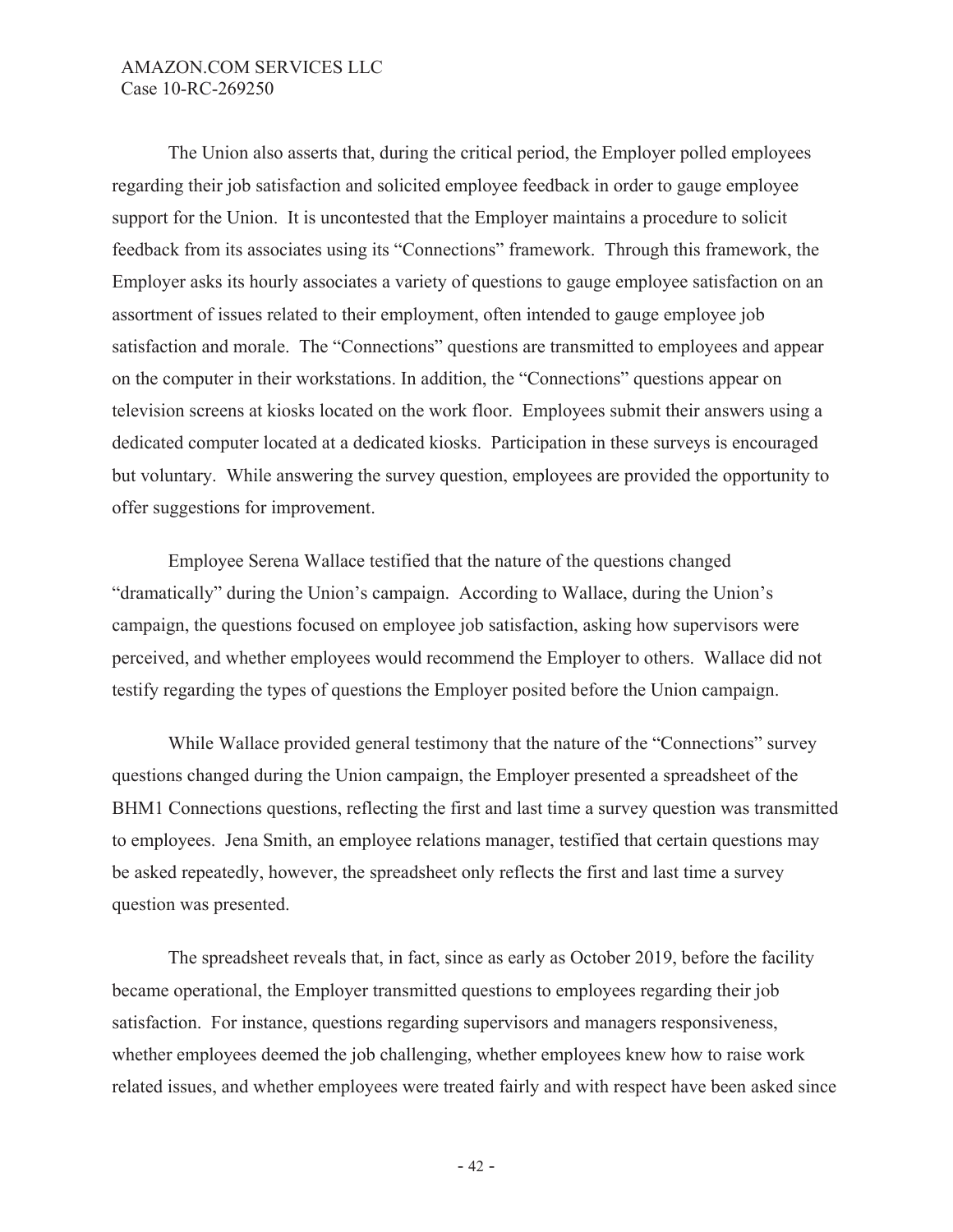2019. The Employer's spreadsheet demonstrates that the Employer was polling employees about employee engagement, their work environment, their team, management, and supervision, as well as their overall job satisfaction long before the advent of the Union's campaign.

### **(ii) Board Law**

In the absence of a previous practice of doing so, an employer's solicitation of grievances during an organizational campaign is objectionable if the employer expressly or impliedly promises to remedy those grievances. *Sweetwater Paperboard*, 357 NLRB 1687 (2011). This is so even if the employer does not commit itself to specific corrective action, because "employees would tend to anticipate improved conditions of employment which might make union representation unnecessary." *Majestic Star Casino, LLC*, 335 NLRB 407, 407–408 (2001) (quoting *Uarco, Inc.*, 216 NLRB 1, 1–2 (1974)); see also *American Freightways*, 327 NLRB 832 (1999) (single past instance of soliciting grievances does not establish past practice). However, no objectionable conduct occurs where solicitation of grievances occurred before the union filed its petition. *MacDonald Machinery Co*., 335 NLRB 319, 320 (2001).

### **(iii) Recommendation**

The evidence established that the Employer has engaged in polling of employees' job satisfaction through its "Connections" framework since before the facility even opened. There was no change in the nature of the questions as a result of the Union's campaign. Thus, the Employer's continued use of its connections platform to poll employees is not objectionable conduct.

## **(3) Interrogation/Polling Regarding Whether Employees Had Voted**   $(i)$  **Facts**<sup>11</sup>

Finally, the Union asserts that the Employer's agents interrogated and/or polled individual employees on the BHM1 work floor. All of these alleged interactions occurred after the ballots were mailed on February 8, 2021, during Phase 2 of the Employer's anti-union campaign, the "Get Out to the Vote" phase. During Phase 2 of the election campaign,

<sup>&</sup>lt;sup>11</sup> Petitioner's Objection, as filed, does not allege that the Employer committed objectionable conduct by maintaining a list of voters. However, as both parties have briefed their arguments based on this theory of objection law, I will similarly address this alleged objectionable conduct.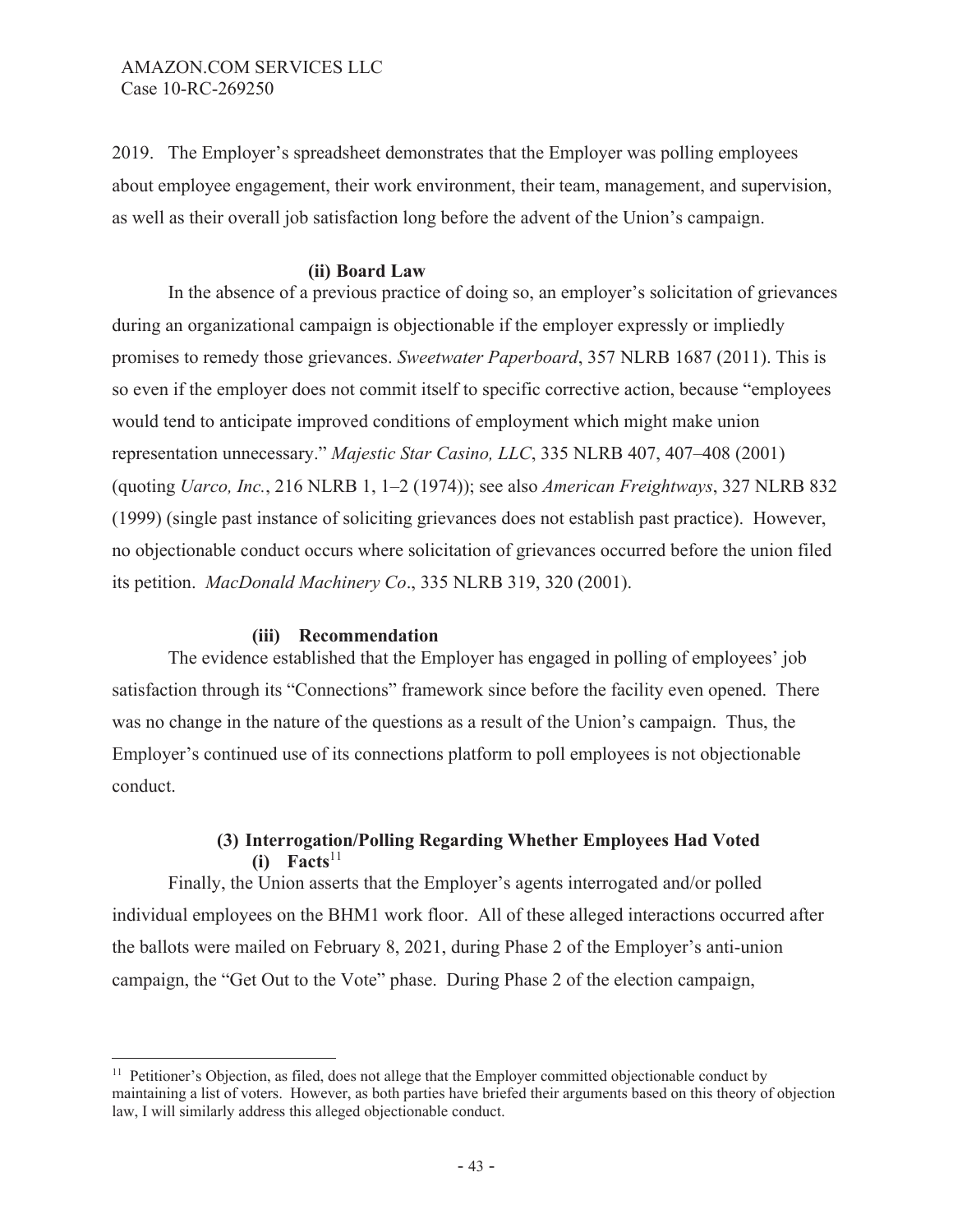consultants were directed to engage in one-on-one conversations with employees regarding whether they had received and understood the ballot and instructions.

Todd Logan, the corporate employee relations principal for Amazon robotics central and Gulf Atlantic regions testified that he "owned" the BHM1 campaign, and was responsible for the day-to-day management of the campaign. To run the campaign, Logan enlisted the employee relations managers at the BHM1 site, and hired outside consultants. Logan personally trained the employee relations managers and consultants before the Employer's campaign. In stage two, the consultants were directed to interact individually with employees to determine whether they had received their mail ballot kit. Logan testified that before embarking on stage two of the campaign, he instructed consultants not to, "ask an associate whether they voted . . . if they voted yes or no . . . if they favor or don't favor the union . . . if they're pro-union, pro-Amazon, whatever."

According to Logan, the Employer's goal was to achieve "100 percent employee participation." To this end, the Employer instructed consultants to interact with eligible voters on the work floor during work time. According to paid consultant Bradley Moss, consultants were given a list of approximately 300 employees each day for the consultants to approach. MCO's were instructed to determine whether employees had received their mail ballots. Moss testified that the consultants were also instructed to encourage associates to return their ballot, and to facilitate the associate's understanding of how to cast and return their completed ballot. In addition, consultants were directed to compile a list of any eligible voter who had not received their ballot.

 Moss testified that, consistent with the instructions, he did not ask employees whether or how they had voted. Nevertheless, some associates volunteered this information. Moss testified that he would carry the list of employees he was instructed to speak with, and on that list he would notate when he spoke to the employee, if they volunteered that they had voted, or indicated they had not received a ballot. At the end of each workday, Moss testified that the list with his notations was returned to an MCO. While Logan and Moss testified that the consultants were instructed not to ask whether employees had voted, Moss testified that he carried "I voted"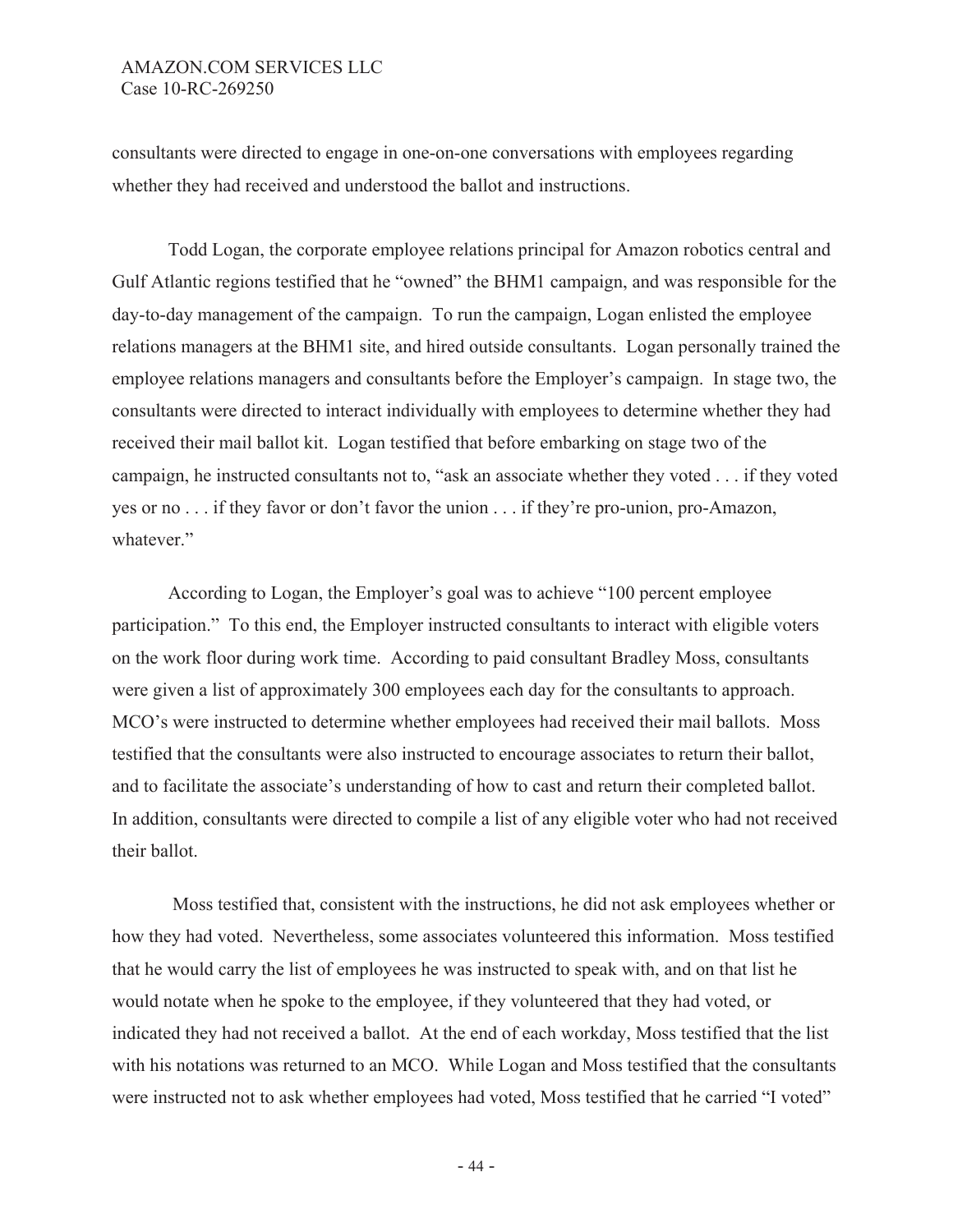pins to distribute-but he distributed these pins only when employee asked for a pin, or volunteered that they had voted. Moss testified that employees would request an "I voted" pin, and he would distribute them without asking if employees voted. Moss testified that he never initiated any conversations regarding whether or how an employee voted. Moss further stated that even if an employee volunteered the information, he never recorded how an employee voted, or whether they supported the Union. If an employee had not received a ballot, or if it was damaged, he would leave a slip of paper with information on how to contact the Regional office.

It is undisputed that the consultants were in the plant asking whether employees received a ballot. This was confirmed by the employee witnesses called by the Employer. Most employee witnesses, both Union and Employer, recalled that the consultants approached them and asked whether they had received a ballot.<sup>12</sup> Some employees, like Hope Pendleton, recalled that she was told she could mail the completed ballot from the new CBU at the facility.

## (ii) **Board Law**

The Union argues that the Board maintains well-established precedent that no party may maintain a list of who has voted. The Employer, in contrast, reasons that different rules apply during a mail ballot election, and, moreover, not all list of employees are objectionable conduct.

The Board's long standing manual election rule prohibits anyone from keeping a list of persons who have voted. *Cerock Wire & Cable Group, Inc.*, 273 NLRB 1041 (2000). Where a party has maintained such a list of voters, the Board orders a second election because list keeping violates established Board election procedures and "rules which are designed to guarantee free

<sup>&</sup>lt;sup>12</sup> Employee Daryll Richardson testified that he saw an unidentified person with a notebook showing another employee how to fill out the actual ballot. On cross examination, however, Richardson testified he was in his own work area more than six feet away, that it was loud so he could not hear the conversation, and he was too distant to see the actual document being discussed. Richardson stated that during the alleged conversation he was still working and would "every once in a while . . . glance" over at the employee and the unidentified person, and he noticed the "blue ballots and the yellow ballots." Richardson could not describe the two individuals involved in this conversation, except that the employee whose ballot was being discussed was female. Based on this testimony, I cannot find that an agent of the Employer completed an employee's ballot. Richardson could not provide a description of the individuals, Richardson admitted he could not hear what was being discussed, and he was too far away and distracted to observe whether the blue and yellow "ballots" were an official ballot, or merely sample ballots and envelopes. Under the circumstances, I cannot credit Richardson's testimony that an agent of the Employer completed an employee's ballot.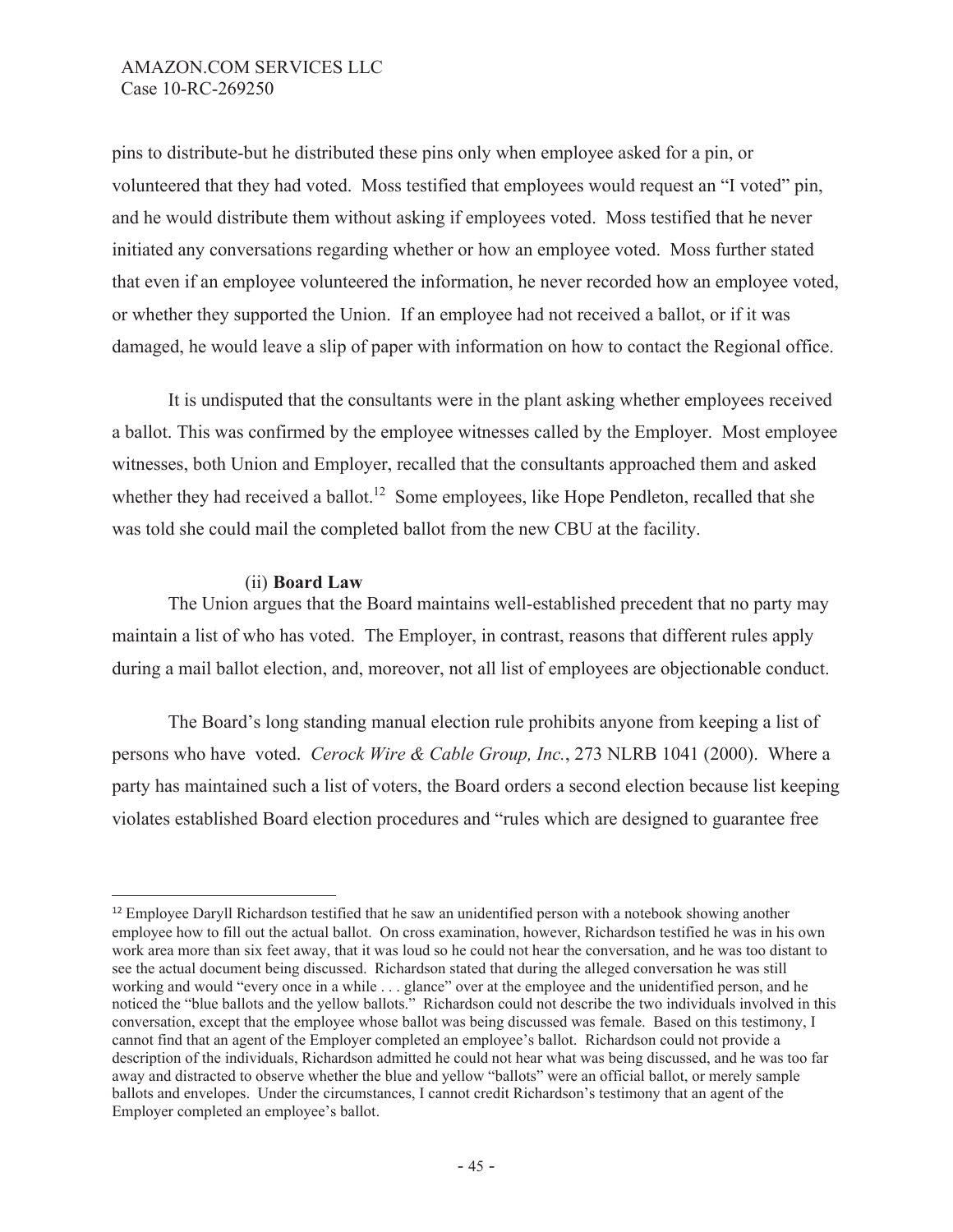choice must be strictly enforced against material breaches in every case, or they may as well be abandoned." *International Stamping Co., Inc.*, 97 NLRB 921, 924 (1951).

For example, during a manual election, the Board found objectionable conduct where a supervisor checked off discharged employees as they entered its hotel to vote. *Days Inn Management Co., Inc.*, 299 NLRB 735, 736 (1990). In that case, the Board held:

> The keeping of any other list of individuals who have voted is prohibited and is grounds in itself for setting aside the election when it can be shown or inferred from the circumstances that the employees knew that their names were being recorded. And this is so even when there has been no showing of actual interference with the voters' free choice. *International Stamping Co*., 97 NLRB 921 (1951).

 While the Union relies on cases that hold that maintaining a list of voters is *per se* objectionable, the Employer distinguishes the present case. The Employer argues that the same rules should not apply in a mail ballot election, particularly where the employer is merely determining whether employees have received a mail ballot. This is, according to the Employer, less coercive than an agent keeping a list of who has entered a polling place. Furthermore, the Employer asserts that this case is analogous to Board's cases where an employer's list keeping served a legitimate purpose, and was not objectionable. Contrary to the Union's assertion, the Employer argues that the Board has not universally prohibited lists keeping during a manual election. For instance, where an employer required off-duty employees to sign in, after voting, in order to receive pay for their time, the Board found no objectionable conduct. *Red Lion*, 301 NLRN 33 (1991). Similarly, the Board found no objectionable conduct where an employer who operated a high-security nuclear plant checked each voter off a list as the employee went to vote, and again when the employee arrived at the polling location. *American Nuclear Resources, Inc.*, 300 NLRB 567 (1990). In that case, the Board reasoned that the employer, who regularly tracked employees whereabouts due to security concerns, did not intimidate employees by its open record keeping because the employer had a legitimate security reason for maintaining the list of employees and their location within the facility. *Id.* In both *Red Lion* and *American Nuclear Resources, Inc.,* the critical factor considered by the Board to determine whether the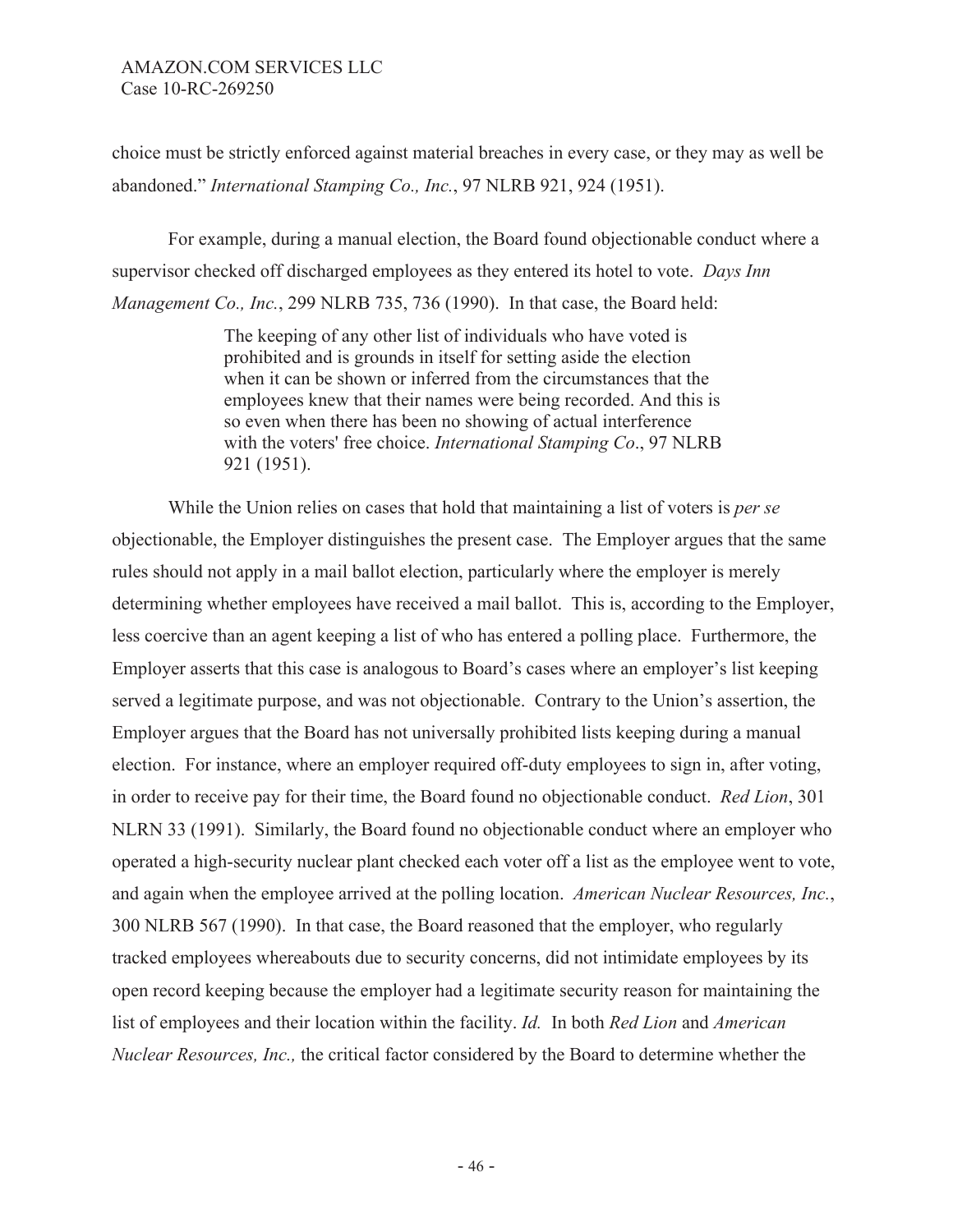employer's conduct was coercive was whether the Employer had a legitimate reason to maintain a list of voters.

In the present case, the Employer argues it had a legitimate reason to poll employees about whether they had received their ballots. The Employer asserted that the reason it polled employees about their receipt of the mail ballot and whether they understood the instructions to voters was to ensure no employee was disenfranchised. The Employer argues that this noble goal of ensuring employee participation was a legitimate reason for the consultants questioning of employees, and list keeping.

### **(iii) Recommendation**

The Employer, essentially, argues that while the Board's rules prohibit list keeping during a manual election, a different rule should apply for a mail ballot election. The issue of list keeping during a mail ballot election is also an issue of first impression for the Board. The coercive effect of an agent ticking off the names of employees who enter the polling area during a mail ballot election is clear. It is much less clear that asking employees whether they received a ballot during a mail ballot election is coercive. At a manual election, a party maintaining a list of employees that entered a polling location could infer that the employee voted and would thereafter be in a position to retaliate against employees who elected to not cast ballots. On the other hand, keeping a list of which employees had received ballots doesn't necessarily indicate whether an employee will make the effort to complete the ballot and return it. As a result, in the mail ballot election, unless the employer was specifically polling employees on whether they mailed their ballots, there is little chance they could infer anything from the mere receipt of a ballot.

Moreover, in the present case, the Employer's articulated reason for polling employees in this fashion, and keeping a list of, at the very least, employees who had not received ballots, served a legitimate purpose. As noted by the Employer, all parties have a vested interest in ensuring that no employee is disenfranchised, or misses the opportunity to vote because they didn't receive a ballot. The evidence established that consultants were instructed to poll employees as to whether they had received their ballots. On occasion, employees volunteered

- 47 -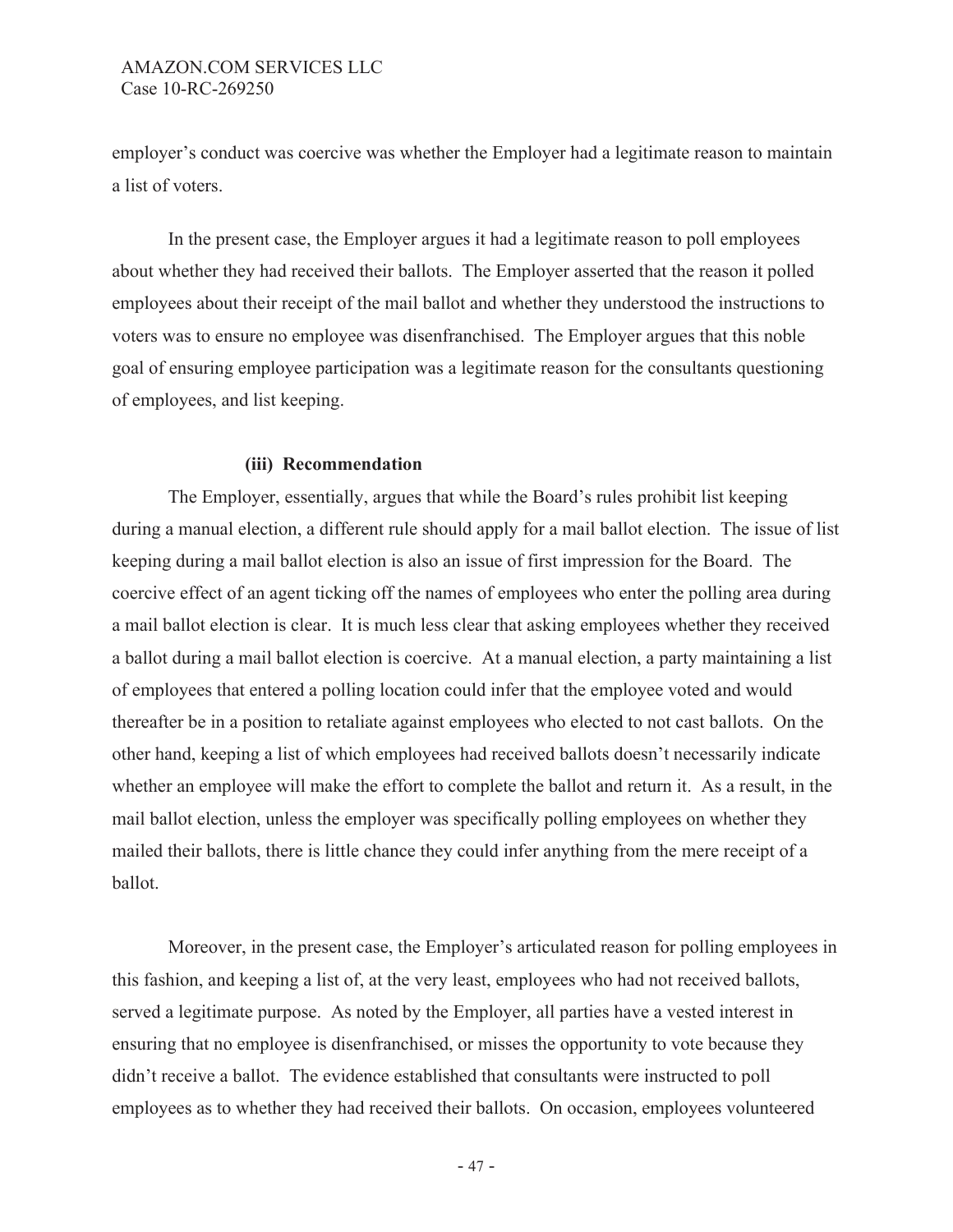information, including whether they had voted. Most employee witnesses, especially when pressed, recalled only that the consultant asked them whether they had received a ballot, and asked if they understood how to complete the ballot.<sup>13</sup>

Thus, the credited evidence suggests that the only "list" was of employees who had, or had not, received their ballots. Collecting a list of employees who had not received their ballots served the legitimate purpose of ensuring all eligible voters had the opportunity to vote. Under the circumstances, even if the Board were to apply its general rule to mail ballots prohibiting a party from maintaining a list of which employees voted, there was insufficient evince that such a list was maintained. The credited evidence merely established the Employer maintained a list of voters who had not received their ballots, although some employees would volunteer more information, I find insufficient evidence that a list was maintained of employees who had voted. I cannot conclude that asking employees if they had received their ballot is coercive, or otherwise interfered with the election. Based thereon, I recommend that the objection be dismissed.

## **D. Isolation of Union Supporters**

In **Objection 13** the Petitioner alleges the Employer disparately enforced its social distancing policy by allowing its process assistants to walk the production floor and discuss voting against the Union and moved employees who it believed supported the union into positions that limited their contact with co-workers during working hours.

## **(i) Record Evidence**

 In its post hearing brief, the Union appears to have abandoned the allegation relating to the disparate enforcement of the social distancing policy. There was no evidence presented at the hearing to establish any disparate enforcement of social distancing and the record evidence established that process assistants, who were included in the unit, had job duties that required

<sup>&</sup>lt;sup>13</sup> Under the circumstances, I do not credit the testimony of the few witnesses who asserted they were asked if they had cast their ballots. The Union, in its brief, did not rely on these witnesses' testimony. These employees could not identify the consultant or any potential witnesses, and presented no specifics about when the conversation occurred. When confronted about the alleged conversation, the witnesses became combative and appeared off balance, but were still unable to offer any specifics regarding the alleged interrogation regarding whether they had cast ballots.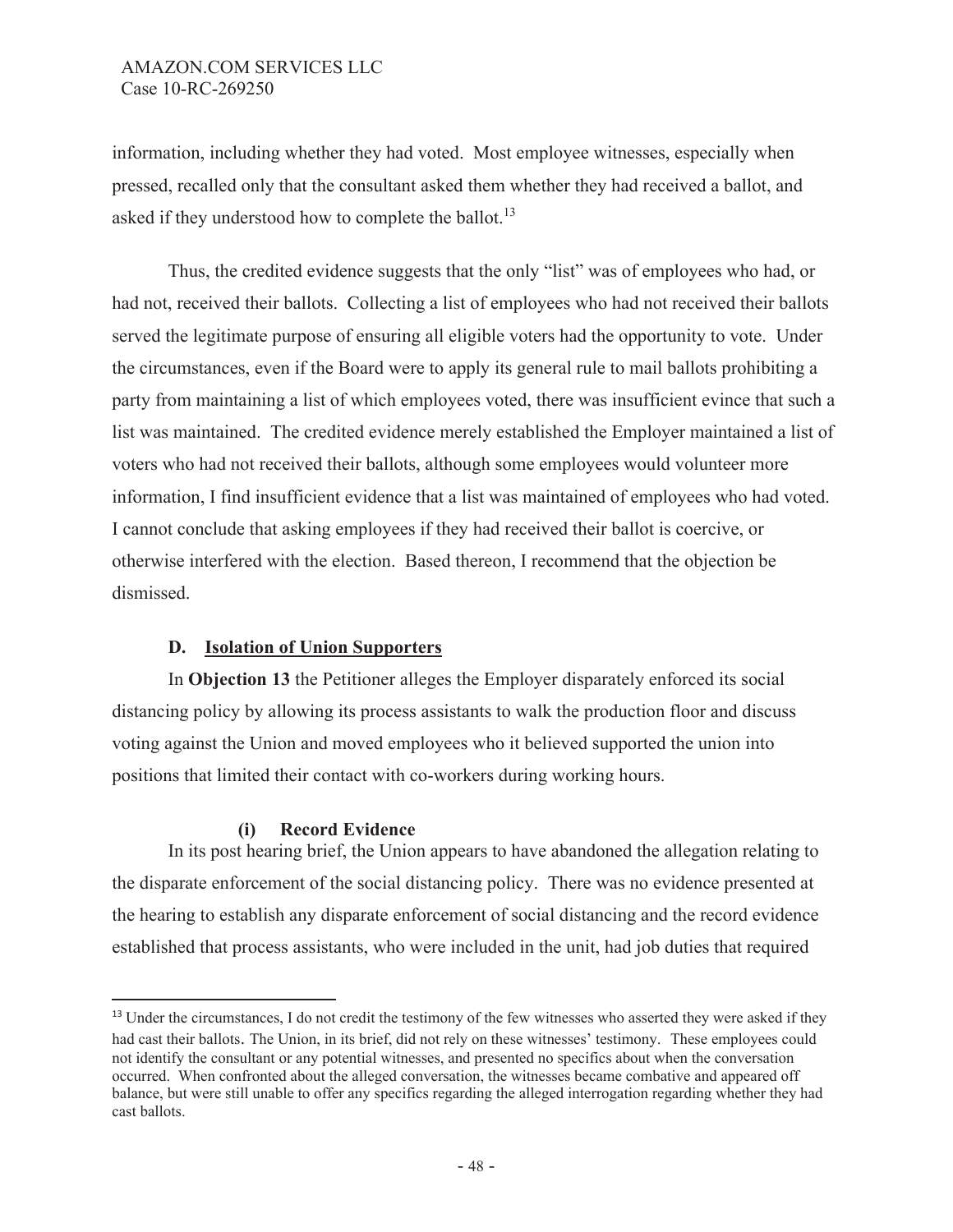them to move around the work floor. While it appears that the Union abandoned the disparate enforcement objection, the Union presented evidence and arguments that Union supporters were isolated from their coworkers. Specifically, in the  $6,000+$  employee bargaining unit, the Union maintains that the Employer moved two Union supporters to isolated positions and that this conduct interfered with the election.

Employee Jennifer Bates was out of work from November through the end of February due to an on-the-job injury. Before going on leave, Bates had performed as a "learning ambassador," performing training duties in addition to her regular job. While out on leave, Bates participated in at least one media interview, and publicly expressed her support for the Union. Bates returned work the last week of February. Bates testified that on the first day of her return, she was temporarily transferred from Line 2, to Line 1, where she worked alone for the remainder of her shift. This was the only day Bates was assigned to work alone on Line 1.

In addition, Bates testified that she was denied ambassador work. After Bates returned to work, Bates was assigned to regular associate work on the line, and was not assigned to perform any learning ambassador duties. In early March 2021, Bates testified that she was assigned to "shadow" another ambassador. When the ambassador was reassigned, Bates took over the training duties. While Bates was training the new employee, she was approached by Paul Ecker, the new general manager, who informed Bates she needed to return to the line. When Bates asked why, Ecker said that Bates hadn't been trained "properly the first time," and they didn't want her passing bad habits to other employees. Bates speculated that Ecker was referring to Bate's media interview in which Bates opined that employees were "not trained properly."

 Bates testified that, before she returned to the line, Ecker stated that Bates missed the application period for the ambassador position. When Bates protested that she had never applied before, Ecker explained he established a new procedure for the ambassador program after he was hired. After this incident, Bates testified that she did not perform ambassador work until June 2021.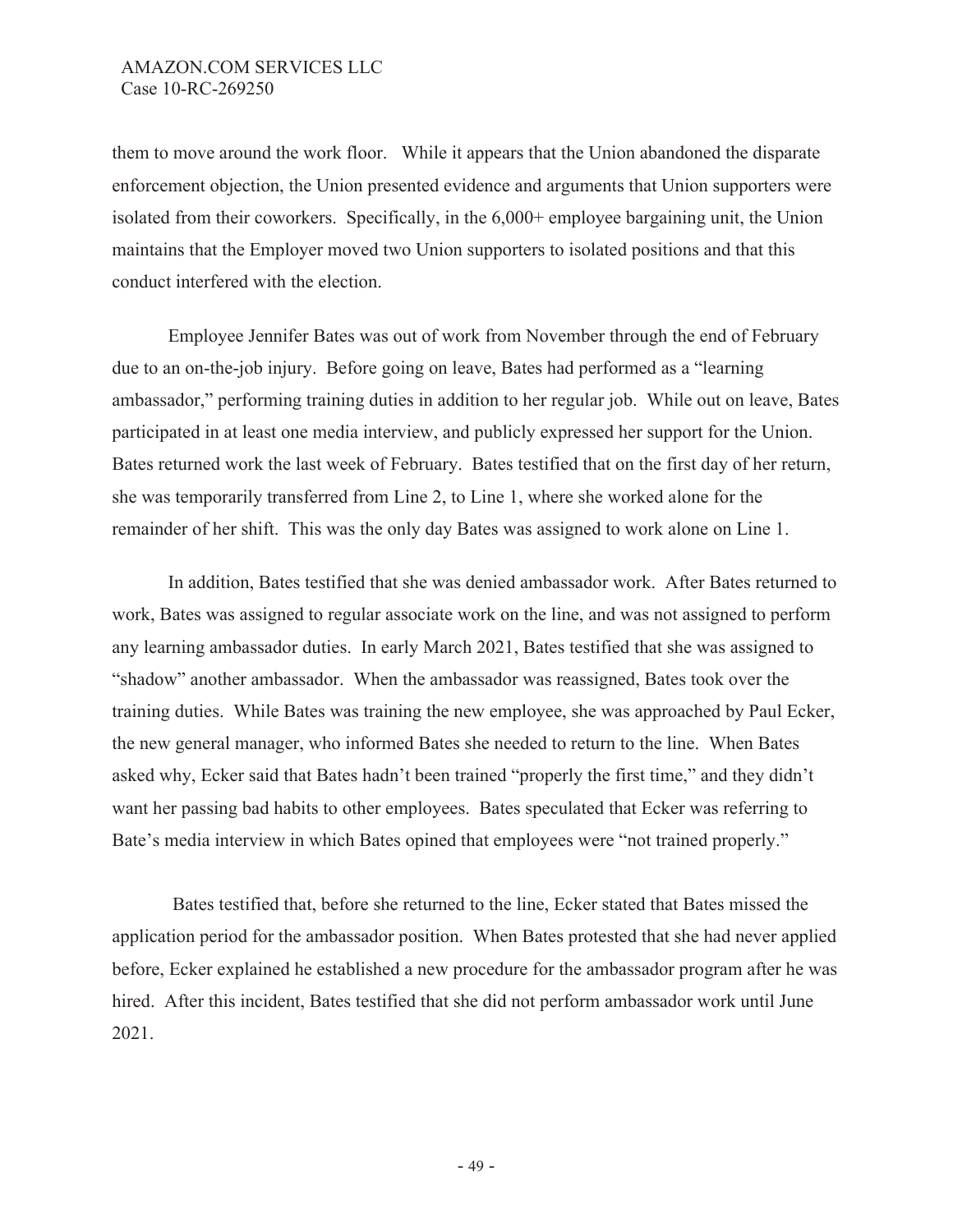Bates never identified any witnesses to the conversation between she and Ecker. Moreover, the evidence was insufficient to establish that Union animus, or the desire to isolate Bates, was the cause of her reassignment. The Union presented insufficient evidence to establish that Bate's Union sympathies were the cause of her reassignments, and failed to establish that the reassignments had a negative impact on her employment. However, no testimony was proffered regarding how often Bates had performed ambassador work before the Union campaign, and whether there was any change between March and June 2021. It was unclear if Bates received further training, or applied for the job, all Bates provided was that she had recently performed work as an ambassador. Moreover, there was not a scintilla of evidence that any other employee was treated differently, or that Ecker's new ambassador procedures applied only to Bates.

In addition, the Union alleged that part-time employee Isiah Thomas was also isolated. Thomas, a college student who works weekends, testified that he discussed the Union with his coworkers during breaks. Thomas testified that on two to three occasions he observed that unnamed supervisors or managers were within a few feet of where he was speaking to unidentified coworkers about the Union. Thomas didn't identify the supervisors, managers or employees who were present, but testified that the conversations occurred around December 2020. After these conversations, Thomas testified that on five occasions he was moved to Lane 28, where he would work by himself. There was no testimony to establish the temporal relationship between Thomas's pro-union discussions and when Thomas was moved to Lane 28. Thomas, who began working at the facility around September 9, was not asked whether he had ever been transferred to Lane 28, or to any other lane, before he talked about the Union. While Thomas wasn't asked about whether he had been moved before, other employees testified that it was routine to be moved about the facility.

Employee Relations Principal, Todd Logan testified that employees are routinely moved around within the facility. This testimony is consistent employees' testimony. Logan's testimony was corroborated by a number of employees. For instance, when asked where he worked, employee Emmit Ashford testified that he had been reassigned from the fourth floor to the second floor, and then more recently to the third floor. In Ashford's own words he had been, "shuffled around a lot lately." Employee Frederick Woods explained that employees were not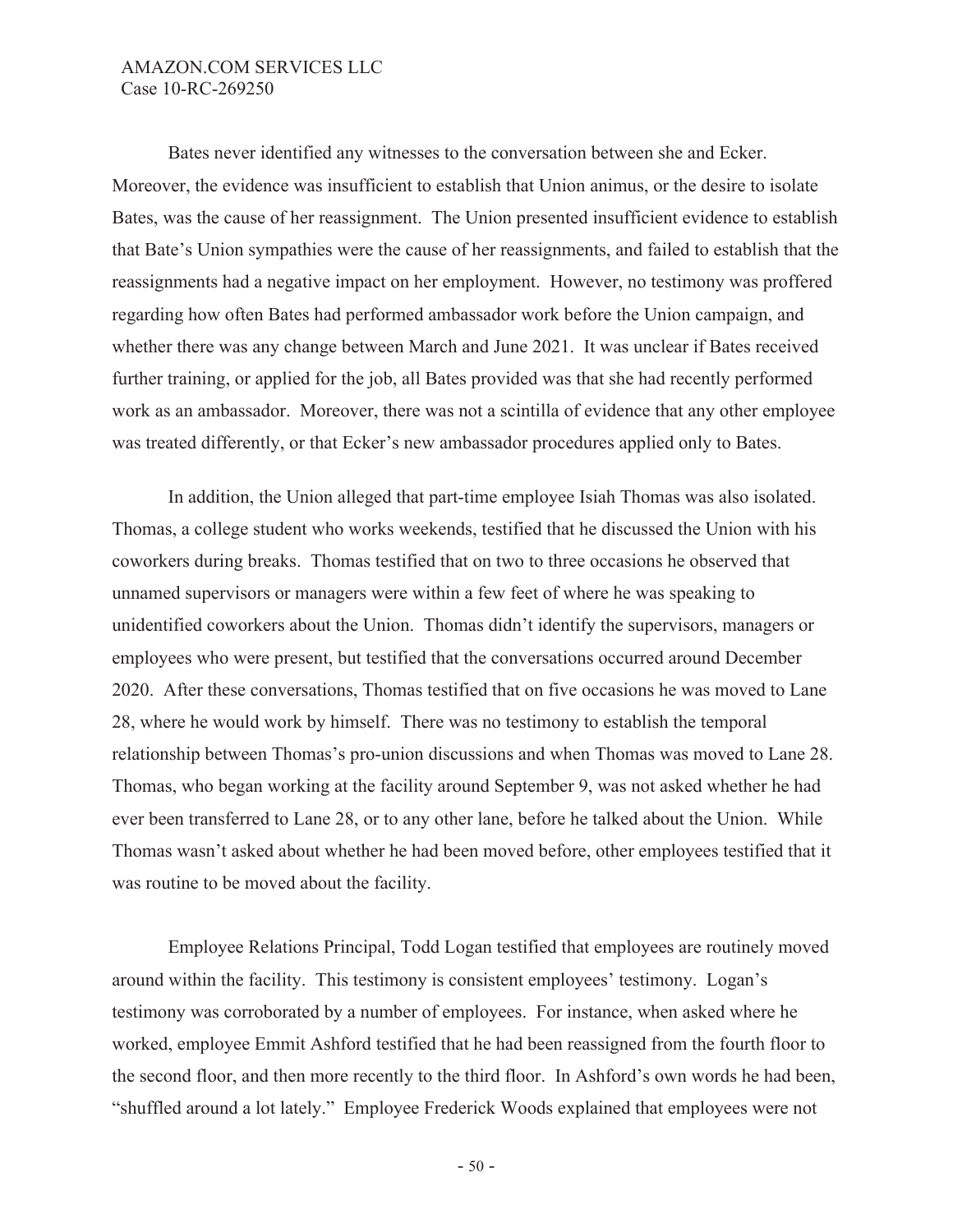assigned to a certain floor and that there are "four floors, so I work on all of them. All depends on which workday they put me on." While the Union argues that these two employees were isolated from other employees, the evidence established that employees are regularly moved to areas where they are needed.

### **(ii) Board Law**

The Board has held that to prove unlawful isolation, it must be established that the employer was unlawfully motivated. See, *Corlis Resources, Inc.,* 362 NRLB195, 197 (2015). In that case, the Board held that because allegations of isolation are dependent on motivation the Board applies the burden of proof under *Wright Line*, 251 NLRB 1083 (1980), enfd. 662 F.2d 899 (1st Cir. 1981), cert denied 455 U.S. 989 (1982), approved in *NLRB v. Transportation Management Corp.,* 462 U.S. 393 (1983). In other words, the party advancing such a violation must establish that the isolated employee engaged in union activity, that the employer knew of such activity, the employer bore animus toward the union activity, and that a nexus exists between the employer's animus and the alleged isolation.

### **(iii) Recommendation**

The Union presented insufficient evidence to support its theory of objectionable conduct. First, assuming *arguendo* the evidence was sufficient to establish the two employees were isolated because of their pro-Union activities, there is insufficient evidence that this action impacted the results of the election. Second, the Petitioner failed to meet its initial burden as there is insufficient evidence of a causal nexus that either Bates or Thomas were isolated because of their Union activity.

In a bargaining unit of over 6,000 employees there is no evidence that moving Bates and Thomas impacted the results of the election. At the time both Bates and Thomas were moved, employees were still under strict requirements to socially distance. There is testimony throughout the record that the work floor is noisy, employees are busy, and there is no evidence that the employees were engaged in Union related discussions while working. Even if Bates and Thomas were the most outspoken of Union supporters, it is unlikely that the temporary reassignment of two employees impacted the results of the election, particularly where the Union lost by a substantial margin.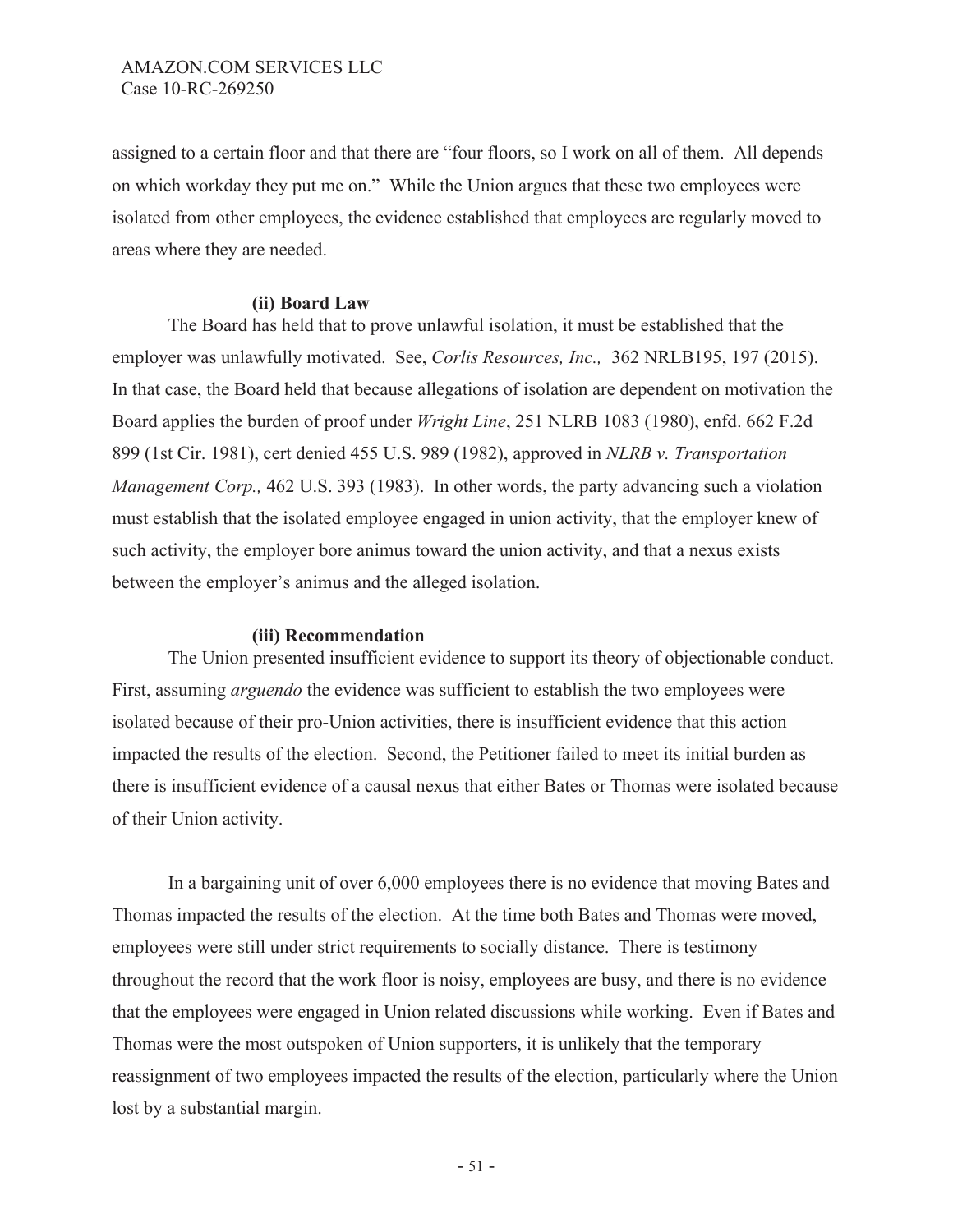As to the allegation that Bates and Thomas were moved due to their pro-union activities, there was insufficient evidence that the employees' union sympathies played any role in their assignments. Other employee witnesses testified that they too were moved around routinely. The Union failed to present any testimony regarding whether Bates or Thomas had been similarly reassigned either before or after the Union's campaign. As to Thomas, the record evidence failed to establish any temporal relationship between his Union support and the temporary reassignment.

As to Bates claim that she was reassigned and denied ambassador assignments, Bates's testimony was insufficient to establish that this was the result of her Union activities. While Bates speculated that Ecker was referencing a media interview Bates performed, the Union failed to establish whether Ecker had altered the requirements for the ambassador position, whether any other employees were required to apply for the ambassador position as Ecker stated, or whether Bates received any additional training before allegedly resuming her role. Notably, Bates testified that on the day Ecker removed her from the role, she was "shadowing" another ambassador. However, no explanation was proffered as to why an employee who had previously performed as an ambassador was assigned to follow another ambassador, rather than simply performing in the ambassador capacity. Under the circumstances presented, the evidence was insufficient to establish that Bates was denied ambassador work, or otherwise transferred, because of her Union sympathies and to isolate her from other employees. Nor was there sufficient evidence that Thomas was transferred due to his Union discussions.

Under the circumstances, the evidence is insufficient to establish a prima facia case, and I recommend that this Objection be dismissed.

### **E. Traffic Light Objections**

**Objection 14** and **Objection 15** concern the employer's alleged interference with the Union's ability to communicate with voters, based on the recalibration of the traffic signal at the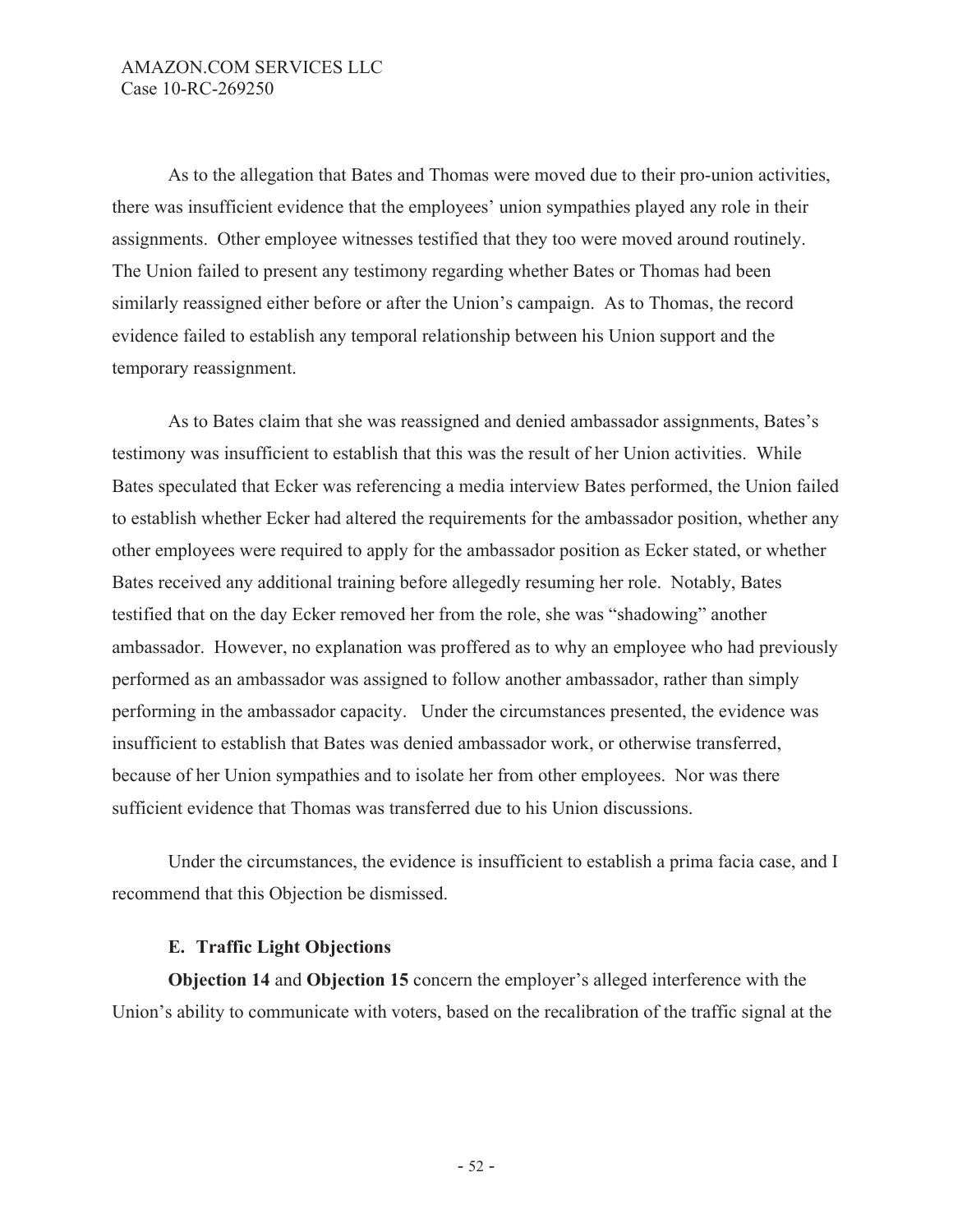main entrance to the facility that decreased the time exiting employees were at the light and subject to the Union's agents handbilling.

In **Objection 14**, the Union alleges that, for the purpose of interfering with employees' ability to interact with Union organizers as they exited the facility, the Employer, " pressured government officials into changing the timing on a traffic light so as to interfere with efforts by organizers to hand bill and/or communicate with employees as they left the facility. and making it more difficult for the Union to communicate with employees."

In **Objection 15** the Petitioner asserts that "acting through local government officials, the Employer "unilaterally changed policies governing employees exiting the workplace in order to limit the union's ability to communicate with those employees."

## **(i.) Record Evidence**

 In mid-December 2020, Jefferson County changed the timing of the traffic light at the intersection of Powder Point road and Premier Parkway. This is the primary entrance to the Employer's facility, and is the location where the Union's agents had been handbilling since October 2020. The decrease in the length of the light left the organizers with less time to communicate with employees in their cars who were exiting the facility.

In September 2020, the Employer anticipated hiring additional employees for its "peak" season. In 2020, the Employer's "peak" season began around "Prime Day," scheduled in October, and extended through the December Christmas holidays.14

Around September 17, 2020, before the Union's public campaign began, Loss Prevention Manager Robert Street testified that the company first requested a traffic study to evaluate the safe ingress and egress of cars at the intersection of Powder Point Road and Premiere Parkway. Street testified that he anticipated an increase in employee headcount, estimating that during the Employer's "peak" business season, a projected 1,500 to 2,000 employees could be leaving the

<sup>&</sup>lt;sup>14</sup> "Prime Day" is the shopping holiday devised by the Employer and which presumably increases its sales and therefore the demands on its delivery facilities.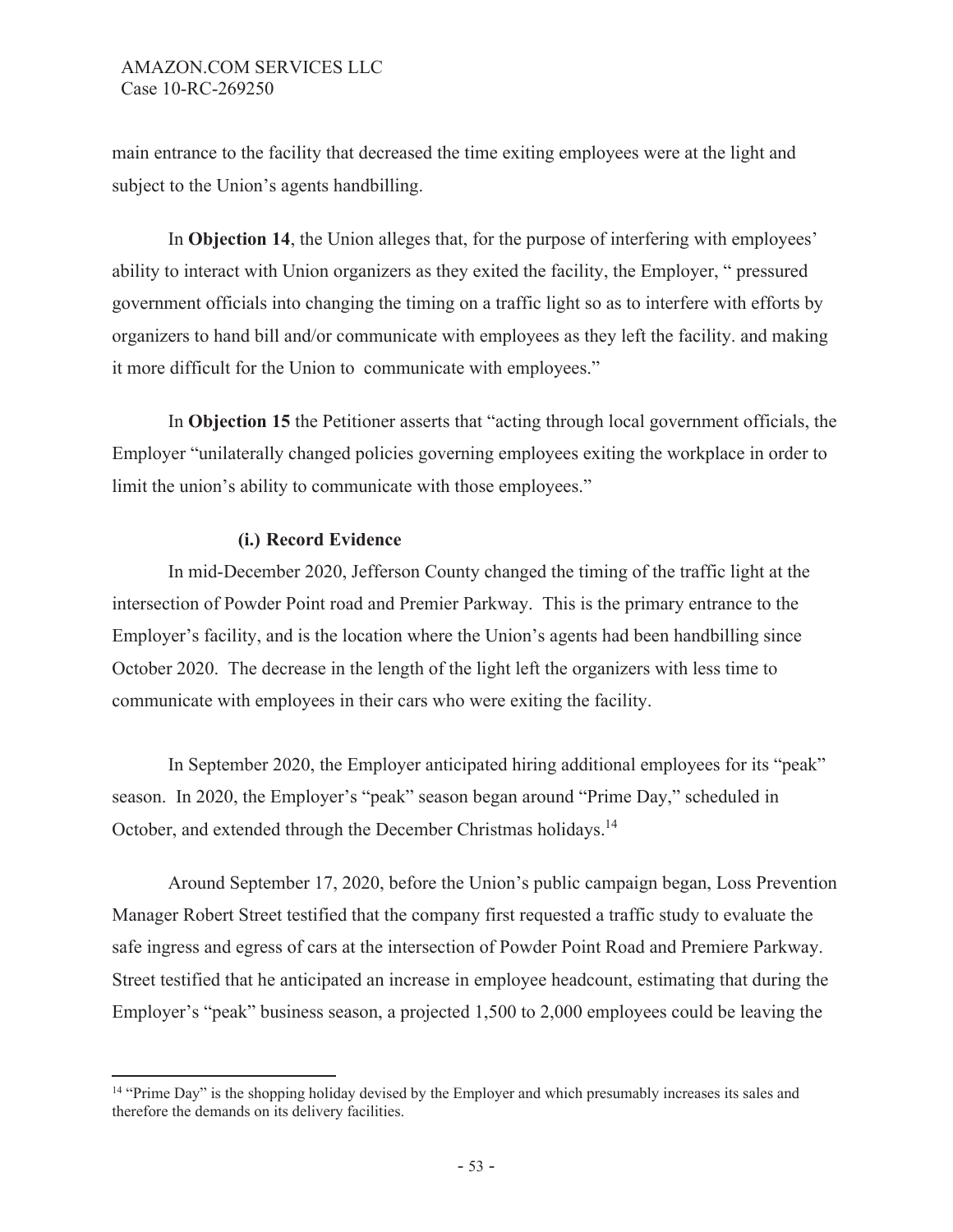facility at one time. To ensure that employee ingress and egress was as quick and safe as possible, Street asked his associate, Adam Williams to contact Bessemer, Alabama regarding the traffic flow. This testimony was corroborated by messages between Street and Williams.

After contacting Bessemer, Williams reported back that Jefferson County, not Bessemer city, controlled the traffic light, and advised Street that he had already requested that Jefferson County conduct a time study on the intersection. According to inter-office messaging between Street and Williams, in September 2020, Ken Boozer of Jefferson County Roads and Transportation told Williams that he intended to set up traffic counters at the intersection the following week.

Beginning October 20, 2020, the Petitioner's agents began regular handbilling at the Powder Plant Road intersection. At the outset of the campaign, the Union had 10-15 agents assigned to this intersection to assist with the handbilling, 24 hours a day, seven days a week. The organizers would stand on the public right of way and approach vehicles stopped on Premiere Parkway while waiting on the signal to exit onto Power Plant Road. Joshua Brewer, director of organizing, testified that before the Union received the list of eligible voters, handbilling was the Union's primary means of communicating with the bargaining unit employees. While the Union used the exit to communicate with employees, uncontroverted evidence established that during this same period there were several accidents that occurred while employees were exiting onto Powder Plant Road.

On December 10, 2020, Williams messaged Street relaying a conversation he had with Boozer from Jefferson County's traffic and roads department. Boozer notified Williams that Jefferson county was "still analyzing the data" from the earlier time study. Williams advised Boozer that the number of employees had significantly increased, and Boozer agreed to "put something together as soon as possible."

The only work orders presented from Jefferson County Roads and Transportation show that around December 15, 2020, a traffic study was requested because traffic was allegedly backing up around shift change. The study was concluded on that same date, and at the same time the county adjusted the signal timing by increasing the length of the green light from 35

- 54 -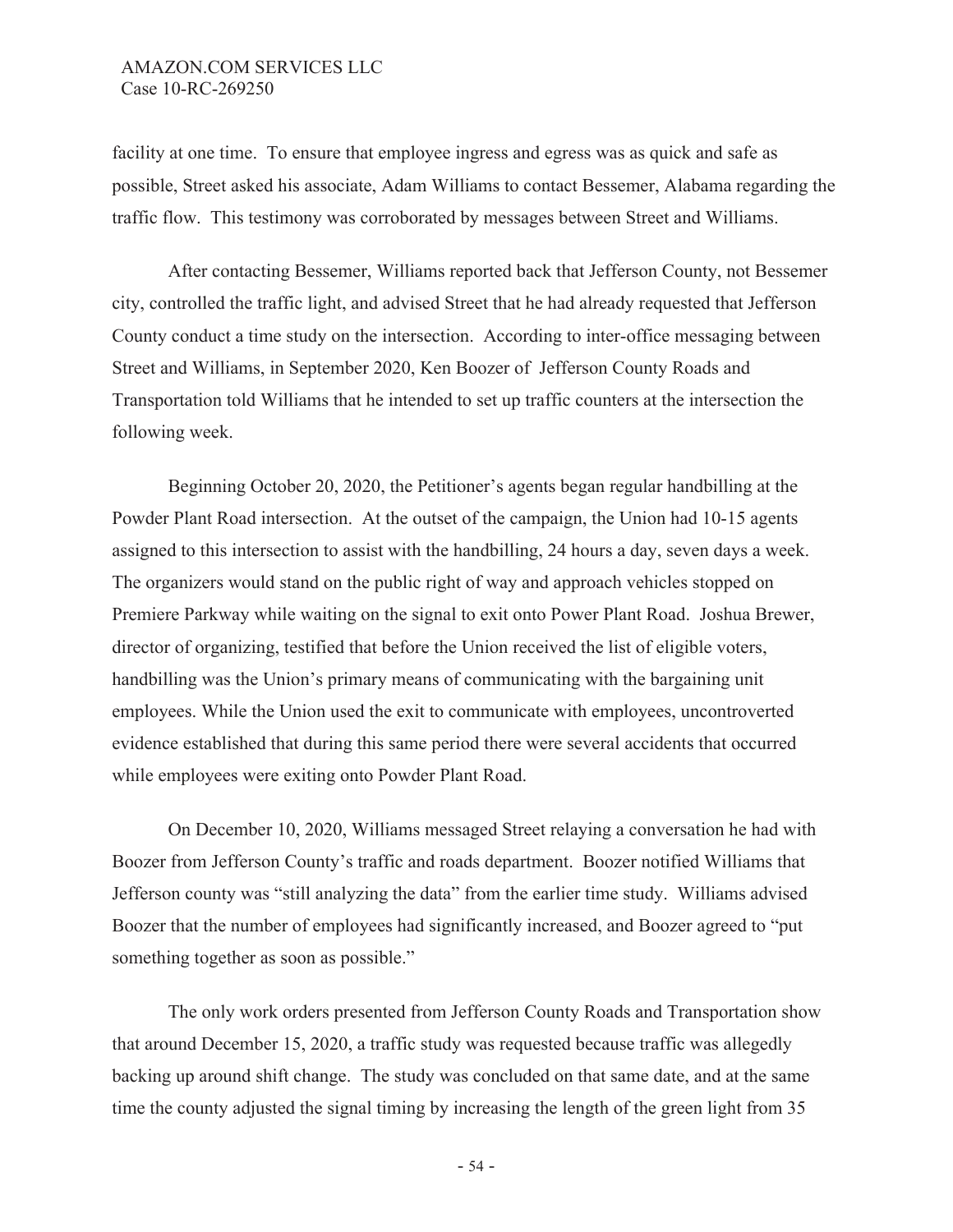seconds to 60 seconds. Robert Street testified that the Employer did not specifically request this adjustment in the length of the light, but only requested that the county perform a traffic study.

### **(ii) Board Law**

The Employer argues that the alteration to the traffic light's timing must be analyzed under the standard applicable to third-party conduct, that requires evidence that the alleged misconduct so "substantially impaired the employees' exercise of free choice as to require the election be set aside." 309 NLRB 459, 462 (1992), *Mastec Direct TV, Inc*., 356 NLRB 809, 810 (2011). Under this third-party standard, the Employer argues that Petitioner failed to establish actual interference, as there was negligible evidence the change in the traffic pattern inhibited the Union's communication with voters.

The Union, in contrast, assumes that any alteration in its ability to communicate with voters as the exit the facility necessarily results in objectionable conduct. The Union, without citing a case that supports this theory of objection law, argues that the Petitioner does not bear the evidentiary burden to establish that its other avenues of communication with employees were completely stymied by the alleged objectionable conduct. *Bon Marche*, 308 NLRB 184, 187 (1992). Notwithstanding the Petitioner's arguments, it cites to no case in which the Board ordered a rerun election because an employer interfered with a union's ability to communicate with employees. For instance, in the *Bon Marche* case cited by the Petitioner, the Board found that the department store had violated the Act by eliminating the benefit of an employee bulletin board during the election, and specifically stated that it did not "find that the petitioner's alleged ability to communicate with the eligible voters during the election campaign has a significant bearing on whether the respondent's elimination of unfettered access to its bulletin board tainted the election. " *Id.*, see fn. 7.

In the present case, the "change" was caused by a county employee who determined to alter the traffic flow after conducting a traffic study. There is no evidence that the Jefferson County official was influenced by the Union's campaign, or that the Employer initiated the traffic study to interfere with the Petitioner's ability to communicate with employees. The decision to alter the length of the green light, reducing employees' idle time at the traffic light,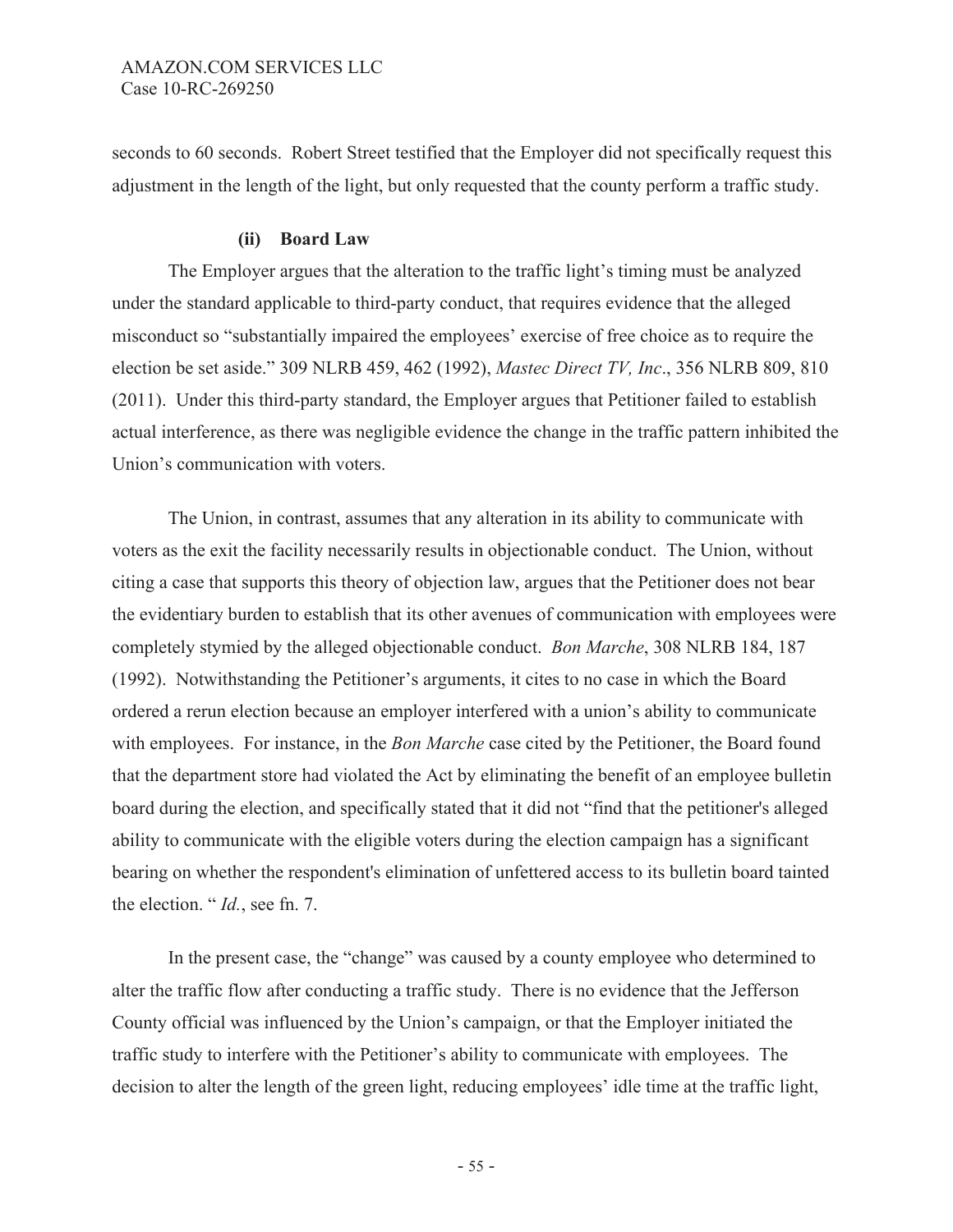was made exclusively by Joshua Boozer, the Jefferson County official. Under these circumstances, the change in the light must be evaluated as third-party conduct.

Where third-party conduct allegedly interfered with an election, the Board evaluates whether the misconduct "so substantially impaired the employees' exercise of free choice as to require that the election be set aside." *Rheem Mfg. Co.,* 309 NLRB 459, 463 (1992); *Southeastern Mills,* 227 NLRB 57, 58 (1976). The standard for third-party conduct is more difficult to establish than the standards ordinarily applied to party conduct. *Orleans Mfg. Co.*, 120 NLRB 630, 633 (1958). The reason for the higher standard, according to the Board, if that non-party conduct tends to have less effect upon the voters than similar conduct attributable to the employer who has, or the union which seeks, control over the employees' working conditions. *Orleans Mfg. Co.*, 120 NLRB 630, 633 (1958); see also *Owens-Corning Fiberglas Corp.*, 179 NLRB 219, 223 (1969); *Mastec Direct TV*, 356 NLRB at 811. Further, the Board recognizes that because unions and employers cannot control non-agents, "the equities militate against setting aside elections on the basis of conduct by third parties." *Lamar Advertising of Janesville*, 340 NLRB 979, 980 (2003).

### **(ii.) Recommendation**

In the present case, the Employer articulated a reasonable business need to contact the Jefferson County officials to evaluate the timing of the traffic signal. Before the Union's campaign had commenced, the Employer identified an issue with the smooth ingress and egress from its facility. Recognizing that it would increase its employee complement during its busy "peak season," the Employer sought a time study by a traffic engineer employed by the county to evaluate solutions to projected traffic issues. This issue arose before the Union's agents began to handbill at the location.

Notably, the county didn't immediately follow through after the Employer's initial September 2020 request for a traffic study to alleviate congestion. Instead, as its busy peak season was winding down in mid-December, the Employer had to contact the county a second time regarding the traffic congestion issues. In the meantime, the Petitioner's agents had set up camp at the traffic signal, and at least one accident had followed. Even if the intervening Union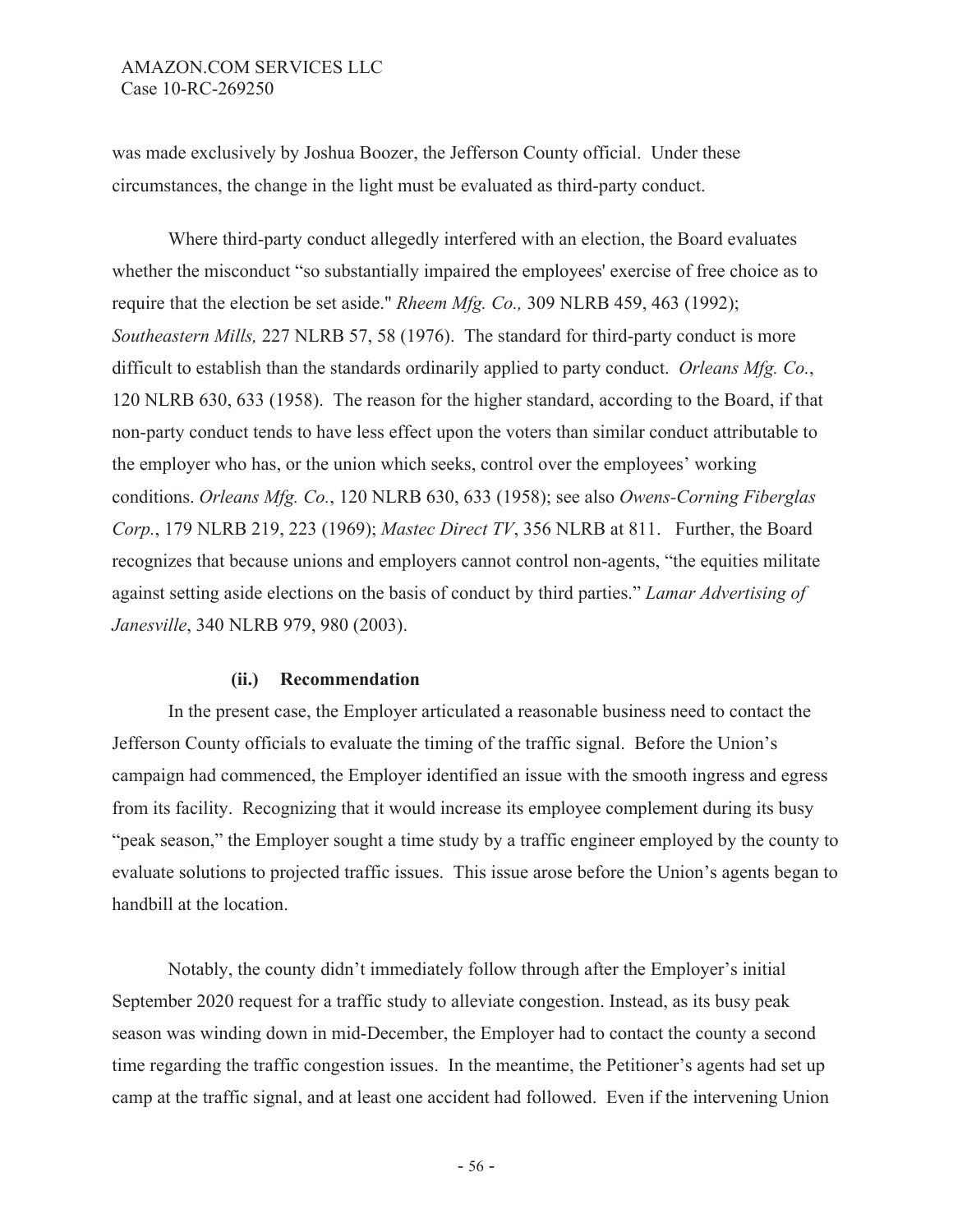campaign did exacerbate the traffic issues, however, it is clear that the Employer identified the issue and enlisted the county's assistance before the Union's campaign. Under these circumstances, I cannot conclude that the Union was the motivating factor for the Employer's request for a traffic study.

In that same vein, there is no evidence that the Employer suggested what, if any, changes the county should made. The evidence established that the Employer merely requested a study to ensure orderly ingress and egress. The county, after conducting its independent time study, determined to increase the length of the green light, thereby decreasing the amount of time employees spent at the intersection.

Ultimately, while the Employer's legitimate business interests in facilitating a safe and prompt exit from its facility caused it to instigate the county's traffic study, it was the county that determined what response to take. It was the county that determined to increase the green light's duration, thereby decreasing the idle time of exiting employees on Premier Parkway. The record contains testimony that as a result of the change, the Union's agents had less time to interact with employees as they exited. However, there was no evidence that this decrease in interaction at the light directly impacted the election. The Union had other avenues of communication, and the conduct by a third-party was not so aggravated as to require a rerun election.

### **F. Discrimination and Interrogation**

In **Objection 20**, the Union alleges that the Employer discharged an employee for passing out union authorization cards in non-working areas, and that the Employer interrogated "the" employee regarding employees regarding their union activity."

## **(i.) Record Evidence**

 The Acting Regional Director directed me to hear evidence regarding the alleged interrogation, while the unlawful discharge allegation was held in abeyance. Aside from evidence regarding the Employer's polling of employees regarding their ballots, discussed *supra*, there was no evidence that a discharged employee was interrogated. Union provides no arguments in its brief regarding this allegation, except as related to the polling and interrogation of employees discussed in Section 2.)(c)(3), *supra*.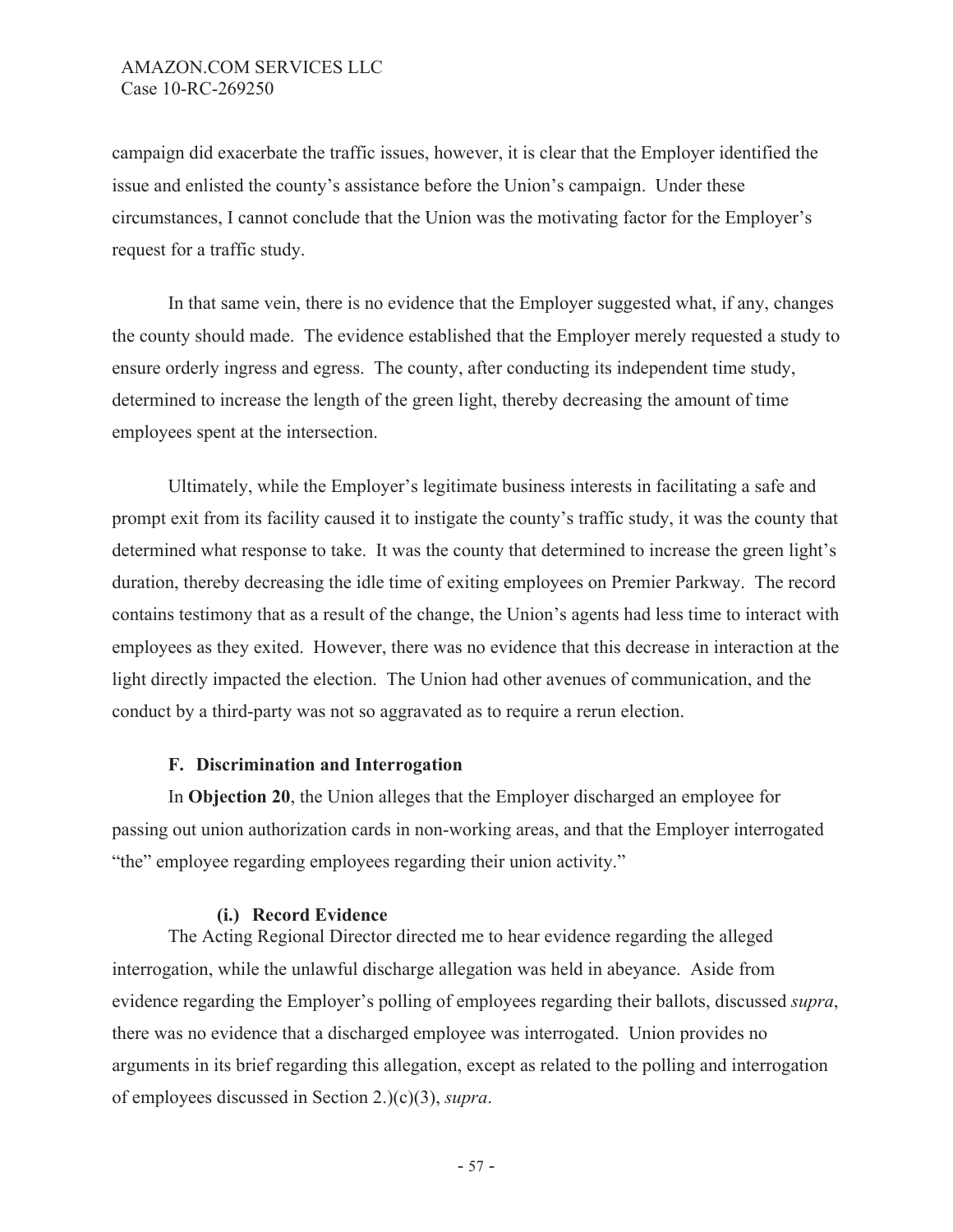### **(ii.) Recommendation**

There is simply no independent evidence of interrogation by the Employer, and I therefore recommend dismissal of Objection 20.

## **G. Increased Police Presence and Intimidation**

In **Objection 23**, the Union alleges that during the critical period, the Employer hired police officers to patrol the parking lot and observe the conduct of employees and union organizers, creating an atmosphere of coercion and intimidation.

## **(i) Record Evidence**

 According to the BHM1 Loss Prevention Manager, Robert Street, around July 2020, a disgruntled associate pulled a gun on the regular Allied security force at BHM1. As a result of this incident, Street requested that Allied provide an increased roving security presence to augment its existing stationary Allied security staff. Because Allied Security was not able to provide mobile security, Street directed Allied to contract with the Bessemer Police Department (BPD) to provide roving off-duty police officers in an official BPD radio car. It was uncontested that since July 31, 2020, before the advent to the Union's campaign, a BPD off-duty officer was stationed at BHM1 around-the-clock. The uniformed officer used his police car to conduct perimeter checks every hour, on the half-hour mark.

In early February 2021, after a few security related incidents, the Employer asked Allied to increase the number of off-duty police officers at the facility from one officer to two officers. Street testified that around February 1, 2020, Amazon, "had a freelance reporter by the name of Kim Kelly videotape for over five minutes on our site in our parking lot. And then during that same week, we had another freelance reporter able to gain access to the site and take pictures of themselves with the building behind it." Street further testified that during the first week of February 2021, another unidentified non-employee posted pictures on social media showing the individual on Amazon property. In addition to these incidents, Street testified that there were reports of non-employees distributing flyers and interacting with employees in the BHM1 parking lot. Street acknowledged that the Employer was unable to confirm whether the people in the parking lot were employees or non-employees.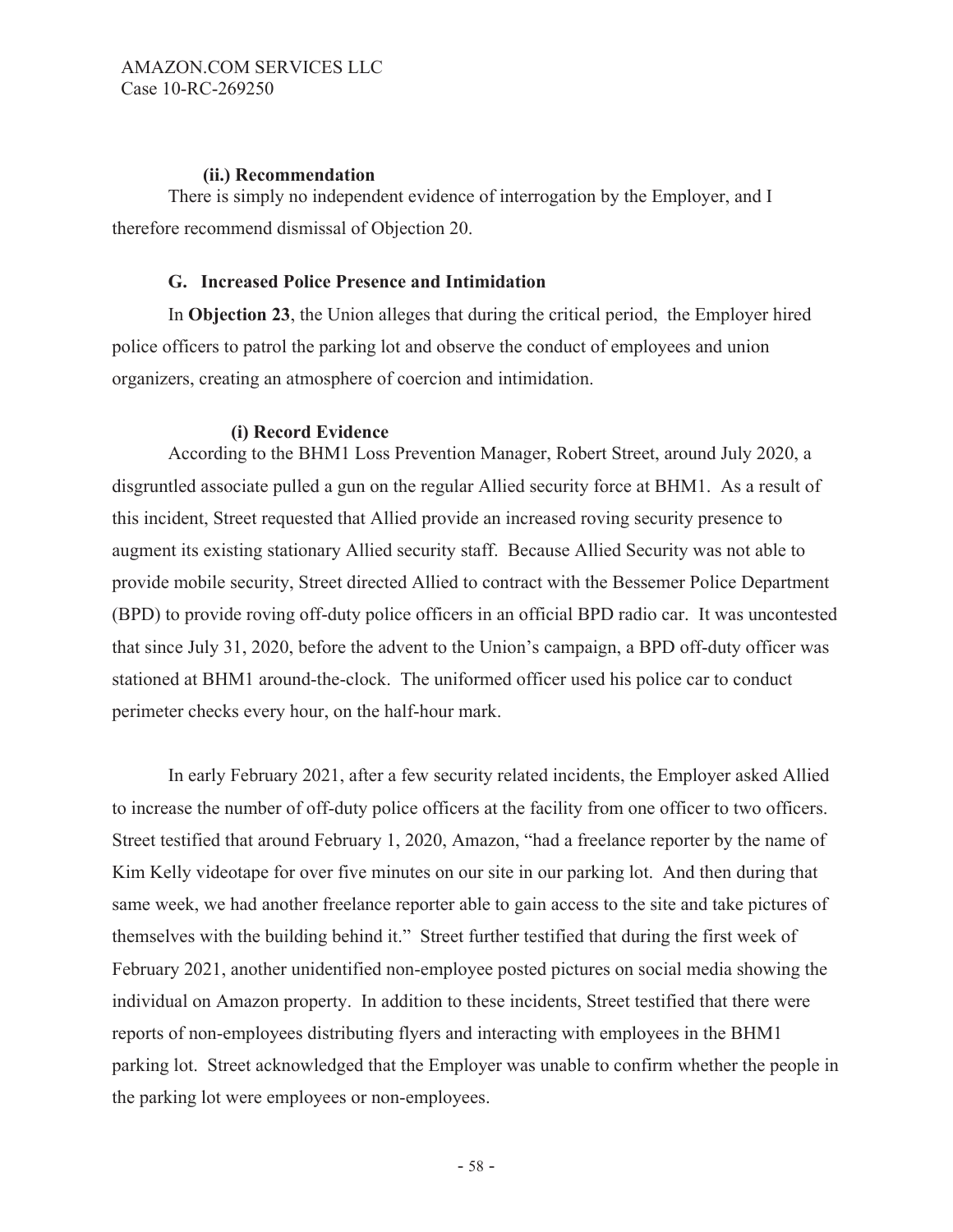As a result of the Employer's perception that its perimeter security was insufficient, the Employer determined to contract to hire an additional off-duty officer to ensure that nonemployees did not enter its campus. There is no evidence that the police interacted with any employee during the critical period. There is no evidence that the police engaged in any activity that evidenced anti-union sentiment, interfered with any employee's Section 7 activities, or otherwise injected themselves into the campaign.

### **(ii.) Board Law**

Normally, in other contexts, the Board has held that "an employer may seek to have police take action . . . where the employer is motivated by some reasonable concern, such as public safety or interference with legally protected interests." *Nations Rent, Inc., 342 NLRB 179, 181 (2004) (citing Great American, 322 NLRB 17, 21 (1996)).* At a manual ballot election, police presence alone has not been considered of sufficient consequence to require a new election. However, where the police, without cause, "inject themselves into election issues" or "speak to any employees or voters during the election*,"* the Board will find the election environment tainted and order a second election. See, *Louisville Cap Co.,* 120 NLRB 769, 771 (1958); *Vita Food Products,* 116 NLRB 1215, 1219 (1956).

### **(iii.) Recommendation**

The Employer articulated reasonable security concerns that caused it to initially contract for the hire of a roving off duty officer in July 2020, months before the Union initiated its campaign. Similarly, the Employer presented sufficient evidence that in February 2021, it had reasonable security concerns that resulted in the contract for a second roving off-duty police officers to patrol its facility 24/7. While the second officer was hired as a result of security breaches that occurred as a consequence of the Union's campaign, the officer was hired due to actual security issues that had arisen on the Employer's campus. There was no dispute that nonemployees entered the Employer's property without permission to film video stories. While the stories were related to the campaign, a campaign that generated massive press interest, there was no evidence the Employer hired the second officer to intimidate employees. The Employer has a right to secure its property against third parties, even the press. Moreover, the Employer has a legitimate need to ensure its employees and their property remain safe and secure.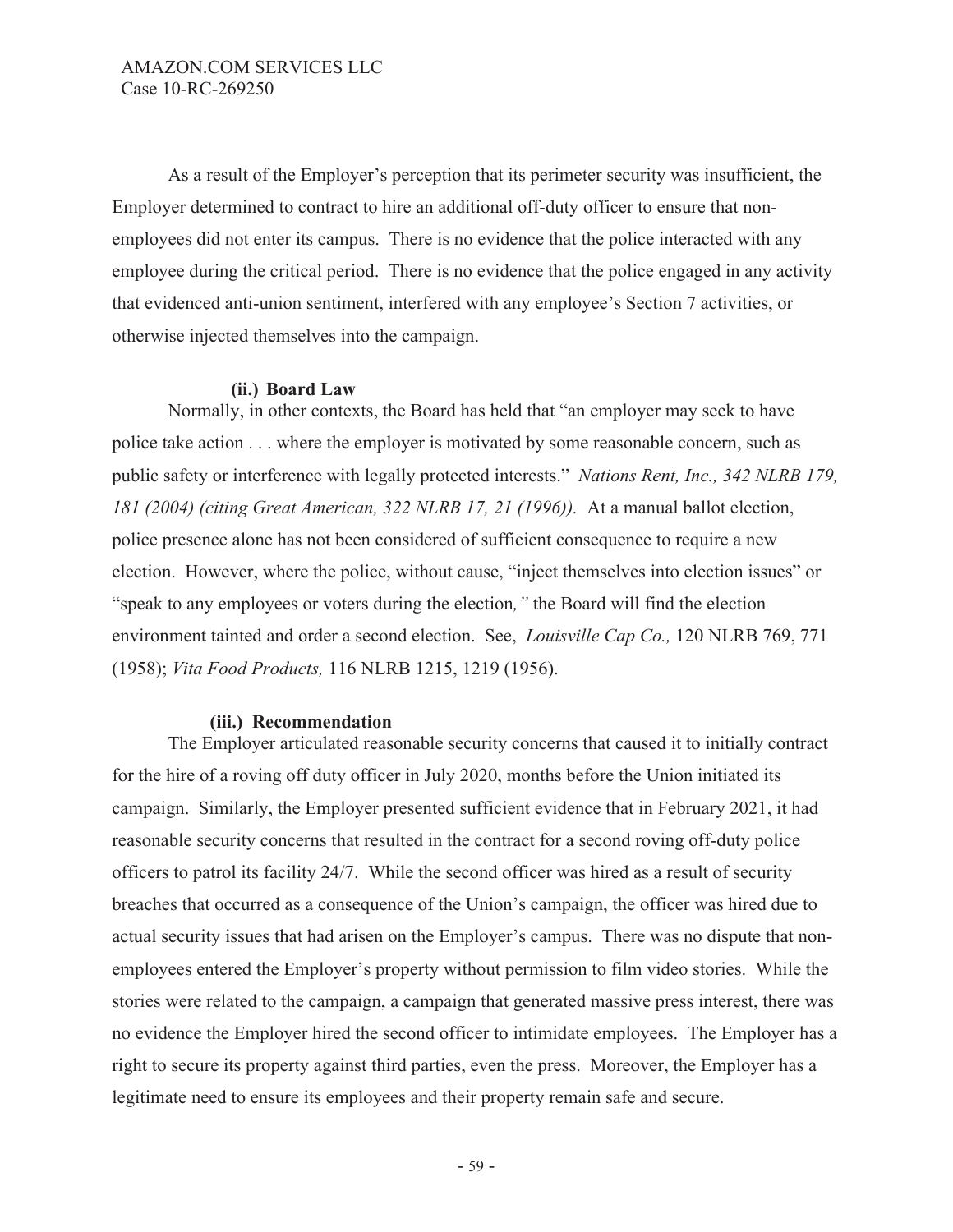The officers maintained a visible presence, as that was their purpose – to discourage further encroachment and trespass. However, there was not a scintilla of evidence that the two off-duty police officers interacted with any employee throughout the critical period, or during the election. There was no evidence that any of the police officers engaged in activity related to the election or the Union's campaign, or otherwise engaged in conduct intended to intimidate voters. Under these circumstances, I cannot find that the presence of hired police officers interfered with the election, and recommend that this objection be overruled.

### **3. CONCLUSION**

Based on the foregoing, I recommend that withdrawal request for Objections 8, 9, 12, 16, 18 and 22 be approved. I further recommend that Objections 5, 7, 10, 13, 14, 15, 19, the interrogation allegation in Objection 20, and Objection 23 be dismissed as there was insufficient evidence of objectionable conduct. Finally, with regard to Objections 1, 2, 3, 4, 6, 11 and 17, I recommend that the Petitioner's objections be sustained, and that a second election be ordered.

## **4. APPEAL PROCEDURE**

Pursuant to Section  $102.69(c)(1)(iii)$  of the Board's Rules and Regulations, any party may file exceptions to this Report, with a supporting brief if desired, with the Acting Regional Director of Region 10 by August 16, 2021. A copy of such exceptions, together with a copy of any brief filed, shall immediately be served on the other parties and a statement of service filed with the Regional Director.

Pursuant to Section 102.5 of the Board's Rules and Regulations, exceptions must be filed by electronically submitting (E-Filing) through the Agency's website (www.nlrb.gov), unless the party filing exceptions does not have access to the means for filing electronically or filing electronically would impose an undue burden. Exceptions filed by means other than E-Filing must be accompanied by a statement explaining why the filing party does not have access to the means for filing electronically or filing electronically would impose an undue burden. Section 102.5(e) of the Board's Rules do not permit a request for review to be filed by facsimile transmission.